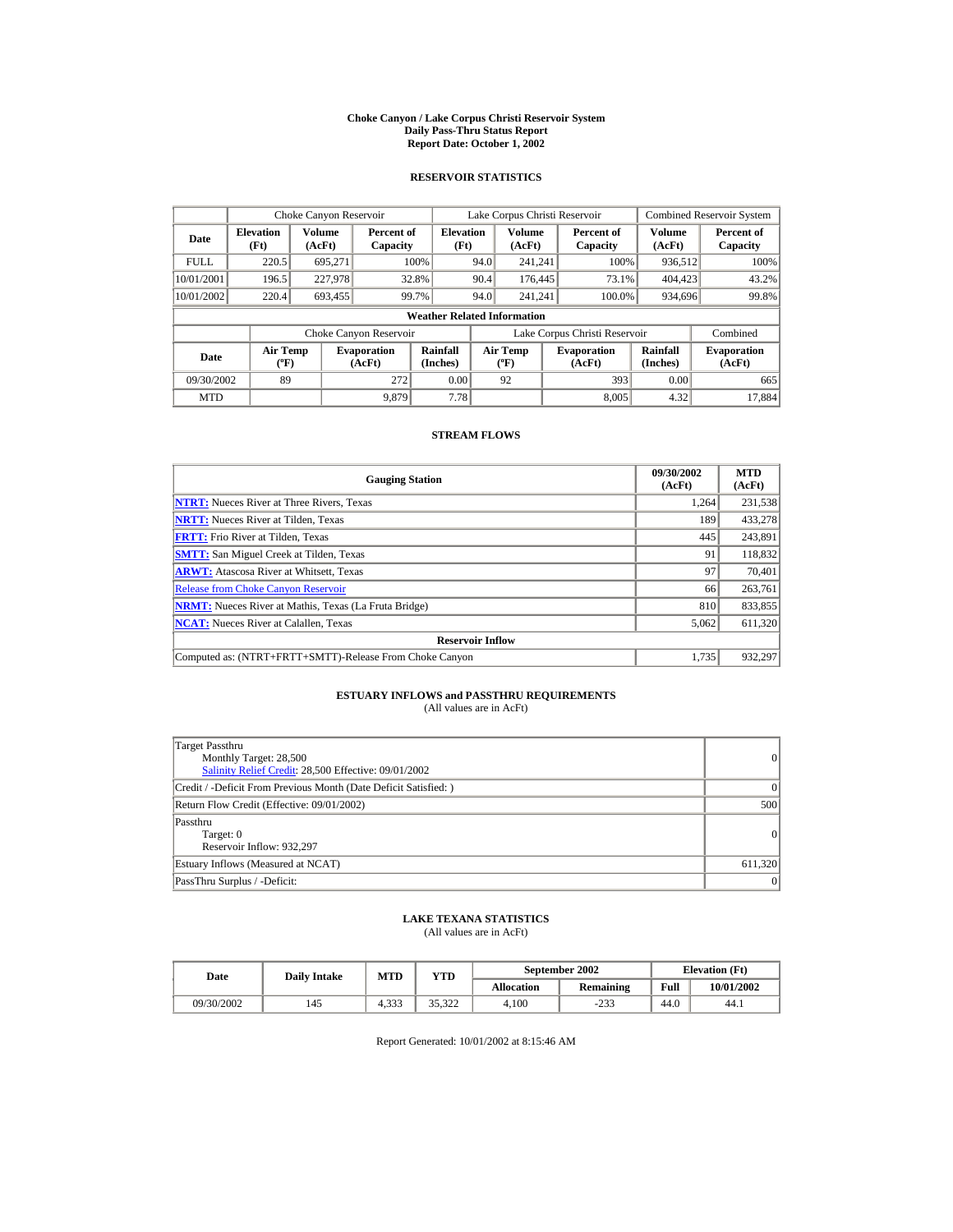#### **Choke Canyon / Lake Corpus Christi Reservoir System Daily Pass-Thru Status Report Report Date: October 2, 2002**

## **RESERVOIR STATISTICS**

|             | Choke Canyon Reservoir                      |                  |                              |                          | Lake Corpus Christi Reservoir |                                           |  |                               |                      | <b>Combined Reservoir System</b> |  |  |  |
|-------------|---------------------------------------------|------------------|------------------------------|--------------------------|-------------------------------|-------------------------------------------|--|-------------------------------|----------------------|----------------------------------|--|--|--|
| Date        | <b>Elevation</b><br>(Ft)                    | Volume<br>(AcFt) | Percent of<br>Capacity       | <b>Elevation</b><br>(Ft) |                               | Volume<br>(AcFt)                          |  | Percent of<br>Capacity        | Volume<br>(AcFt)     | Percent of<br>Capacity           |  |  |  |
| <b>FULL</b> | 220.5                                       | 695.271          |                              | 100%                     | 94.0                          | 241.241                                   |  | 100%                          | 936,512              | 100%                             |  |  |  |
| 10/02/2001  | 196.5                                       | 227,582          | 32.7%                        |                          | 90.4                          | 175,593                                   |  | 72.8%                         | 403,175              | 43.1%                            |  |  |  |
| 10/02/2002  | 220.4                                       | 693.196          | 99.7%                        |                          | 94.0                          | 241.241                                   |  | 100.0%                        | 934,437              | 99.8%                            |  |  |  |
|             | <b>Weather Related Information</b>          |                  |                              |                          |                               |                                           |  |                               |                      |                                  |  |  |  |
|             |                                             |                  | Choke Canyon Reservoir       |                          |                               |                                           |  | Lake Corpus Christi Reservoir |                      | Combined                         |  |  |  |
| Date        | <b>Air Temp</b><br>$({}^{\circ}\mathrm{F})$ |                  | <b>Evaporation</b><br>(AcFt) | Rainfall<br>(Inches)     |                               | <b>Air Temp</b><br>$({}^{\circ}\text{F})$ |  | <b>Evaporation</b><br>(AcFt)  | Rainfall<br>(Inches) | <b>Evaporation</b><br>(AcFt)     |  |  |  |
| 10/01/2002  | 90                                          |                  | 408                          | 0.00                     |                               | 92                                        |  | 269                           | 0.00                 | 677                              |  |  |  |
| <b>MTD</b>  |                                             |                  | 408                          | 0.00                     |                               |                                           |  | 269                           | 0.00                 | 677                              |  |  |  |

## **STREAM FLOWS**

| <b>Gauging Station</b>                                       | 10/01/2002<br>(AcFt) | <b>MTD</b><br>(AcFt) |
|--------------------------------------------------------------|----------------------|----------------------|
| <b>NTRT:</b> Nueces River at Three Rivers, Texas             | 1.127                | 1,127                |
| <b>NRTT:</b> Nueces River at Tilden, Texas                   | 159                  | 159                  |
| <b>FRTT:</b> Frio River at Tilden, Texas                     | 437                  | 437                  |
| <b>SMTT:</b> San Miguel Creek at Tilden, Texas               | 87                   | 87                   |
| <b>ARWT:</b> Atascosa River at Whitsett, Texas               | 93                   | 93                   |
| <b>Release from Choke Canyon Reservoir</b>                   | 66                   | 66                   |
| <b>NRMT:</b> Nueces River at Mathis, Texas (La Fruta Bridge) | 727                  | 727                  |
| <b>NCAT:</b> Nueces River at Calallen, Texas                 | 1,904                | 1.904                |
| <b>Reservoir Inflow</b>                                      |                      |                      |
| Computed as: (NTRT+FRTT+SMTT)-Release From Choke Canyon      | 1.586                | 1,586                |

# **ESTUARY INFLOWS and PASSTHRU REQUIREMENTS**<br>(All values are in AcFt)

| Target Passthru<br>Monthly Target: 0<br><b>Salinity Relief Credit: 0 Effective:</b> | 0        |
|-------------------------------------------------------------------------------------|----------|
| Credit / -Deficit From Previous Month (Date Deficit Satisfied:)                     | $\Omega$ |
| Return Flow Credit (Effective: 10/01/2002)                                          | 500      |
| Passthru<br>Target: 0<br>Reservoir Inflow: 1,586                                    | 0        |
| Estuary Inflows (Measured at NCAT)                                                  | 1,904    |
| PassThru Surplus / -Deficit:                                                        | 0        |

## **LAKE TEXANA STATISTICS**

(All values are in AcFt)

| Date       | <b>Daily Intake</b> | MTD | YTD    |                   | October 2002     |      | <b>Elevation</b> (Ft) |
|------------|---------------------|-----|--------|-------------------|------------------|------|-----------------------|
|            |                     |     |        | <b>Allocation</b> | <b>Remaining</b> | Full | 10/02/2002            |
| 10/01/2002 | 146                 | 146 | 35.468 | 3.050             | 2.904            | 44.0 | 44.0                  |

Report Generated: 10/02/2002 at 9:04:20 AM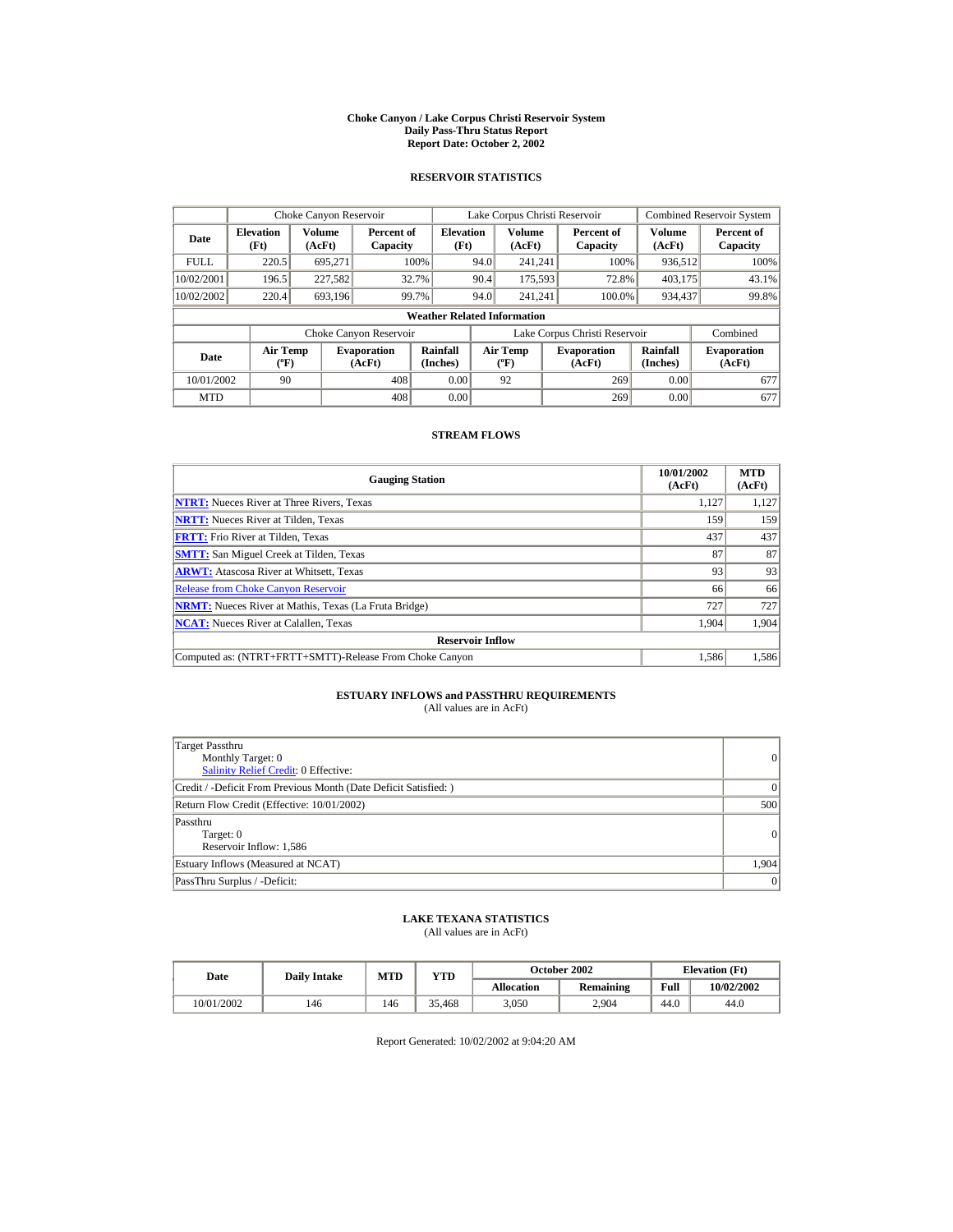#### **Choke Canyon / Lake Corpus Christi Reservoir System Daily Pass-Thru Status Report Report Date: October 3, 2002**

## **RESERVOIR STATISTICS**

|             | Choke Canyon Reservoir                      |                  |                              |                          |      | Lake Corpus Christi Reservoir             |  |                               |                      | <b>Combined Reservoir System</b> |  |  |  |
|-------------|---------------------------------------------|------------------|------------------------------|--------------------------|------|-------------------------------------------|--|-------------------------------|----------------------|----------------------------------|--|--|--|
| Date        | <b>Elevation</b><br>(Ft)                    | Volume<br>(AcFt) | Percent of<br>Capacity       | <b>Elevation</b><br>(Ft) |      | Volume<br>(AcFt)                          |  | Percent of<br>Capacity        | Volume<br>(AcFt)     | Percent of<br>Capacity           |  |  |  |
| <b>FULL</b> | 220.5                                       | 695.271          |                              | 100%                     | 94.0 | 241.241                                   |  | 100%                          | 936,512              | 100%                             |  |  |  |
| 10/03/2001  | 196.5                                       | 227.319          |                              | 32.7%                    | 90.3 | 174,064                                   |  | 72.2%                         | 401,383              | 42.9%                            |  |  |  |
| 10/03/2002  | 220.4                                       | 692.936          |                              | 99.7%                    | 94.0 | 241.241                                   |  | 100.0%                        | 934,177              | 99.8%                            |  |  |  |
|             | <b>Weather Related Information</b>          |                  |                              |                          |      |                                           |  |                               |                      |                                  |  |  |  |
|             |                                             |                  | Choke Canyon Reservoir       |                          |      |                                           |  | Lake Corpus Christi Reservoir |                      | Combined                         |  |  |  |
| Date        | <b>Air Temp</b><br>$({}^{\circ}\mathrm{F})$ |                  | <b>Evaporation</b><br>(AcFt) | Rainfall<br>(Inches)     |      | <b>Air Temp</b><br>$({}^{\circ}\text{F})$ |  | <b>Evaporation</b><br>(AcFt)  | Rainfall<br>(Inches) | <b>Evaporation</b><br>(AcFt)     |  |  |  |
| 10/02/2002  | 90                                          |                  | 347                          | 0.00                     |      | 93                                        |  | 269                           | 0.00                 | 616                              |  |  |  |
| <b>MTD</b>  |                                             |                  | 755                          | 0.00                     |      |                                           |  | 538                           | 0.00                 | 1.293                            |  |  |  |

## **STREAM FLOWS**

| <b>Gauging Station</b>                                       | 10/02/2002<br>(AcFt) | <b>MTD</b><br>(AcFt) |
|--------------------------------------------------------------|----------------------|----------------------|
| <b>NTRT:</b> Nueces River at Three Rivers, Texas             | 1,032                | 2,160                |
| <b>NRTT:</b> Nueces River at Tilden, Texas                   | 137                  | 296                  |
| <b>FRTT:</b> Frio River at Tilden, Texas                     | 429                  | 865                  |
| <b>SMTT:</b> San Miguel Creek at Tilden, Texas               | 85                   | 173                  |
| <b>ARWT:</b> Atascosa River at Whitsett, Texas               | 87                   | 181                  |
| <b>Release from Choke Canyon Reservoir</b>                   | 66                   | 131                  |
| <b>NRMT:</b> Nueces River at Mathis, Texas (La Fruta Bridge) | 397                  | 1.124                |
| <b>NCAT:</b> Nueces River at Calallen, Texas                 | 1.044                | 2,948                |
| <b>Reservoir Inflow</b>                                      |                      |                      |
| Computed as: (NTRT+FRTT+SMTT)-Release From Choke Canyon      | 1.481                | 3,067                |

# **ESTUARY INFLOWS and PASSTHRU REQUIREMENTS**<br>(All values are in AcFt)

| Target Passthru<br>Monthly Target: 20,000<br>Salinity Relief Credit: 20,000 Effective: 10/01/2002 | 0        |
|---------------------------------------------------------------------------------------------------|----------|
| Credit / -Deficit From Previous Month (Date Deficit Satisfied: )                                  | $\Omega$ |
| Return Flow Credit (Effective: 10/01/2002)                                                        | 500      |
| Passthru<br>Target: 0<br>Reservoir Inflow: 3,067                                                  | 0        |
| Estuary Inflows (Measured at NCAT)                                                                | 2,948    |
| PassThru Surplus / -Deficit:                                                                      | 0        |

## **LAKE TEXANA STATISTICS**

(All values are in AcFt)

| Date       | <b>Daily Intake</b> | MTD | $_{\rm VTD}$ |            | October 2002 |      | <b>Elevation</b> (Ft) |
|------------|---------------------|-----|--------------|------------|--------------|------|-----------------------|
|            |                     |     |              | Allocation | Remaining    | Full | 10/03/2002            |
| 10/02/2002 | 142                 | 288 | 35.610       | 3.050      | 2.762        | 44.0 | 44.0                  |

Report Generated: 10/03/2002 at 8:39:21 AM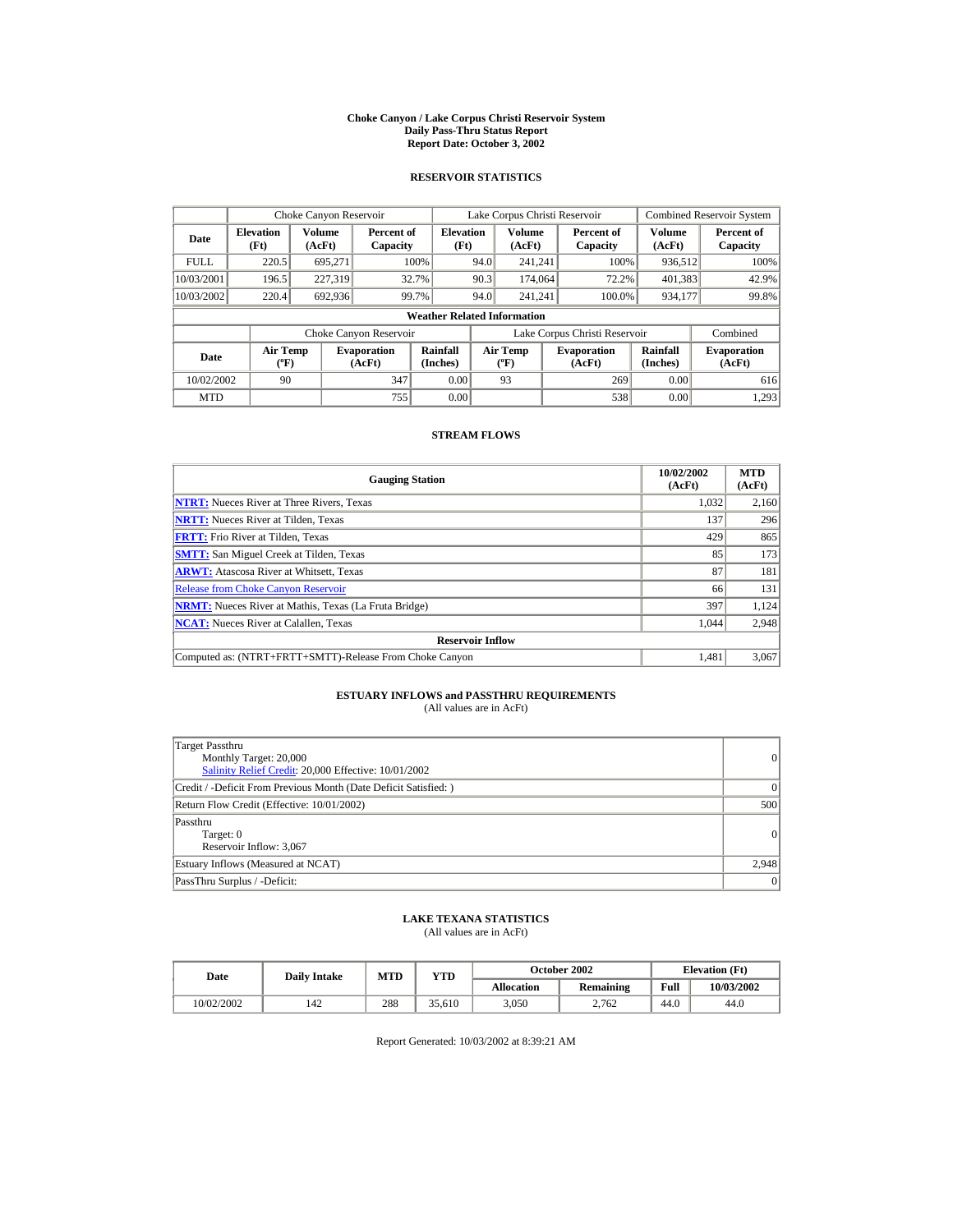#### **Choke Canyon / Lake Corpus Christi Reservoir System Daily Pass-Thru Status Report Report Date: October 4, 2002**

## **RESERVOIR STATISTICS**

|             | Choke Canyon Reservoir                      |                  |                              |                          | Lake Corpus Christi Reservoir |                                           |  |                               |                      | <b>Combined Reservoir System</b> |  |  |
|-------------|---------------------------------------------|------------------|------------------------------|--------------------------|-------------------------------|-------------------------------------------|--|-------------------------------|----------------------|----------------------------------|--|--|
| Date        | <b>Elevation</b><br>(Ft)                    | Volume<br>(AcFt) | Percent of<br>Capacity       | <b>Elevation</b><br>(Ft) |                               | Volume<br>(AcFt)                          |  | Percent of<br>Capacity        | Volume<br>(AcFt)     | Percent of<br>Capacity           |  |  |
| <b>FULL</b> | 220.5                                       | 695.271          |                              | 100%                     | 94.0                          | 241.241                                   |  | 100%                          | 936,512              | 100%                             |  |  |
| 10/04/2001  | 196.4                                       | 226,398          |                              | 32.6%                    | 90.2                          | 173.216                                   |  | 71.8%                         | 399.614              | 42.7%                            |  |  |
| 10/04/2002  | 220.4                                       | 692,677          |                              | 99.6%                    | 94.0                          | 241.241                                   |  | 100.0%                        | 933,918              | 99.7%                            |  |  |
|             | <b>Weather Related Information</b>          |                  |                              |                          |                               |                                           |  |                               |                      |                                  |  |  |
|             |                                             |                  | Choke Canyon Reservoir       |                          |                               |                                           |  | Lake Corpus Christi Reservoir |                      | Combined                         |  |  |
| Date        | <b>Air Temp</b><br>$({}^{\circ}\mathrm{F})$ |                  | <b>Evaporation</b><br>(AcFt) | Rainfall<br>(Inches)     |                               | <b>Air Temp</b><br>$({}^{\circ}\text{F})$ |  | <b>Evaporation</b><br>(AcFt)  | Rainfall<br>(Inches) | <b>Evaporation</b><br>(AcFt)     |  |  |
| 10/03/2002  | 89                                          |                  | 287                          | 0.00                     |                               | 92                                        |  | 202                           | 0.00                 | 489                              |  |  |
| <b>MTD</b>  |                                             |                  | 1.042                        | 0.00                     |                               |                                           |  | 740                           | 0.00                 | 1.782                            |  |  |

## **STREAM FLOWS**

| <b>Gauging Station</b>                                       | 10/03/2002<br>(AcFt) | <b>MTD</b><br>(AcFt) |
|--------------------------------------------------------------|----------------------|----------------------|
| <b>NTRT:</b> Nueces River at Three Rivers. Texas             | 963                  | 3,122                |
| <b>NRTT:</b> Nueces River at Tilden, Texas                   | 123                  | 419                  |
| <b>FRTT:</b> Frio River at Tilden, Texas                     | 423                  | 1,288                |
| <b>SMTT:</b> San Miguel Creek at Tilden, Texas               | 81                   | 254                  |
| <b>ARWT:</b> Atascosa River at Whitsett, Texas               | 83                   | 264                  |
| <b>Release from Choke Canyon Reservoir</b>                   | 66                   | 197                  |
| <b>NRMT:</b> Nueces River at Mathis, Texas (La Fruta Bridge) | 379                  | 1,503                |
| <b>NCAT:</b> Nueces River at Calallen, Texas                 | 457                  | 3,404                |
| <b>Reservoir Inflow</b>                                      |                      |                      |
| Computed as: (NTRT+FRTT+SMTT)-Release From Choke Canyon      | 1.401                | 4,468                |

## **ESTUARY INFLOWS and PASSTHRU REQUIREMENTS**<br>(All values are in AcFt)

| Target Passthru<br>Monthly Target: 20,000<br>Salinity Relief Credit: 20,000 Effective: 10/01/2002 | 0        |
|---------------------------------------------------------------------------------------------------|----------|
| Credit / -Deficit From Previous Month (Date Deficit Satisfied: )                                  | $\Omega$ |
| Return Flow Credit (Effective: 10/01/2002)                                                        | 500      |
| Passthru<br>Target: 0<br>Reservoir Inflow: 4,468                                                  | 0        |
| Estuary Inflows (Measured at NCAT)                                                                | 3,404    |
| PassThru Surplus / -Deficit:                                                                      | 0        |

## **LAKE TEXANA STATISTICS**

(All values are in AcFt)

| Date       | <b>Daily Intake</b> | MTD | $v_{\rm TD}$ |            | October 2002 | <b>Elevation</b> (Ft) |            |
|------------|---------------------|-----|--------------|------------|--------------|-----------------------|------------|
|            |                     |     |              | Allocation | Remaining    | Full                  | 10/04/2002 |
| 10/03/2002 | 145                 | 434 | 35.756       | 3.050      | 2.616        | 44.0                  | 44.0       |

Report Generated: 10/04/2002 at 8:10:35 AM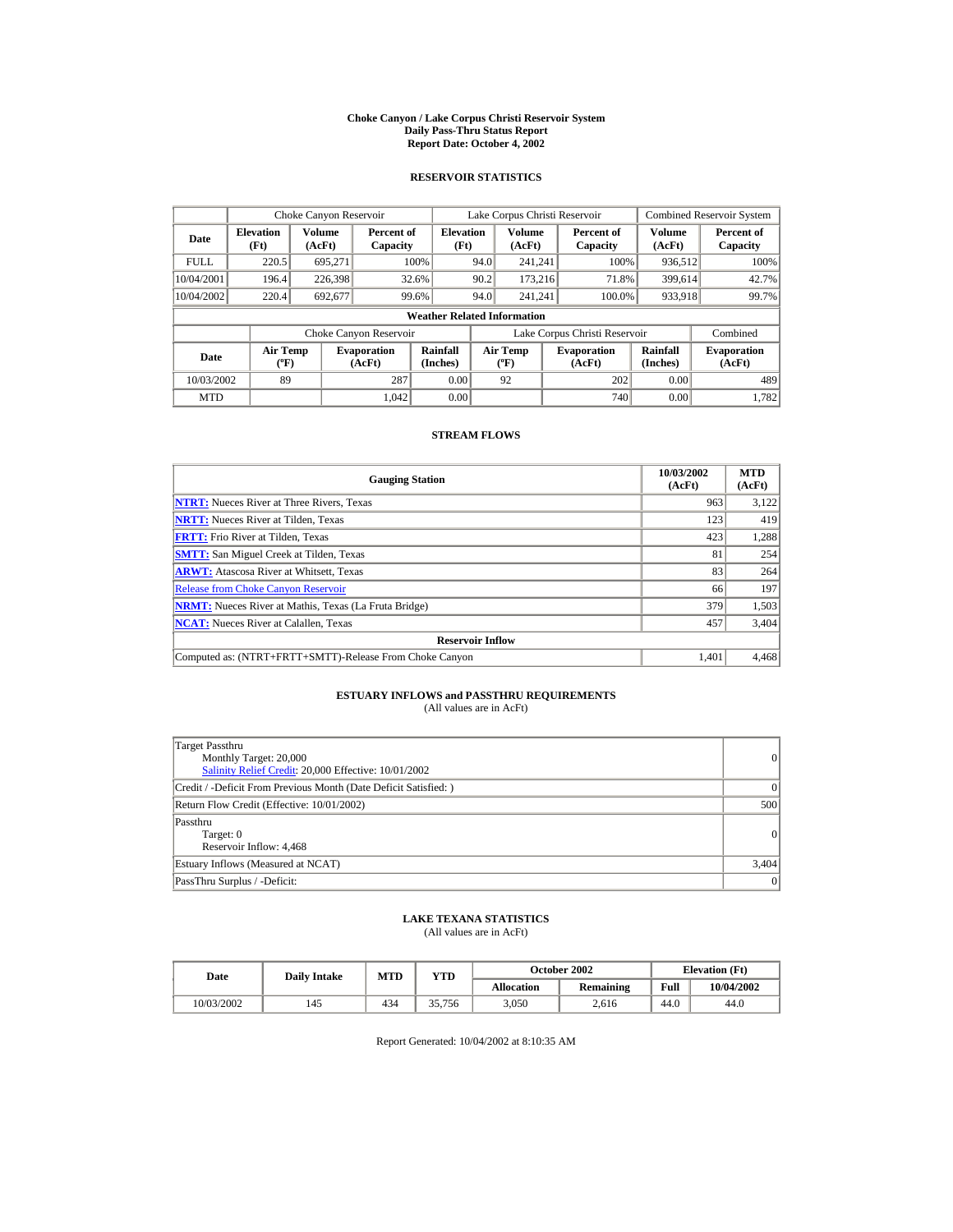#### **Choke Canyon / Lake Corpus Christi Reservoir System Daily Pass-Thru Status Report Report Date: October 5, 2002**

## **RESERVOIR STATISTICS**

|             | Choke Canyon Reservoir                      |                  |                              |                          | Lake Corpus Christi Reservoir |                                             |  |                               |                      | <b>Combined Reservoir System</b> |  |  |
|-------------|---------------------------------------------|------------------|------------------------------|--------------------------|-------------------------------|---------------------------------------------|--|-------------------------------|----------------------|----------------------------------|--|--|
| Date        | <b>Elevation</b><br>(Ft)                    | Volume<br>(AcFt) | Percent of<br>Capacity       | <b>Elevation</b><br>(Ft) |                               | Volume<br>(AcFt)                            |  | Percent of<br>Capacity        | Volume<br>(AcFt)     | Percent of<br>Capacity           |  |  |
| <b>FULL</b> | 220.5                                       | 695.271          |                              | 100%                     | 94.0                          | 241.241                                     |  | 100%                          | 936,512              | 100%                             |  |  |
| 10/05/2001  | 196.5                                       | 227,978          |                              | 32.8%                    | 90.2                          | 172,371                                     |  | 71.5%                         | 400.349              | 42.7%                            |  |  |
| 10/05/2002  | 220.4                                       | 692,677          |                              | 99.6%                    | 94.0                          | 241.241                                     |  | 100.0%                        | 933,918              | 99.7%                            |  |  |
|             | <b>Weather Related Information</b>          |                  |                              |                          |                               |                                             |  |                               |                      |                                  |  |  |
|             |                                             |                  | Choke Canyon Reservoir       |                          |                               |                                             |  | Lake Corpus Christi Reservoir |                      | Combined                         |  |  |
| Date        | <b>Air Temp</b><br>$({}^{\circ}\mathrm{F})$ |                  | <b>Evaporation</b><br>(AcFt) | Rainfall<br>(Inches)     |                               | <b>Air Temp</b><br>$({}^{\circ}\mathbf{F})$ |  | <b>Evaporation</b><br>(AcFt)  | Rainfall<br>(Inches) | <b>Evaporation</b><br>(AcFt)     |  |  |
| 10/04/2002  | 91                                          |                  | 377                          | 0.00                     |                               | 95                                          |  | 258                           | 0.00                 | 635                              |  |  |
| <b>MTD</b>  |                                             |                  | 1.419                        | 0.00                     |                               |                                             |  | 998                           | 0.00                 | 2.417                            |  |  |

## **STREAM FLOWS**

| <b>Gauging Station</b>                                       | 10/04/2002<br>(AcFt) | <b>MTD</b><br>(AcFt) |
|--------------------------------------------------------------|----------------------|----------------------|
| <b>NTRT:</b> Nueces River at Three Rivers, Texas             | 895                  | 4,018                |
| <b>NRTT:</b> Nueces River at Tilden, Texas                   | 111                  | 530                  |
| <b>FRTT:</b> Frio River at Tilden, Texas                     | 417                  | 1,705                |
| <b>SMTT:</b> San Miguel Creek at Tilden, Texas               | 77                   | 331                  |
| <b>ARWT:</b> Atascosa River at Whitsett, Texas               | 77                   | 341                  |
| <b>Release from Choke Canyon Reservoir</b>                   | 66                   | 262                  |
| <b>NRMT:</b> Nueces River at Mathis, Texas (La Fruta Bridge) | 359                  | 1,862                |
| <b>NCAT:</b> Nueces River at Calallen, Texas                 | 314                  | 3,718                |
| <b>Reservoir Inflow</b>                                      |                      |                      |
| Computed as: (NTRT+FRTT+SMTT)-Release From Choke Canyon      | 1,324                | 5,792                |

# **ESTUARY INFLOWS and PASSTHRU REQUIREMENTS**<br>(All values are in AcFt)

| Target Passthru<br>Monthly Target: 20,000<br>Salinity Relief Credit: 20,000 Effective: 10/01/2002 | 0        |
|---------------------------------------------------------------------------------------------------|----------|
| Credit / -Deficit From Previous Month (Date Deficit Satisfied: )                                  | $\Omega$ |
| Return Flow Credit (Effective: 10/01/2002)                                                        | 500      |
| Passthru<br>Target: 0<br>Reservoir Inflow: 5,792                                                  | 0        |
| Estuary Inflows (Measured at NCAT)                                                                | 3,718    |
| PassThru Surplus / -Deficit:                                                                      | 0        |

## **LAKE TEXANA STATISTICS**

(All values are in AcFt)

| Date       | <b>Daily Intake</b> | MTD | VTD    |            | October 2002 |      | <b>Elevation</b> (Ft) |
|------------|---------------------|-----|--------|------------|--------------|------|-----------------------|
|            |                     |     |        | Allocation | Remaining    | Full | 10/05/2002            |
| 10/04/2002 | 145                 | 579 | 35.901 | 3.050      | 2.471        | 44.0 | 43.9                  |

Report Generated: 10/05/2002 at 7:50:10 AM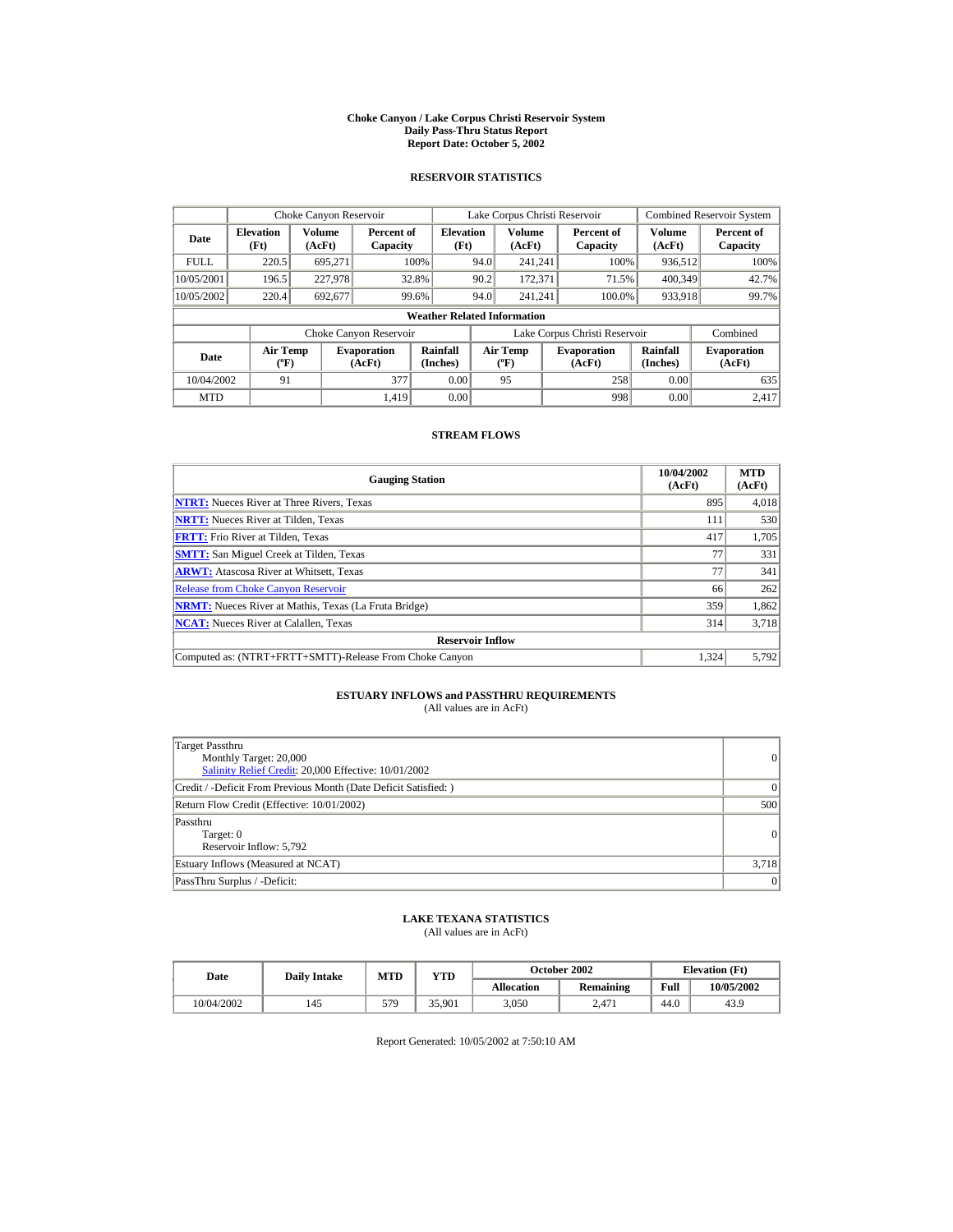#### **Choke Canyon / Lake Corpus Christi Reservoir System Daily Pass-Thru Status Report Report Date: October 6, 2002**

## **RESERVOIR STATISTICS**

|             | Choke Canyon Reservoir                      |                  |                              |                          | Lake Corpus Christi Reservoir |                                             |  |                               |                      | <b>Combined Reservoir System</b> |  |  |
|-------------|---------------------------------------------|------------------|------------------------------|--------------------------|-------------------------------|---------------------------------------------|--|-------------------------------|----------------------|----------------------------------|--|--|
| Date        | <b>Elevation</b><br>(Ft)                    | Volume<br>(AcFt) | Percent of<br>Capacity       | <b>Elevation</b><br>(Ft) |                               | Volume<br>(AcFt)                            |  | Percent of<br>Capacity        | Volume<br>(AcFt)     | Percent of<br>Capacity           |  |  |
| <b>FULL</b> | 220.5                                       | 695.271          |                              | 100%                     | 94.0                          | 241.241                                     |  | 100%                          | 936,512              | 100%                             |  |  |
| 10/06/2001  | 196.5                                       | 227,450          |                              | 32.7%                    | 90.3                          | 174,573                                     |  | 72.4%                         | 402,023              | 42.9%                            |  |  |
| 10/06/2002  | 220.4                                       | 692.418          |                              | 99.6%                    | 94.0                          | 241.241                                     |  | 100.0%                        | 933,659              | 99.7%                            |  |  |
|             | <b>Weather Related Information</b>          |                  |                              |                          |                               |                                             |  |                               |                      |                                  |  |  |
|             |                                             |                  | Choke Canyon Reservoir       |                          |                               |                                             |  | Lake Corpus Christi Reservoir |                      | Combined                         |  |  |
| Date        | <b>Air Temp</b><br>$({}^{\circ}\mathrm{F})$ |                  | <b>Evaporation</b><br>(AcFt) | Rainfall<br>(Inches)     |                               | <b>Air Temp</b><br>$({}^{\circ}\mathbf{F})$ |  | <b>Evaporation</b><br>(AcFt)  | Rainfall<br>(Inches) | <b>Evaporation</b><br>(AcFt)     |  |  |
| 10/05/2002  | 86                                          |                  | 302                          | 0.00                     |                               | 90                                          |  | 157                           | 0.01                 | 459                              |  |  |
| <b>MTD</b>  |                                             |                  | 1.721                        | 0.00                     |                               |                                             |  | 1.155                         | 0.01                 | 2.876                            |  |  |

## **STREAM FLOWS**

| <b>Gauging Station</b>                                       | 10/05/2002<br>(AcFt) | <b>MTD</b><br>(AcFt) |
|--------------------------------------------------------------|----------------------|----------------------|
| <b>NTRT:</b> Nueces River at Three Rivers, Texas             | 838                  | 4,855                |
| <b>NRTT:</b> Nueces River at Tilden, Texas                   | 103                  | 633                  |
| <b>FRTT:</b> Frio River at Tilden, Texas                     | 413                  | 2,118                |
| <b>SMTT:</b> San Miguel Creek at Tilden, Texas               | 77                   | 409                  |
| <b>ARWT:</b> Atascosa River at Whitsett, Texas               | 71                   | 413                  |
| <b>Release from Choke Canyon Reservoir</b>                   | 66                   | 328                  |
| <b>NRMT:</b> Nueces River at Mathis, Texas (La Fruta Bridge) | 345                  | 2,207                |
| <b>NCAT:</b> Nueces River at Calallen, Texas                 | 290                  | 4,008                |
| <b>Reservoir Inflow</b>                                      |                      |                      |
| Computed as: (NTRT+FRTT+SMTT)-Release From Choke Canyon      | 1.262                | 7,055                |

# **ESTUARY INFLOWS and PASSTHRU REQUIREMENTS**<br>(All values are in AcFt)

| Target Passthru<br>Monthly Target: 20,000<br>Salinity Relief Credit: 20,000 Effective: 10/01/2002 | 0        |
|---------------------------------------------------------------------------------------------------|----------|
| Credit / -Deficit From Previous Month (Date Deficit Satisfied: )                                  | $\Omega$ |
| Return Flow Credit (Effective: 10/01/2002)                                                        | 500      |
| Passthru<br>Target: 0<br>Reservoir Inflow: 7,055                                                  | 0        |
| Estuary Inflows (Measured at NCAT)                                                                | 4,008    |
| PassThru Surplus / -Deficit:                                                                      | 0        |

## **LAKE TEXANA STATISTICS**

(All values are in AcFt)

| Date       | <b>Daily Intake</b> | MTD | $v_{\rm TD}$ |            | October 2002 |      | <b>Elevation</b> (Ft) |
|------------|---------------------|-----|--------------|------------|--------------|------|-----------------------|
|            |                     |     |              | Allocation | Remaining    | Full | 10/06/2002            |
| 10/05/2002 | 146                 | 724 | 36,046       | 3.050      | 2.326        | 44.0 | 43.9                  |

Report Generated: 10/06/2002 at 8:48:52 AM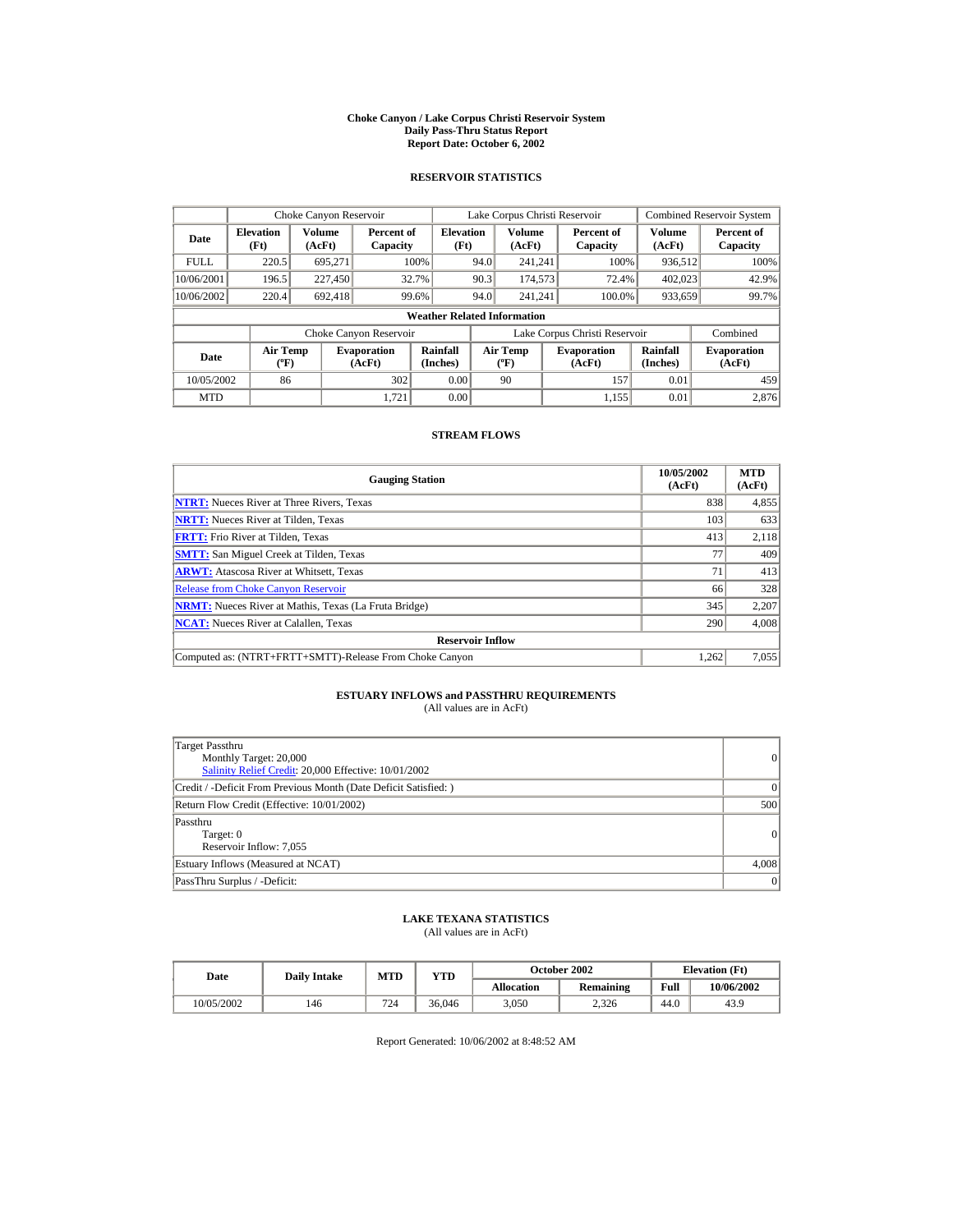#### **Choke Canyon / Lake Corpus Christi Reservoir System Daily Pass-Thru Status Report Report Date: October 7, 2002**

## **RESERVOIR STATISTICS**

|             | Choke Canyon Reservoir                      |                  |                              |                          | Lake Corpus Christi Reservoir |                                             |  |                               |                      | <b>Combined Reservoir System</b> |  |  |  |
|-------------|---------------------------------------------|------------------|------------------------------|--------------------------|-------------------------------|---------------------------------------------|--|-------------------------------|----------------------|----------------------------------|--|--|--|
| Date        | <b>Elevation</b><br>(Ft)                    | Volume<br>(AcFt) | Percent of<br>Capacity       | <b>Elevation</b><br>(Ft) |                               | Volume<br>(AcFt)                            |  | Percent of<br>Capacity        | Volume<br>(AcFt)     | Percent of<br>Capacity           |  |  |  |
| <b>FULL</b> | 220.5                                       | 695.271          |                              | 100%                     | 94.0                          | 241.241                                     |  | 100%                          | 936,512              | 100%                             |  |  |  |
| 10/07/2001  | 196.5                                       | 226,924          |                              | 32.6%                    | 90.3                          | 173,555                                     |  | 71.9%                         | 400,479              | 42.8%                            |  |  |  |
| 10/07/2002  | 220.4                                       | 692.158          |                              | 99.6%                    | 94.0                          | 241.241                                     |  | 100.0%                        | 933,399              | 99.7%                            |  |  |  |
|             | <b>Weather Related Information</b>          |                  |                              |                          |                               |                                             |  |                               |                      |                                  |  |  |  |
|             |                                             |                  | Choke Canyon Reservoir       |                          |                               |                                             |  | Lake Corpus Christi Reservoir |                      | Combined                         |  |  |  |
| Date        | <b>Air Temp</b><br>$({}^{\circ}\mathrm{F})$ |                  | <b>Evaporation</b><br>(AcFt) | Rainfall<br>(Inches)     |                               | <b>Air Temp</b><br>$({}^{\circ}\mathbf{F})$ |  | <b>Evaporation</b><br>(AcFt)  | Rainfall<br>(Inches) | <b>Evaporation</b><br>(AcFt)     |  |  |  |
| 10/06/2002  | 91                                          |                  | 377                          | 0.00                     |                               | 95                                          |  | 269                           | 0.00                 | 646                              |  |  |  |
| <b>MTD</b>  |                                             |                  | 2.098                        | 0.00                     |                               |                                             |  | 1.424                         | 0.01                 | 3,522                            |  |  |  |

## **STREAM FLOWS**

| <b>Gauging Station</b>                                       | 10/06/2002<br>(AcFt) | <b>MTD</b><br>(AcFt) |
|--------------------------------------------------------------|----------------------|----------------------|
| <b>NTRT:</b> Nueces River at Three Rivers, Texas             | 790                  | 5,645                |
| <b>NRTT:</b> Nueces River at Tilden, Texas                   | 93                   | 727                  |
| <b>FRTT:</b> Frio River at Tilden, Texas                     | 409                  | 2,527                |
| <b>SMTT:</b> San Miguel Creek at Tilden, Texas               | 73                   | 482                  |
| <b>ARWT:</b> Atascosa River at Whitsett, Texas               | 67                   | 480                  |
| <b>Release from Choke Canyon Reservoir</b>                   | 66                   | 393                  |
| <b>NRMT:</b> Nueces River at Mathis, Texas (La Fruta Bridge) | 339                  | 2,547                |
| <b>NCAT:</b> Nueces River at Calallen, Texas                 | 306                  | 4,313                |
| <b>Reservoir Inflow</b>                                      |                      |                      |
| Computed as: (NTRT+FRTT+SMTT)-Release From Choke Canyon      | 1.207                | 8,262                |

# **ESTUARY INFLOWS and PASSTHRU REQUIREMENTS**<br>(All values are in AcFt)

| Target Passthru<br>Monthly Target: 20,000<br>Salinity Relief Credit: 20,000 Effective: 10/01/2002 | 0        |
|---------------------------------------------------------------------------------------------------|----------|
| Credit / -Deficit From Previous Month (Date Deficit Satisfied: )                                  | $\Omega$ |
| Return Flow Credit (Effective: 10/01/2002)                                                        | 500      |
| Passthru<br>Target: 0<br>Reservoir Inflow: 8,262                                                  | 0        |
| Estuary Inflows (Measured at NCAT)                                                                | 4,313    |
| PassThru Surplus / -Deficit:                                                                      | 0        |

## **LAKE TEXANA STATISTICS**

(All values are in AcFt)

| Date       |     | <b>MTD</b><br><b>Daily Intake</b> |              |            | October 2002 | <b>Elevation</b> (Ft) |            |
|------------|-----|-----------------------------------|--------------|------------|--------------|-----------------------|------------|
|            |     |                                   | $_{\rm VTD}$ | Allocation | Remaining    | Full                  | 10/07/2002 |
| 10/06/2002 | 146 | 870                               | 36.192       | 3.050      | 2.180        | 44.0                  | 43.9       |

Report Generated: 10/07/2002 at 8:45:31 AM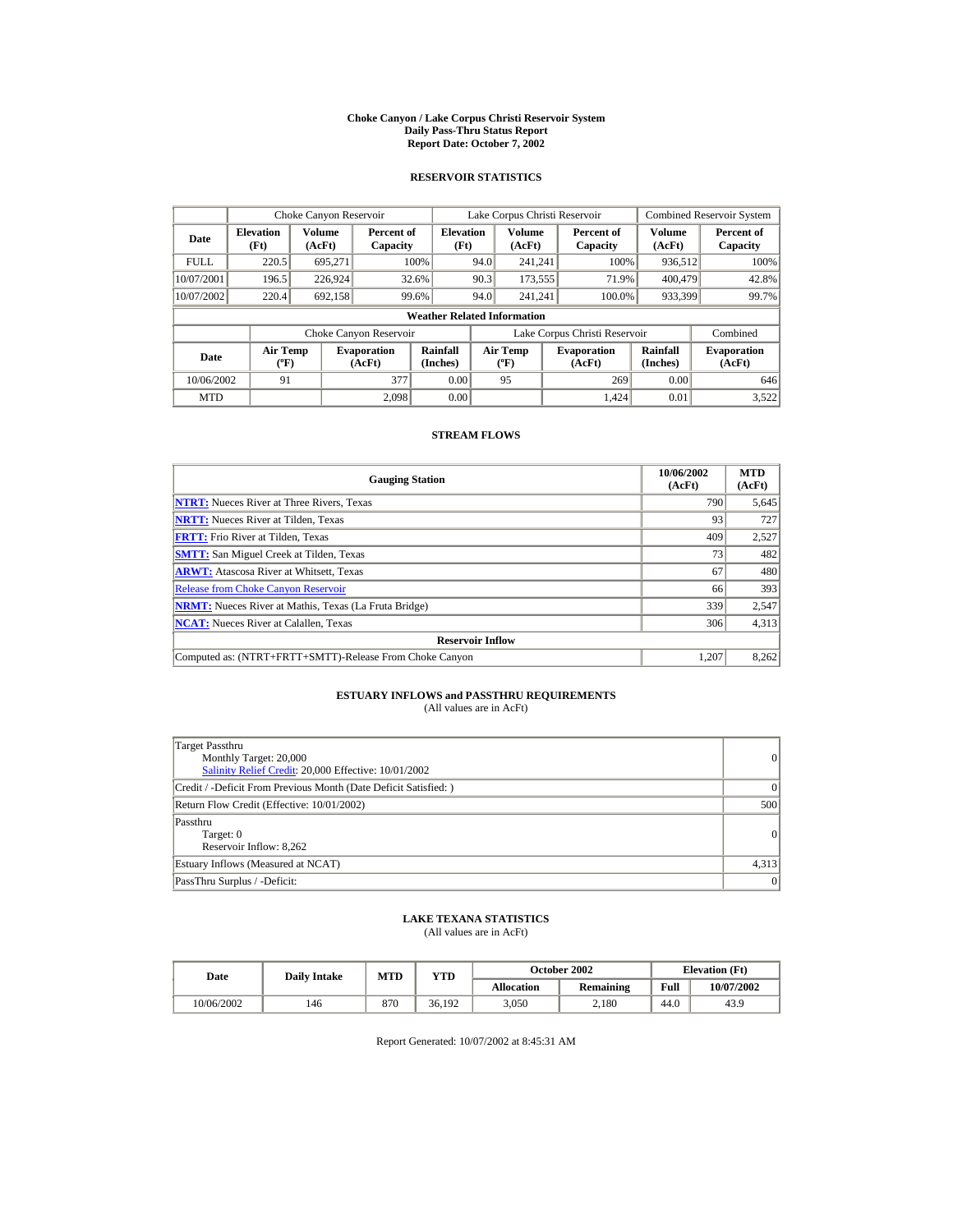#### **Choke Canyon / Lake Corpus Christi Reservoir System Daily Pass-Thru Status Report Report Date: October 8, 2002**

## **RESERVOIR STATISTICS**

|             | Choke Canyon Reservoir                      |                  |                              |                          |      | Lake Corpus Christi Reservoir             |  |                               |                      | <b>Combined Reservoir System</b> |  |  |  |
|-------------|---------------------------------------------|------------------|------------------------------|--------------------------|------|-------------------------------------------|--|-------------------------------|----------------------|----------------------------------|--|--|--|
| Date        | <b>Elevation</b><br>(Ft)                    | Volume<br>(AcFt) | Percent of<br>Capacity       | <b>Elevation</b><br>(Ft) |      | Volume<br>(AcFt)                          |  | Percent of<br>Capacity        | Volume<br>(AcFt)     | Percent of<br>Capacity           |  |  |  |
| <b>FULL</b> | 220.5                                       | 695.271          |                              | 100%                     | 94.0 | 241.241                                   |  | 100%                          | 936,512              | 100%                             |  |  |  |
| 10/08/2001  | 196.4                                       | 226,792          |                              | 32.6%                    | 90.2 | 172,709                                   |  | 71.6%                         | 399.501              | 42.7%                            |  |  |  |
| 10/08/2002  | 220.4                                       | 691.899          |                              | 99.5%                    | 94.0 | 241.241                                   |  | 100.0%                        | 933,140              | 99.6%                            |  |  |  |
|             | <b>Weather Related Information</b>          |                  |                              |                          |      |                                           |  |                               |                      |                                  |  |  |  |
|             |                                             |                  | Choke Canyon Reservoir       |                          |      |                                           |  | Lake Corpus Christi Reservoir |                      | Combined                         |  |  |  |
| Date        | <b>Air Temp</b><br>$({}^{\circ}\mathrm{F})$ |                  | <b>Evaporation</b><br>(AcFt) | Rainfall<br>(Inches)     |      | <b>Air Temp</b><br>$({}^{\circ}\text{F})$ |  | <b>Evaporation</b><br>(AcFt)  | Rainfall<br>(Inches) | <b>Evaporation</b><br>(AcFt)     |  |  |  |
| 10/07/2002  | 86                                          |                  | 226                          | 0.19                     |      | 87                                        |  | 258                           | 0.34                 | 484                              |  |  |  |
| <b>MTD</b>  |                                             |                  | 2.324                        | 0.19                     |      |                                           |  | 1.682                         | 0.35                 | 4.006                            |  |  |  |

## **STREAM FLOWS**

| <b>Gauging Station</b>                                       | 10/07/2002<br>(AcFt) | <b>MTD</b><br>(AcFt) |
|--------------------------------------------------------------|----------------------|----------------------|
| <b>NTRT:</b> Nueces River at Three Rivers, Texas             | 752                  | 6,398                |
| <b>NRTT:</b> Nueces River at Tilden, Texas                   | 87                   | 814                  |
| <b>FRTT:</b> Frio River at Tilden, Texas                     | 403                  | 2,930                |
| <b>SMTT:</b> San Miguel Creek at Tilden, Texas               | 75                   | 558                  |
| <b>ARWT:</b> Atascosa River at Whitsett, Texas               | 64                   | 544                  |
| <b>Release from Choke Canyon Reservoir</b>                   | 66                   | 459                  |
| <b>NRMT:</b> Nueces River at Mathis, Texas (La Fruta Bridge) | 339                  | 2,886                |
| <b>NCAT:</b> Nueces River at Calallen, Texas                 | 288                  | 4,601                |
| <b>Reservoir Inflow</b>                                      |                      |                      |
| Computed as: (NTRT+FRTT+SMTT)-Release From Choke Canyon      | 1.165                | 9,427                |

# **ESTUARY INFLOWS and PASSTHRU REQUIREMENTS**<br>(All values are in AcFt)

| Target Passthru<br>Monthly Target: 20,000<br>Salinity Relief Credit: 20,000 Effective: 10/01/2002 | 0        |
|---------------------------------------------------------------------------------------------------|----------|
| Credit / -Deficit From Previous Month (Date Deficit Satisfied: )                                  | $\Omega$ |
| Return Flow Credit (Effective: 10/01/2002)                                                        | 500      |
| Passthru<br>Target: 0<br>Reservoir Inflow: 9,427                                                  | 0        |
| Estuary Inflows (Measured at NCAT)                                                                | 4,601    |
| PassThru Surplus / -Deficit:                                                                      | 0        |

## **LAKE TEXANA STATISTICS**

(All values are in AcFt)

| Date       | <b>Daily Intake</b> | MTD  | YTD    |                   | <b>October 2002</b> |      | <b>Elevation</b> (Ft) |
|------------|---------------------|------|--------|-------------------|---------------------|------|-----------------------|
|            |                     |      |        | <b>Allocation</b> | <b>Remaining</b>    | Full | 10/08/2002            |
| 10/07/2002 | 146                 | .016 | 36.338 | 3.050             | 2.034               | 44.0 | 43.9                  |

Report Generated: 10/08/2002 at 8:13:26 AM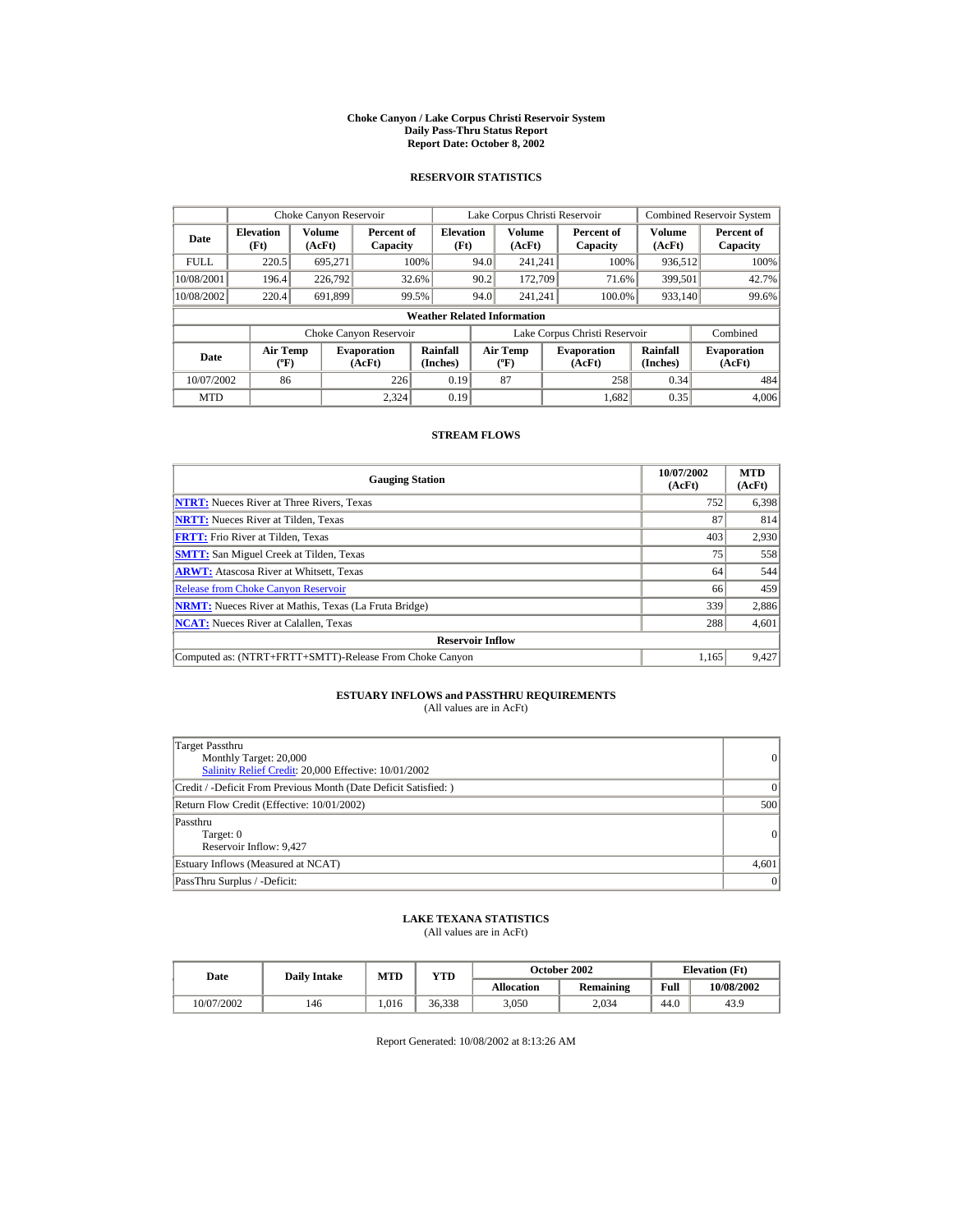#### **Choke Canyon / Lake Corpus Christi Reservoir System Daily Pass-Thru Status Report Report Date: October 9, 2002**

## **RESERVOIR STATISTICS**

|             | Choke Canyon Reservoir                      |                  |                              |                          | Lake Corpus Christi Reservoir |                                             |  |                               |                      | <b>Combined Reservoir System</b> |  |  |  |
|-------------|---------------------------------------------|------------------|------------------------------|--------------------------|-------------------------------|---------------------------------------------|--|-------------------------------|----------------------|----------------------------------|--|--|--|
| Date        | <b>Elevation</b><br>(Ft)                    | Volume<br>(AcFt) | Percent of<br>Capacity       | <b>Elevation</b><br>(Ft) |                               | Volume<br>(AcFt)                            |  | Percent of<br>Capacity        | Volume<br>(AcFt)     | Percent of<br>Capacity           |  |  |  |
| <b>FULL</b> | 220.5                                       | 695.271          |                              | 100%                     | 94.0                          | 241.241                                     |  | 100%                          | 936,512              | 100%                             |  |  |  |
| 10/09/2001  | 196.4                                       | 226,530          |                              | 32.6%                    | 90.2                          | 172,371                                     |  | 71.5%                         | 398,901              | 42.6%                            |  |  |  |
| 10/09/2002  | 220.4                                       | 693.196          |                              | 99.7%                    | 94.0                          | 241.241                                     |  | 100.0%                        | 934,437              | 99.8%                            |  |  |  |
|             | <b>Weather Related Information</b>          |                  |                              |                          |                               |                                             |  |                               |                      |                                  |  |  |  |
|             |                                             |                  | Choke Canyon Reservoir       |                          |                               |                                             |  | Lake Corpus Christi Reservoir |                      | Combined                         |  |  |  |
| Date        | <b>Air Temp</b><br>$({}^{\circ}\mathrm{F})$ |                  | <b>Evaporation</b><br>(AcFt) | Rainfall<br>(Inches)     |                               | <b>Air Temp</b><br>$({}^{\circ}\mathbf{F})$ |  | <b>Evaporation</b><br>(AcFt)  | Rainfall<br>(Inches) | <b>Evaporation</b><br>(AcFt)     |  |  |  |
| 10/08/2002  | 88                                          |                  | 272                          | 0.50                     |                               | 90                                          |  | 168                           | 0.08                 | 440                              |  |  |  |
| <b>MTD</b>  |                                             |                  | 2.596                        | 0.69                     |                               |                                             |  | 1.850                         | 0.43                 | 4.446                            |  |  |  |

## **STREAM FLOWS**

| <b>Gauging Station</b>                                       | 10/08/2002<br>(AcFt) | <b>MTD</b><br>(AcFt) |
|--------------------------------------------------------------|----------------------|----------------------|
| <b>NTRT:</b> Nueces River at Three Rivers, Texas             | 732                  | 7,130                |
| <b>NRTT:</b> Nueces River at Tilden, Texas                   | 81                   | 895                  |
| <b>FRTT:</b> Frio River at Tilden, Texas                     | 401                  | 3,331                |
| <b>SMTT:</b> San Miguel Creek at Tilden, Texas               | 73                   | 631                  |
| <b>ARWT:</b> Atascosa River at Whitsett, Texas               | 60                   | 603                  |
| <b>Release from Choke Canyon Reservoir</b>                   | 66                   | 524                  |
| <b>NRMT:</b> Nueces River at Mathis, Texas (La Fruta Bridge) | 314                  | 3,200                |
| <b>NCAT:</b> Nueces River at Calallen, Texas                 | 254                  | 4,855                |
| <b>Reservoir Inflow</b>                                      |                      |                      |
| Computed as: (NTRT+FRTT+SMTT)-Release From Choke Canyon      | 1.141                | 10,568               |

# **ESTUARY INFLOWS and PASSTHRU REQUIREMENTS**<br>(All values are in AcFt)

| Target Passthru<br>Monthly Target: 20,000<br>Salinity Relief Credit: 20,000 Effective: 10/01/2002 | 0        |
|---------------------------------------------------------------------------------------------------|----------|
| Credit / -Deficit From Previous Month (Date Deficit Satisfied: )                                  | $\Omega$ |
| Return Flow Credit (Effective: 10/01/2002)                                                        | 500      |
| Passthru<br>Target: 0<br>Reservoir Inflow: 10,568                                                 | 0        |
| Estuary Inflows (Measured at NCAT)                                                                | 4,855    |
| PassThru Surplus / -Deficit:                                                                      | 0        |

## **LAKE TEXANA STATISTICS**

(All values are in AcFt)

| Date       |     | <b>MTD</b><br><b>Daily Intake</b> |              |            | October 2002 | <b>Elevation</b> (Ft) |            |
|------------|-----|-----------------------------------|--------------|------------|--------------|-----------------------|------------|
|            |     |                                   | $_{\rm VTD}$ | Allocation | Remaining    | Full                  | 10/09/2002 |
| 10/08/2002 | 146 | .162                              | 36.484       | 3.050      | .888         | 44.0                  | 43.9       |

Report Generated: 10/09/2002 at 8:23:18 AM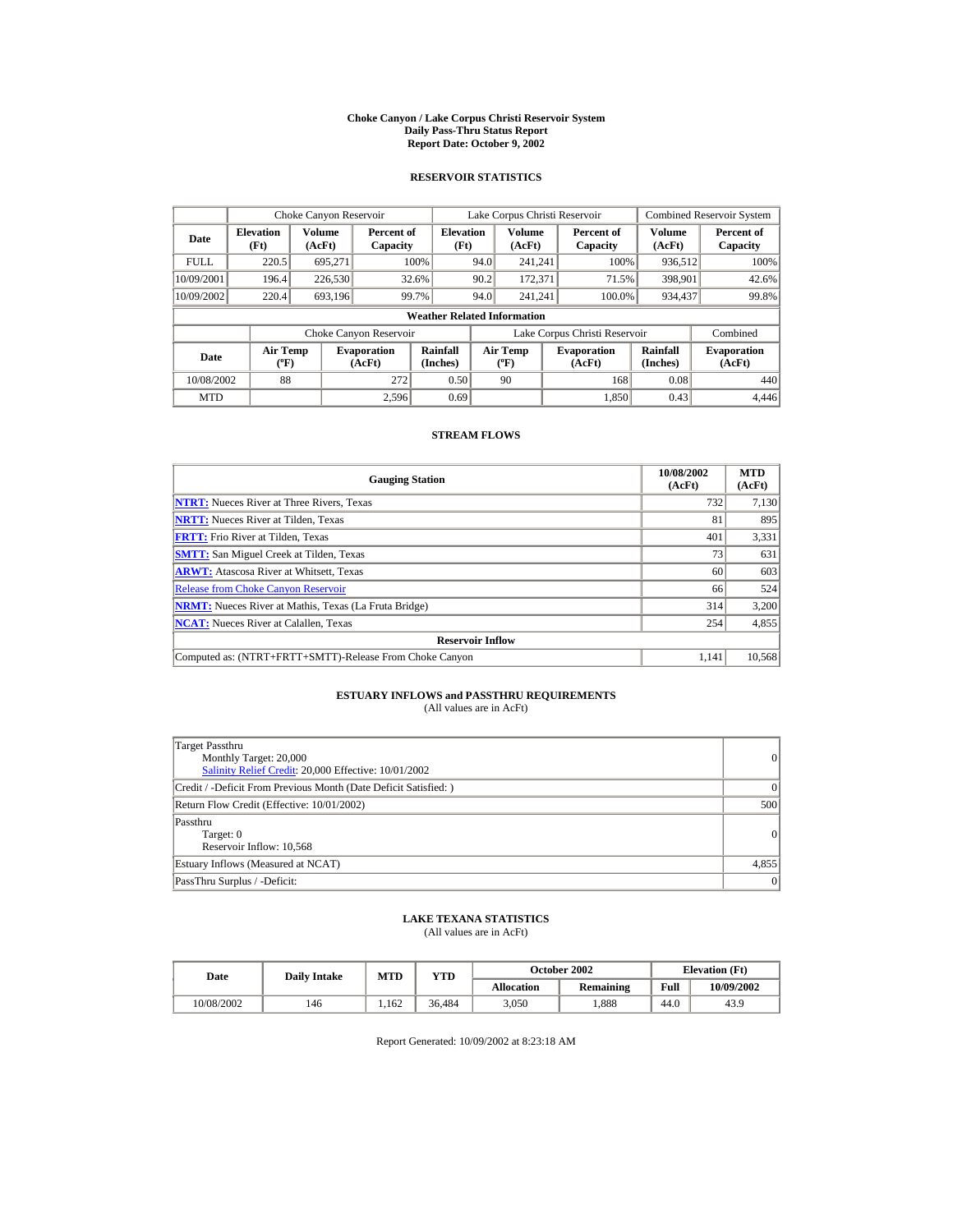#### **Choke Canyon / Lake Corpus Christi Reservoir System Daily Pass-Thru Status Report Report Date: October 10, 2002**

## **RESERVOIR STATISTICS**

|             | Choke Canyon Reservoir                      |                  |                              |                          |      | Lake Corpus Christi Reservoir    |  |                               |                      | <b>Combined Reservoir System</b> |  |  |
|-------------|---------------------------------------------|------------------|------------------------------|--------------------------|------|----------------------------------|--|-------------------------------|----------------------|----------------------------------|--|--|
| Date        | <b>Elevation</b><br>(Ft)                    | Volume<br>(AcFt) | Percent of<br>Capacity       | <b>Elevation</b><br>(Ft) |      | Volume<br>(AcFt)                 |  | Percent of<br>Capacity        | Volume<br>(AcFt)     | Percent of<br>Capacity           |  |  |
| <b>FULL</b> | 220.5                                       | 695.271          |                              | 100%                     | 94.0 | 241.241                          |  | 100%                          | 936,512              | 100%                             |  |  |
| 10/10/2001  | 196.4                                       | 226,398          |                              | 32.6%                    | 90.2 | 172,033                          |  | 71.3%                         | 398.431              | 42.5%                            |  |  |
| 10/10/2002  | 220.5                                       | 693.974          |                              | 99.8%                    | 94.0 | 241.241                          |  | 100.0%                        | 935,215              | 99.9%                            |  |  |
|             | <b>Weather Related Information</b>          |                  |                              |                          |      |                                  |  |                               |                      |                                  |  |  |
|             |                                             |                  | Choke Canyon Reservoir       |                          |      |                                  |  | Lake Corpus Christi Reservoir |                      | Combined                         |  |  |
| Date        | <b>Air Temp</b><br>$({}^{\circ}\mathrm{F})$ |                  | <b>Evaporation</b><br>(AcFt) | Rainfall<br>(Inches)     |      | <b>Air Temp</b><br>$(^{\circ}F)$ |  | <b>Evaporation</b><br>(AcFt)  | Rainfall<br>(Inches) | <b>Evaporation</b><br>(AcFt)     |  |  |
| 10/09/2002  | 80                                          |                  | 242                          | 0.14                     |      | 85                               |  | 202                           | 0.09                 | 444                              |  |  |
| <b>MTD</b>  |                                             |                  | 2.838                        | 0.83                     |      |                                  |  | 2.052                         | 0.52                 | 4,890                            |  |  |

## **STREAM FLOWS**

| <b>Gauging Station</b>                                       | 10/09/2002<br>(AcFt) | <b>MTD</b><br>(AcFt) |
|--------------------------------------------------------------|----------------------|----------------------|
| <b>NTRT:</b> Nueces River at Three Rivers, Texas             | 758                  | 7,888                |
| <b>NRTT:</b> Nueces River at Tilden, Texas                   | 73                   | 969                  |
| <b>FRTT:</b> Frio River at Tilden, Texas                     | 409                  | 3,740                |
| <b>SMTT:</b> San Miguel Creek at Tilden, Texas               | 93                   | 725                  |
| <b>ARWT:</b> Atascosa River at Whitsett, Texas               | 66                   | 669                  |
| <b>Release from Choke Canyon Reservoir</b>                   | 66                   | 590                  |
| <b>NRMT:</b> Nueces River at Mathis, Texas (La Fruta Bridge) | 601                  | 3,801                |
| <b>NCAT:</b> Nueces River at Calallen, Texas                 | 262                  | 5,117                |
| <b>Reservoir Inflow</b>                                      |                      |                      |
| Computed as: (NTRT+FRTT+SMTT)-Release From Choke Canyon      | 1.195                | 11,763               |

# **ESTUARY INFLOWS and PASSTHRU REQUIREMENTS**<br>(All values are in AcFt)

| Target Passthru<br>Monthly Target: 20,000<br>Salinity Relief Credit: 20,000 Effective: 10/01/2002 | $\overline{0}$ |
|---------------------------------------------------------------------------------------------------|----------------|
| Credit / -Deficit From Previous Month (Date Deficit Satisfied: )                                  | $\Omega$       |
| Return Flow Credit (Effective: 10/01/2002)                                                        | 500            |
| Passthru<br>Target: 0<br>Reservoir Inflow: 11,763                                                 | $\Omega$       |
| Estuary Inflows (Measured at NCAT)                                                                | 5,117          |
| PassThru Surplus / -Deficit:                                                                      | 0              |

## **LAKE TEXANA STATISTICS**

(All values are in AcFt)

| Date       |     | <b>MTD</b><br><b>Daily Intake</b> |        |                   | <b>October 2002</b> | <b>Elevation</b> (Ft) |            |
|------------|-----|-----------------------------------|--------|-------------------|---------------------|-----------------------|------------|
|            |     |                                   | YTD    | <b>Allocation</b> | Remaining           | Full                  | 10/10/2002 |
| 10/09/2002 | 145 | .308                              | 36.630 | 3.050             | .742                | 44.0                  | 43.9       |

Report Generated: 10/10/2002 at 8:07:58 AM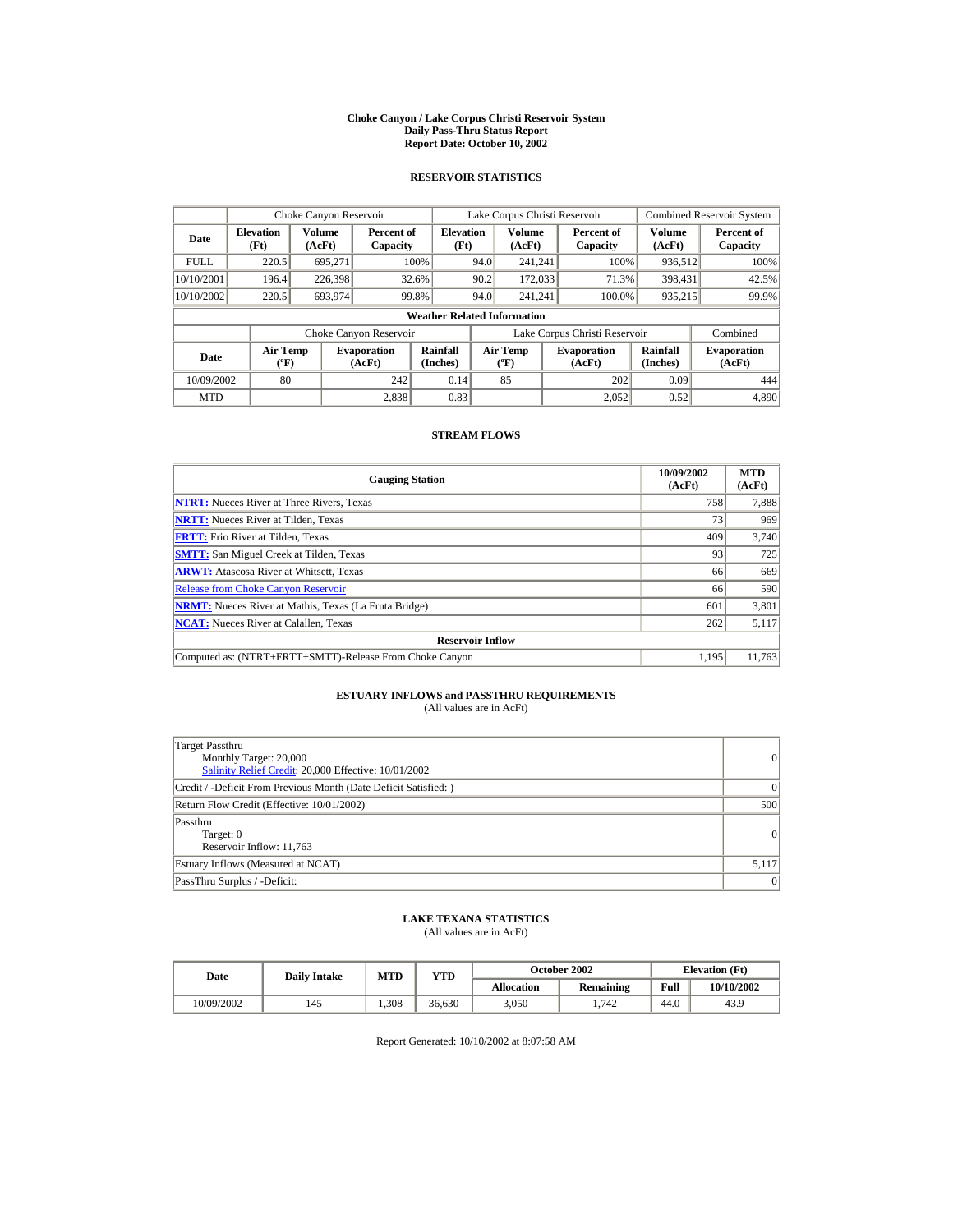#### **Choke Canyon / Lake Corpus Christi Reservoir System Daily Pass-Thru Status Report Report Date: October 11, 2002**

## **RESERVOIR STATISTICS**

|             | Choke Canyon Reservoir                      |                  |                              |                          |      | Lake Corpus Christi Reservoir    |  |                               |                      | <b>Combined Reservoir System</b> |  |  |
|-------------|---------------------------------------------|------------------|------------------------------|--------------------------|------|----------------------------------|--|-------------------------------|----------------------|----------------------------------|--|--|
| Date        | <b>Elevation</b><br>(Ft)                    | Volume<br>(AcFt) | Percent of<br>Capacity       | <b>Elevation</b><br>(Ft) |      | Volume<br>(AcFt)                 |  | Percent of<br>Capacity        | Volume<br>(AcFt)     | Percent of<br>Capacity           |  |  |
| <b>FULL</b> | 220.5                                       | 695.271          |                              | 100%                     | 94.0 | 241.241                          |  | 100%                          | 936,512              | 100%                             |  |  |
| 10/11/2001  | 196.4                                       | 226,398          |                              | 32.6%                    | 90.2 | 171.864                          |  | 71.2%                         | 398,262              | 42.5%                            |  |  |
| 10/11/2002  | 220.5                                       | 694.233          |                              | 99.9%                    | 94.0 | 241.241                          |  | 100.0%                        | 935.474              | 99.9%                            |  |  |
|             | <b>Weather Related Information</b>          |                  |                              |                          |      |                                  |  |                               |                      |                                  |  |  |
|             |                                             |                  | Choke Canyon Reservoir       |                          |      |                                  |  | Lake Corpus Christi Reservoir |                      | Combined                         |  |  |
| Date        | <b>Air Temp</b><br>$({}^{\circ}\mathrm{F})$ |                  | <b>Evaporation</b><br>(AcFt) | Rainfall<br>(Inches)     |      | <b>Air Temp</b><br>$(^{\circ}F)$ |  | <b>Evaporation</b><br>(AcFt)  | Rainfall<br>(Inches) | <b>Evaporation</b><br>(AcFt)     |  |  |
| 10/10/2002  | 83                                          |                  | 302                          | 0.00                     |      | 86                               |  | 280                           | 0.00                 | 582                              |  |  |
| <b>MTD</b>  |                                             |                  | 3.140                        | 0.83                     |      |                                  |  | 2.332                         | 0.52                 | 5.472                            |  |  |

## **STREAM FLOWS**

| <b>Gauging Station</b>                                       | 10/10/2002<br>(AcFt) | <b>MTD</b><br>(AcFt) |
|--------------------------------------------------------------|----------------------|----------------------|
| <b>NTRT:</b> Nueces River at Three Rivers, Texas             | 1.050                | 8,938                |
| <b>NRTT:</b> Nueces River at Tilden, Texas                   | 60                   | 1,028                |
| <b>FRTT:</b> Frio River at Tilden, Texas                     | 409                  | 4,149                |
| <b>SMTT:</b> San Miguel Creek at Tilden, Texas               | 101                  | 826                  |
| <b>ARWT:</b> Atascosa River at Whitsett, Texas               | 1.941                | 2,610                |
| <b>Release from Choke Canvon Reservoir</b>                   | 66                   | 655                  |
| <b>NRMT:</b> Nueces River at Mathis, Texas (La Fruta Bridge) | 1,010                | 4,812                |
| <b>NCAT:</b> Nueces River at Calallen, Texas                 | 470                  | 5,588                |
| <b>Reservoir Inflow</b>                                      |                      |                      |
| Computed as: (NTRT+FRTT+SMTT)-Release From Choke Canyon      | 1.495                | 13.258               |

# **ESTUARY INFLOWS and PASSTHRU REQUIREMENTS**<br>(All values are in AcFt)

| Target Passthru<br>Monthly Target: 20,000<br>Salinity Relief Credit: 20,000 Effective: 10/01/2002 | 0        |
|---------------------------------------------------------------------------------------------------|----------|
| Credit / -Deficit From Previous Month (Date Deficit Satisfied: )                                  | $\Omega$ |
| Return Flow Credit (Effective: 10/01/2002)                                                        | 500      |
| Passthru<br>Target: 0<br>Reservoir Inflow: 13,258                                                 | 0        |
| Estuary Inflows (Measured at NCAT)                                                                | 5,588    |
| PassThru Surplus / -Deficit:                                                                      | 0        |

## **LAKE TEXANA STATISTICS**

(All values are in AcFt)

| Date       | <b>Daily Intake</b> | MTD   | YTD    |                   | October 2002     |      | <b>Elevation</b> (Ft) |
|------------|---------------------|-------|--------|-------------------|------------------|------|-----------------------|
|            |                     |       |        | <b>Allocation</b> | <b>Remaining</b> | Full | 10/11/2002            |
| 10/10/2002 | 145                 | 1.453 | 36,775 | 3.050             | 1,597            | 44.0 | 44.0                  |

Report Generated: 10/11/2002 at 8:48:35 AM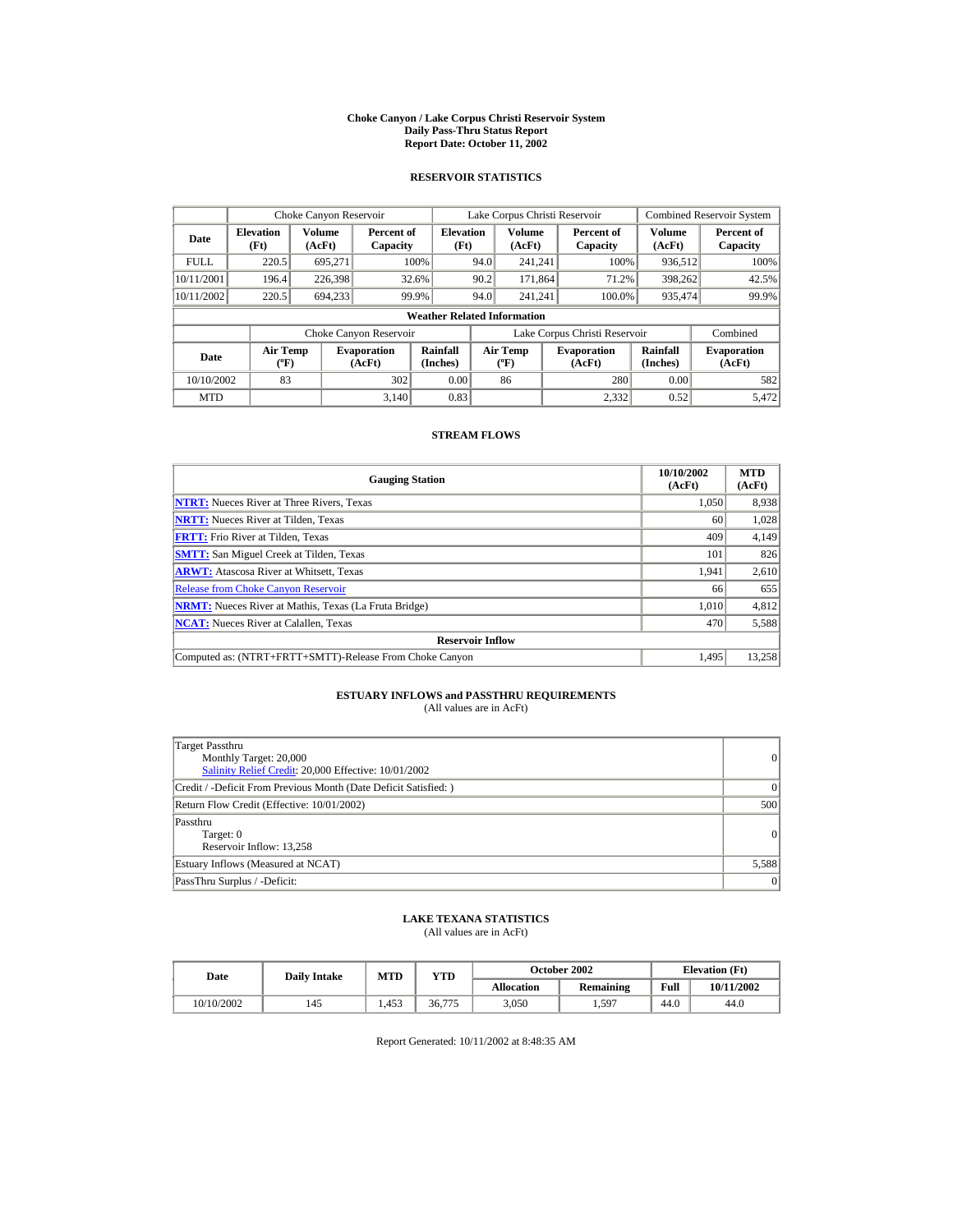#### **Choke Canyon / Lake Corpus Christi Reservoir System Daily Pass-Thru Status Report Report Date: October 12, 2002**

## **RESERVOIR STATISTICS**

|             | Choke Canyon Reservoir                      |                  |                              |                          |      | Lake Corpus Christi Reservoir    |  |                               |                      | <b>Combined Reservoir System</b> |  |  |
|-------------|---------------------------------------------|------------------|------------------------------|--------------------------|------|----------------------------------|--|-------------------------------|----------------------|----------------------------------|--|--|
| Date        | <b>Elevation</b><br>(Ft)                    | Volume<br>(AcFt) | Percent of<br>Capacity       | <b>Elevation</b><br>(Ft) |      | Volume<br>(AcFt)                 |  | Percent of<br>Capacity        | Volume<br>(AcFt)     | Percent of<br>Capacity           |  |  |
| <b>FULL</b> | 220.5                                       | 695.271          |                              | 100%                     | 94.0 | 241.241                          |  | 100%                          | 936,512              | 100%                             |  |  |
| 10/12/2001  | 196.4                                       | 226,136          |                              | 32.5%                    | 90.1 | 171.526                          |  | 71.1%                         | 397.662              | 42.5%                            |  |  |
| 10/12/2002  | 220.5                                       | 694.752          |                              | 99.9%                    | 94.0 | 241.241                          |  | 100.0%                        | 935,993              | 99.9%                            |  |  |
|             | <b>Weather Related Information</b>          |                  |                              |                          |      |                                  |  |                               |                      |                                  |  |  |
|             |                                             |                  | Choke Canyon Reservoir       |                          |      |                                  |  | Lake Corpus Christi Reservoir |                      | Combined                         |  |  |
| Date        | <b>Air Temp</b><br>$({}^{\circ}\mathrm{F})$ |                  | <b>Evaporation</b><br>(AcFt) | Rainfall<br>(Inches)     |      | <b>Air Temp</b><br>$(^{\circ}F)$ |  | <b>Evaporation</b><br>(AcFt)  | Rainfall<br>(Inches) | <b>Evaporation</b><br>(AcFt)     |  |  |
| 10/11/2002  | 84                                          |                  | 257                          | 0.00                     |      | 86                               |  | 213                           | 0.00                 | 470                              |  |  |
| <b>MTD</b>  |                                             |                  | 3.397                        | 0.83                     |      |                                  |  | 2.545                         | 0.52                 | 5,942                            |  |  |

## **STREAM FLOWS**

| <b>Gauging Station</b>                                       | 10/11/2002<br>(AcFt) | <b>MTD</b><br>(AcFt) |
|--------------------------------------------------------------|----------------------|----------------------|
| <b>NTRT:</b> Nueces River at Three Rivers, Texas             | 3.871                | 12,809               |
| <b>NRTT:</b> Nueces River at Tilden, Texas                   | 56                   | 1,084                |
| <b>FRTT:</b> Frio River at Tilden, Texas                     | 407                  | 4,556                |
| <b>SMTT:</b> San Miguel Creek at Tilden, Texas               | 643                  | 1,469                |
| <b>ARWT:</b> Atascosa River at Whitsett, Texas               | 3,891                | 6,501                |
| <b>Release from Choke Canyon Reservoir</b>                   | 66                   | 721                  |
| <b>NRMT:</b> Nueces River at Mathis, Texas (La Fruta Bridge) | 1.606                | 6,418                |
| <b>NCAT:</b> Nueces River at Calallen, Texas                 | 1,129                | 6,717                |
| <b>Reservoir Inflow</b>                                      |                      |                      |
| Computed as: (NTRT+FRTT+SMTT)-Release From Choke Canyon      | 4,855                | 18,113               |

# **ESTUARY INFLOWS and PASSTHRU REQUIREMENTS**<br>(All values are in AcFt)

| Target Passthru<br>Monthly Target: 20,000<br>Salinity Relief Credit: 20,000 Effective: 10/01/2002 | 0        |
|---------------------------------------------------------------------------------------------------|----------|
| Credit / -Deficit From Previous Month (Date Deficit Satisfied: )                                  | $\Omega$ |
| Return Flow Credit (Effective: 10/01/2002)                                                        | 500      |
| Passthru<br>Target: 0<br>Reservoir Inflow: 18,113                                                 | 0        |
| Estuary Inflows (Measured at NCAT)                                                                | 6,717    |
| PassThru Surplus / -Deficit:                                                                      | 0        |

## **LAKE TEXANA STATISTICS**

(All values are in AcFt)

| Date       | <b>Daily Intake</b> | MTD   | $_{\rm VTD}$ |            | October 2002 |      | <b>Elevation</b> (Ft) |
|------------|---------------------|-------|--------------|------------|--------------|------|-----------------------|
|            |                     |       |              | Allocation | Remaining    | Full | 10/12/2002            |
| 10/11/2002 | 145                 | 1.598 | 36.920       | 3.050      | .452         | 44.0 | 44.2                  |

Report Generated: 10/12/2002 at 7:54:33 AM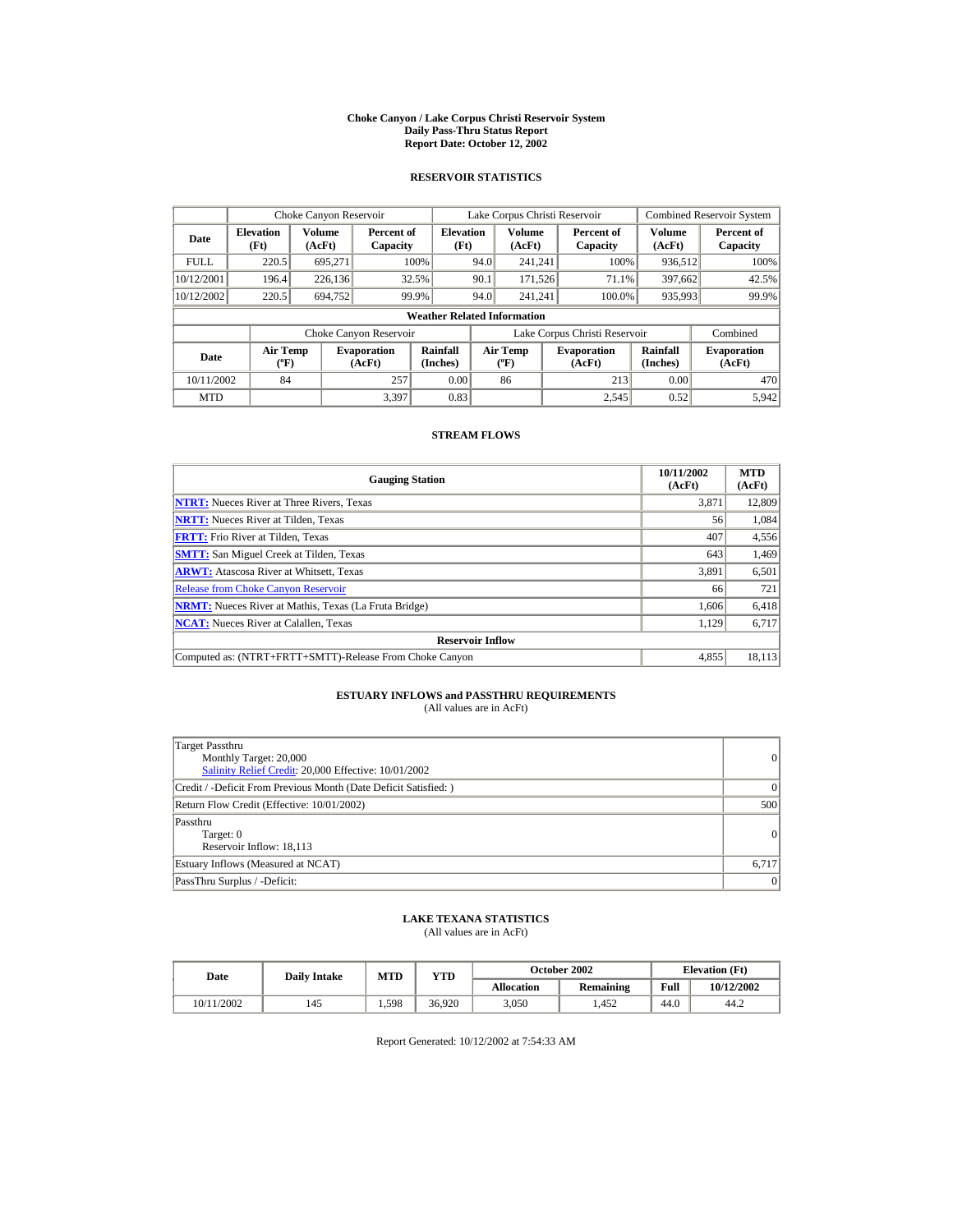#### **Choke Canyon / Lake Corpus Christi Reservoir System Daily Pass-Thru Status Report Report Date: October 13, 2002**

## **RESERVOIR STATISTICS**

|             | Choke Canyon Reservoir                      |                  |                              |                          | Lake Corpus Christi Reservoir |                                  |  |                               |                      | <b>Combined Reservoir System</b> |  |  |
|-------------|---------------------------------------------|------------------|------------------------------|--------------------------|-------------------------------|----------------------------------|--|-------------------------------|----------------------|----------------------------------|--|--|
| Date        | <b>Elevation</b><br>(Ft)                    | Volume<br>(AcFt) | Percent of<br>Capacity       | <b>Elevation</b><br>(Ft) |                               | Volume<br>(AcFt)                 |  | Percent of<br>Capacity        | Volume<br>(AcFt)     | Percent of<br>Capacity           |  |  |
| <b>FULL</b> | 220.5                                       | 695.271          |                              | 100%                     | 94.0                          | 241.241                          |  | 100%                          | 936,512              | 100%                             |  |  |
| 10/13/2001  | 196.4                                       | 226.661          |                              | 32.6%                    | 90.1                          | 171.526                          |  | 71.1%                         | 398.187              | 42.5%                            |  |  |
| 10/13/2002  | 220.5                                       | 695.271          |                              | 100.0%                   | 94.0                          | 241.241                          |  | 100.0%                        | 936,512              | 100.0%                           |  |  |
|             | <b>Weather Related Information</b>          |                  |                              |                          |                               |                                  |  |                               |                      |                                  |  |  |
|             |                                             |                  | Choke Canyon Reservoir       |                          |                               |                                  |  | Lake Corpus Christi Reservoir |                      | Combined                         |  |  |
| Date        | <b>Air Temp</b><br>$({}^{\circ}\mathrm{F})$ |                  | <b>Evaporation</b><br>(AcFt) | Rainfall<br>(Inches)     |                               | <b>Air Temp</b><br>$(^{\circ}F)$ |  | <b>Evaporation</b><br>(AcFt)  | Rainfall<br>(Inches) | <b>Evaporation</b><br>(AcFt)     |  |  |
| 10/12/2002  | 87                                          |                  | 257                          | 0.00                     |                               | 90                               |  | 224                           | 0.00                 | 481                              |  |  |
| <b>MTD</b>  |                                             |                  | 3,654                        | 0.83                     |                               |                                  |  | 2.769                         | 0.52                 | 6.423                            |  |  |

## **STREAM FLOWS**

| <b>Gauging Station</b>                                       | 10/12/2002<br>(AcFt) | <b>MTD</b><br>(AcFt) |
|--------------------------------------------------------------|----------------------|----------------------|
| <b>NTRT:</b> Nueces River at Three Rivers, Texas             | 4,407                | 17,216               |
| <b>NRTT:</b> Nueces River at Tilden, Texas                   | 52                   | 1,135                |
| <b>FRTT:</b> Frio River at Tilden, Texas                     | 538                  | 5,094                |
| <b>SMTT:</b> San Miguel Creek at Tilden, Texas               | 3,077                | 4,546                |
| <b>ARWT:</b> Atascosa River at Whitsett, Texas               | 1.461                | 7,962                |
| <b>Release from Choke Canyon Reservoir</b>                   | 66                   | 786                  |
| <b>NRMT:</b> Nueces River at Mathis, Texas (La Fruta Bridge) | 1.743                | 8,160                |
| <b>NCAT:</b> Nueces River at Calallen, Texas                 | 2,382                | 9,099                |
| <b>Reservoir Inflow</b>                                      |                      |                      |
| Computed as: (NTRT+FRTT+SMTT)-Release From Choke Canyon      | 7.956                | 26,069               |

# **ESTUARY INFLOWS and PASSTHRU REQUIREMENTS**<br>(All values are in AcFt)

| Target Passthru<br>Monthly Target: 20,000<br>Salinity Relief Credit: 20,000 Effective: 10/01/2002 | 0        |
|---------------------------------------------------------------------------------------------------|----------|
| Credit / -Deficit From Previous Month (Date Deficit Satisfied: )                                  | $\Omega$ |
| Return Flow Credit (Effective: 10/01/2002)                                                        | 500      |
| Passthru<br>Target: 0<br>Reservoir Inflow: 26,069                                                 | 0        |
| Estuary Inflows (Measured at NCAT)                                                                | 9,099    |
| PassThru Surplus / -Deficit:                                                                      | 0        |

## **LAKE TEXANA STATISTICS**

(All values are in AcFt)

| Date       | <b>Daily Intake</b> | MTD   | YTD    |                   | October 2002     | <b>Elevation</b> (Ft) |            |
|------------|---------------------|-------|--------|-------------------|------------------|-----------------------|------------|
|            |                     |       |        | <b>Allocation</b> | <b>Remaining</b> | Full                  | 10/13/2002 |
| 10/12/2002 | 145                 | 1.743 | 37,065 | 3.050             | .307             | 44.0                  | 44.2       |

Report Generated: 10/13/2002 at 10:35:13 AM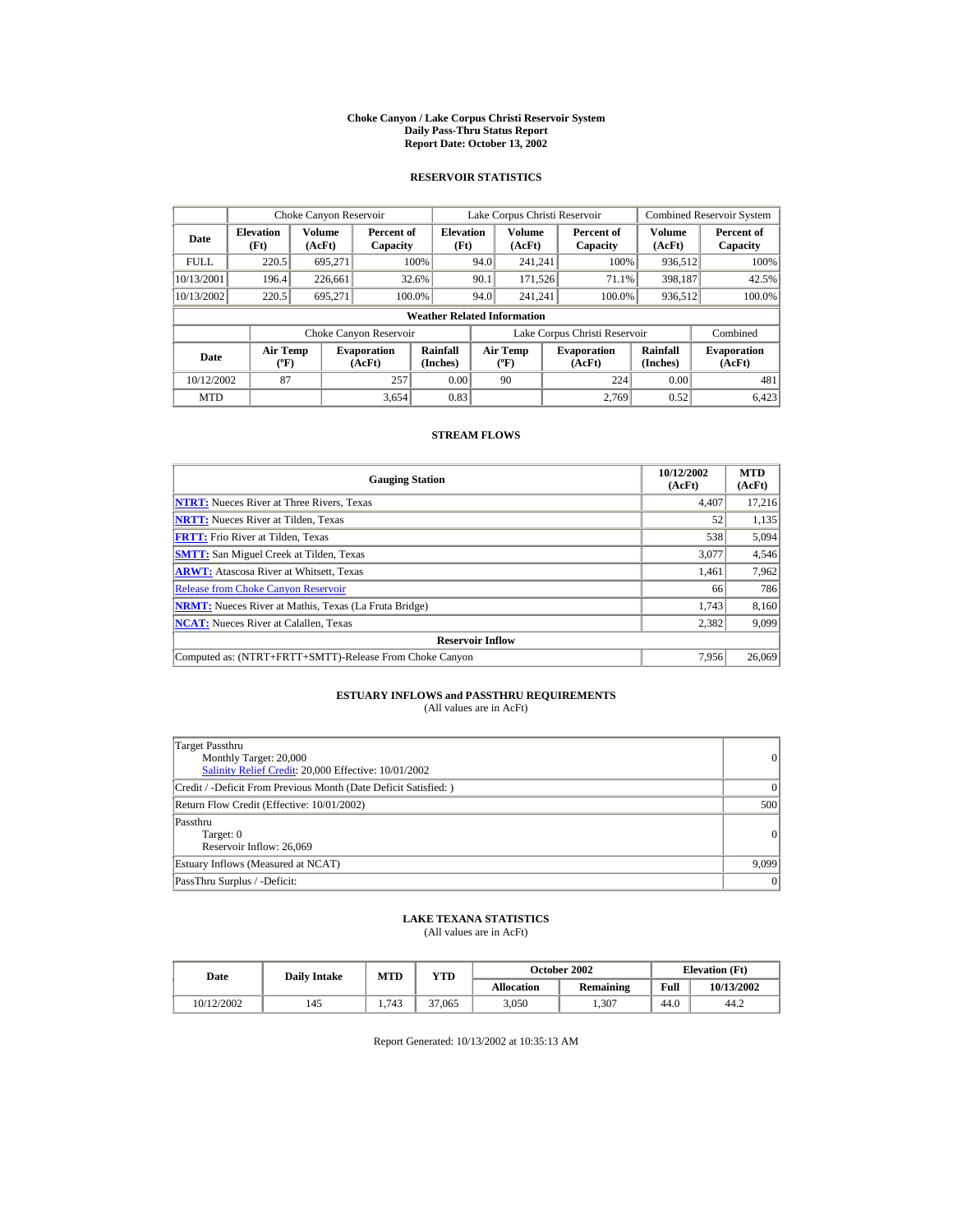#### **Choke Canyon / Lake Corpus Christi Reservoir System Daily Pass-Thru Status Report Report Date: October 14, 2002**

## **RESERVOIR STATISTICS**

|             | Choke Canyon Reservoir                      |                  |                              |                          | Lake Corpus Christi Reservoir |                                  |  |                               |                      | <b>Combined Reservoir System</b> |  |  |
|-------------|---------------------------------------------|------------------|------------------------------|--------------------------|-------------------------------|----------------------------------|--|-------------------------------|----------------------|----------------------------------|--|--|
| Date        | <b>Elevation</b><br>(Ft)                    | Volume<br>(AcFt) | Percent of<br>Capacity       | <b>Elevation</b><br>(Ft) |                               | Volume<br>(AcFt)                 |  | Percent of<br>Capacity        | Volume<br>(AcFt)     | Percent of<br>Capacity           |  |  |
| <b>FULL</b> | 220.5                                       | 695.271          |                              | 100%                     | 94.0                          | 241.241                          |  | 100%                          | 936,512              | 100%                             |  |  |
| 10/14/2001  | 196.4                                       | 225,611          |                              | 32.4%                    | 90.1                          | 171.189                          |  | 71.0%                         | 396,800              | 42.4%                            |  |  |
| 10/14/2002  | 220.6                                       | 695.271          | 100.0%                       |                          | 94.0                          | 241.241                          |  | 100.0%                        | 936,512              | 100.0%                           |  |  |
|             | <b>Weather Related Information</b>          |                  |                              |                          |                               |                                  |  |                               |                      |                                  |  |  |
|             |                                             |                  | Choke Canyon Reservoir       |                          |                               |                                  |  | Lake Corpus Christi Reservoir |                      | Combined                         |  |  |
| Date        | <b>Air Temp</b><br>$({}^{\circ}\mathrm{F})$ |                  | <b>Evaporation</b><br>(AcFt) | Rainfall<br>(Inches)     |                               | <b>Air Temp</b><br>$(^{\circ}F)$ |  | <b>Evaporation</b><br>(AcFt)  | Rainfall<br>(Inches) | <b>Evaporation</b><br>(AcFt)     |  |  |
| 10/13/2002  | 72                                          |                  | 318                          | 0.00                     |                               | 75                               |  | 202                           | 0.00                 | 520                              |  |  |
| <b>MTD</b>  |                                             |                  | 3.972                        | 0.83                     |                               |                                  |  | 2.971                         | 0.52                 | 6.943                            |  |  |

## **STREAM FLOWS**

| <b>Gauging Station</b>                                       | 10/13/2002<br>(AcFt) | <b>MTD</b><br>(AcFt) |
|--------------------------------------------------------------|----------------------|----------------------|
| <b>NTRT:</b> Nueces River at Three Rivers, Texas             | 2,898                | 20,114               |
| <b>NRTT:</b> Nueces River at Tilden, Texas                   | 46                   | 1,181                |
| <b>FRTT:</b> Frio River at Tilden, Texas                     | 1.040                | 6,134                |
| <b>SMTT:</b> San Miguel Creek at Tilden, Texas               | 998                  | 5,544                |
| <b>ARWT:</b> Atascosa River at Whitsett, Texas               | 1,312                | 9,274                |
| <b>Release from Choke Canyon Reservoir</b>                   | 993                  | 1.779                |
| <b>NRMT:</b> Nueces River at Mathis, Texas (La Fruta Bridge) | 2,362                | 10,522               |
| <b>NCAT:</b> Nueces River at Calallen, Texas                 | 3,077                | 12,176               |
| <b>Reservoir Inflow</b>                                      |                      |                      |
| Computed as: (NTRT+FRTT+SMTT)-Release From Choke Canyon      | 3.944                | 30,013               |

# **ESTUARY INFLOWS and PASSTHRU REQUIREMENTS**<br>(All values are in AcFt)

| Target Passthru<br>Monthly Target: 20,000<br>Salinity Relief Credit: 20,000 Effective: 10/01/2002 | $\overline{0}$ |
|---------------------------------------------------------------------------------------------------|----------------|
| Credit / -Deficit From Previous Month (Date Deficit Satisfied: )                                  | $\Omega$       |
| Return Flow Credit (Effective: 10/01/2002)                                                        | 500            |
| Passthru<br>Target: 0<br>Reservoir Inflow: 30,013                                                 | $\Omega$       |
| Estuary Inflows (Measured at NCAT)                                                                | 12,176         |
| PassThru Surplus / -Deficit:                                                                      | 0              |

## **LAKE TEXANA STATISTICS**

(All values are in AcFt)

| Date       | <b>Daily Intake</b> | MTD  | $_{\rm VTD}$ |            | October 2002 | <b>Elevation</b> (Ft) |            |
|------------|---------------------|------|--------------|------------|--------------|-----------------------|------------|
|            |                     |      |              | Allocation | Remaining    | Full                  | 10/14/2002 |
| 10/13/2002 | 145                 | .888 | 27<br>37.210 | 3.050      | .162         | 44.0                  | 44.2       |

Report Generated: 10/14/2002 at 8:07:01 AM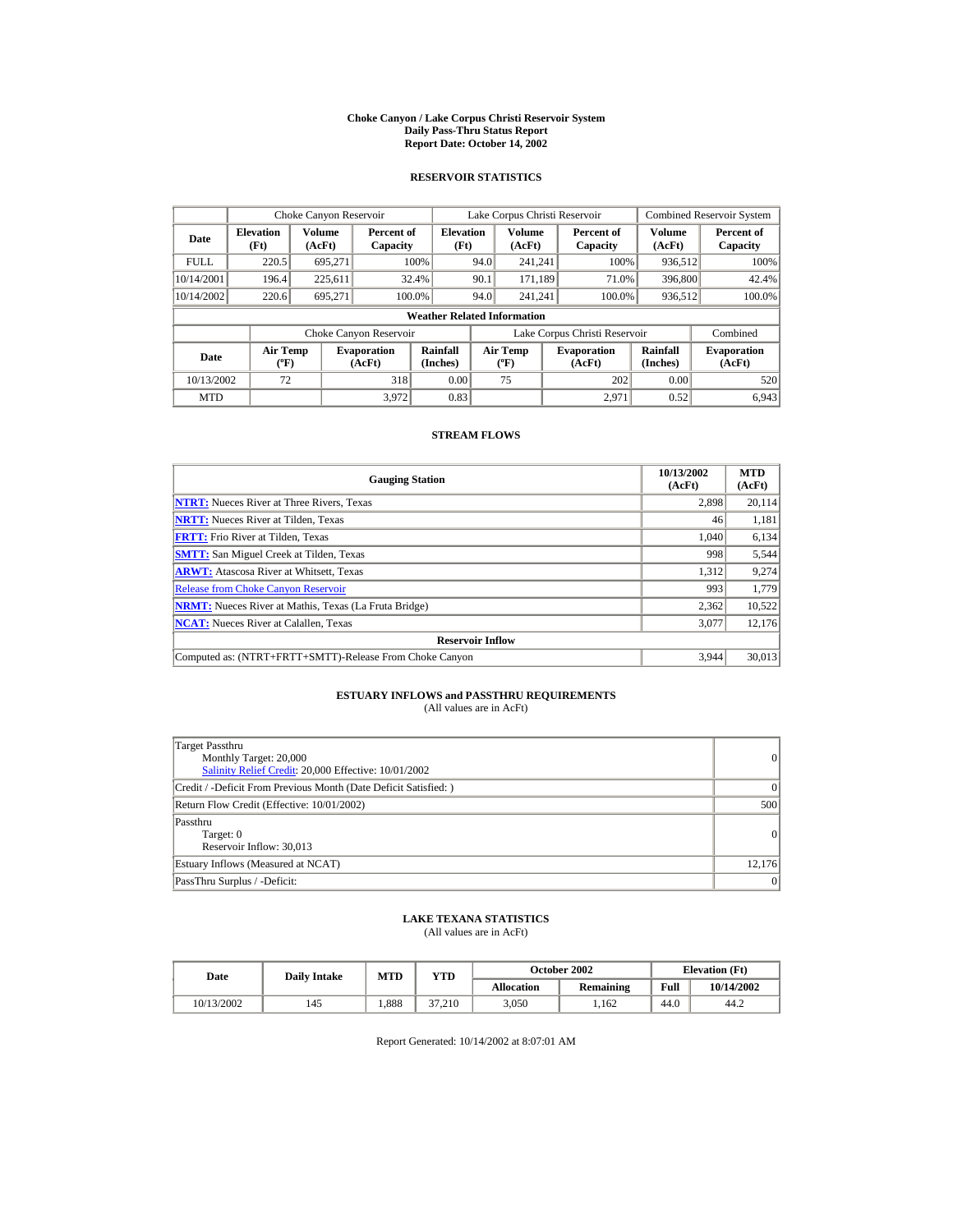#### **Choke Canyon / Lake Corpus Christi Reservoir System Daily Pass-Thru Status Report Report Date: October 15, 2002**

## **RESERVOIR STATISTICS**

|             | Choke Canyon Reservoir                      |                  |                              |                          | Lake Corpus Christi Reservoir |                                             |  |                               |                         | <b>Combined Reservoir System</b> |  |  |
|-------------|---------------------------------------------|------------------|------------------------------|--------------------------|-------------------------------|---------------------------------------------|--|-------------------------------|-------------------------|----------------------------------|--|--|
| Date        | <b>Elevation</b><br>(Ft)                    | Volume<br>(AcFt) | Percent of<br>Capacity       | <b>Elevation</b><br>(Ft) |                               | Volume<br>(AcFt)                            |  | Percent of<br>Capacity        | <b>Volume</b><br>(AcFt) | Percent of<br>Capacity           |  |  |
| <b>FULL</b> | 220.5                                       | 695,271          |                              | 100%                     | 94.0                          | 241.241                                     |  | 100%                          | 936,512                 | 100%                             |  |  |
| 10/15/2001  | 196.3                                       | 225.219          |                              | 32.4%                    | 90.1                          | 170.515                                     |  | 70.7%                         | 395,734                 | 42.3%                            |  |  |
| 10/15/2002  | 220.6                                       | 695.271          |                              | 100.0%                   | 94.0                          | 241.241                                     |  | 100.0%                        | 936,512                 | 100.0%                           |  |  |
|             | <b>Weather Related Information</b>          |                  |                              |                          |                               |                                             |  |                               |                         |                                  |  |  |
|             |                                             |                  | Choke Canyon Reservoir       |                          |                               |                                             |  | Lake Corpus Christi Reservoir |                         | Combined                         |  |  |
| Date        | <b>Air Temp</b><br>$({}^{\circ}\mathrm{F})$ |                  | <b>Evaporation</b><br>(AcFt) | Rainfall<br>(Inches)     |                               | <b>Air Temp</b><br>$({}^{\circ}\mathbf{F})$ |  | <b>Evaporation</b><br>(AcFt)  | Rainfall<br>(Inches)    | <b>Evaporation</b><br>(AcFt)     |  |  |
| 10/14/2002  | 64                                          |                  | 106                          | 0.00                     |                               | 66                                          |  | 56                            | 0.00                    | 162                              |  |  |
| <b>MTD</b>  |                                             |                  | 4.078                        | 0.83                     |                               |                                             |  | 3.027                         | 0.52                    | 7,105                            |  |  |

## **STREAM FLOWS**

| <b>Gauging Station</b>                                       | 10/14/2002<br>(AcFt) | <b>MTD</b><br>(AcFt) |
|--------------------------------------------------------------|----------------------|----------------------|
| <b>NTRT:</b> Nueces River at Three Rivers, Texas             | 3,136                | 23,250               |
| <b>NRTT:</b> Nueces River at Tilden, Texas                   | 44                   | 1,225                |
| <b>FRTT:</b> Frio River at Tilden, Texas                     | 2,005                | 8,139                |
| <b>SMTT:</b> San Miguel Creek at Tilden, Texas               | 296                  | 5,840                |
| <b>ARWT:</b> Atascosa River at Whitsett, Texas               | 375                  | 9,649                |
| <b>Release from Choke Canyon Reservoir</b>                   | 1,425                | 2,817                |
| <b>NRMT:</b> Nueces River at Mathis, Texas (La Fruta Bridge) | 2,005                | 12,527               |
| <b>NCAT:</b> Nueces River at Calallen, Texas                 | 3,891                | 16,067               |
| <b>Reservoir Inflow</b>                                      |                      |                      |
| Computed as: (NTRT+FRTT+SMTT)-Release From Choke Canyon      | 4.012                | 34,412               |

# **ESTUARY INFLOWS and PASSTHRU REQUIREMENTS**<br>(All values are in AcFt)

| Target Passthru<br>Monthly Target: 20,000<br>Salinity Relief Credit: 20,000 Effective: 10/01/2002 | 0               |
|---------------------------------------------------------------------------------------------------|-----------------|
| Credit / -Deficit From Previous Month (Date Deficit Satisfied: )                                  | $\vert$ 0       |
| Return Flow Credit (Effective: 10/01/2002)                                                        | 500             |
| Passthru<br>Target: 0<br>Reservoir Inflow: 34.412                                                 | 0               |
| Estuary Inflows (Measured at NCAT)                                                                | 16,067          |
| PassThru Surplus / -Deficit:                                                                      | $\vert 0 \vert$ |

## **LAKE TEXANA STATISTICS**

(All values are in AcFt)

| Date       | <b>Daily Intake</b> | MTD   | VTD    | October 2002 |           | <b>Elevation</b> (Ft) |            |
|------------|---------------------|-------|--------|--------------|-----------|-----------------------|------------|
|            |                     |       |        | Allocation   | Remaining | Full                  | 10/15/2002 |
| 10/14/2002 | 145                 | 2.033 | 37.355 | 3.050        | .017      | 44.0                  | 44.2       |

Report Generated: 10/15/2002 at 9:56:36 AM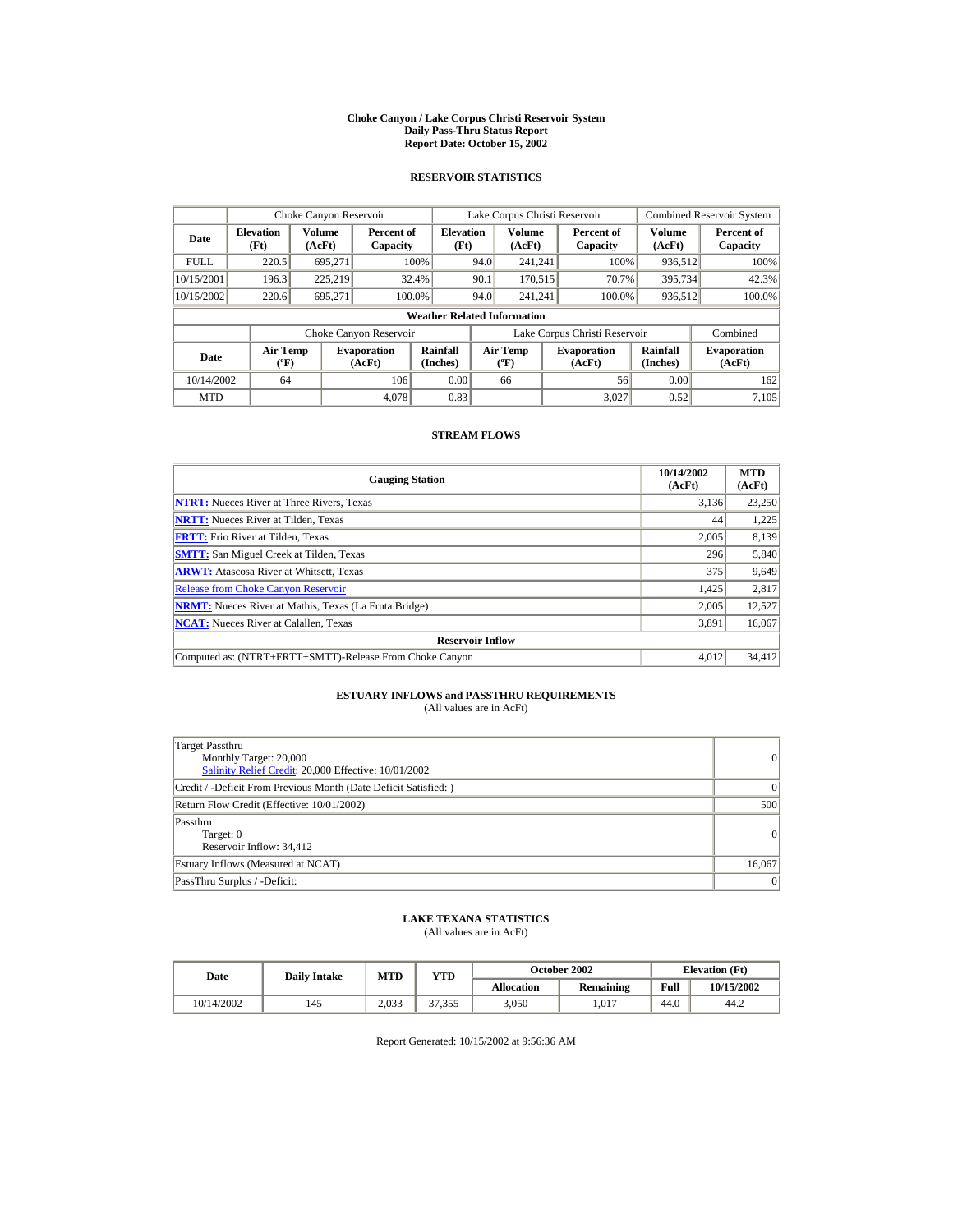#### **Choke Canyon / Lake Corpus Christi Reservoir System Daily Pass-Thru Status Report Report Date: October 16, 2002**

## **RESERVOIR STATISTICS**

|             | Choke Canyon Reservoir                      |                  |                              |                          | Lake Corpus Christi Reservoir |                                             |  |                               |                      | <b>Combined Reservoir System</b> |  |  |
|-------------|---------------------------------------------|------------------|------------------------------|--------------------------|-------------------------------|---------------------------------------------|--|-------------------------------|----------------------|----------------------------------|--|--|
| Date        | <b>Elevation</b><br>(Ft)                    | Volume<br>(AcFt) | Percent of<br>Capacity       | <b>Elevation</b><br>(Ft) |                               | Volume<br>(AcFt)                            |  | Percent of<br>Capacity        | Volume<br>(AcFt)     | Percent of<br>Capacity           |  |  |
| <b>FULL</b> | 220.5                                       | 695.271          |                              | 100%                     | 94.0                          | 241.241                                     |  | 100%                          | 936,512              | 100%                             |  |  |
| 10/16/2001  | 196.3                                       | 224,565          |                              | 32.3%                    | 90.1                          | 170.347                                     |  | 70.6%                         | 394,912              | 42.2%                            |  |  |
| 10/16/2002  | 220.6                                       | 695.271          |                              | 100.0%                   | 94.0                          | 241.241                                     |  | 100.0%                        | 936,512              | 100.0%                           |  |  |
|             | <b>Weather Related Information</b>          |                  |                              |                          |                               |                                             |  |                               |                      |                                  |  |  |
|             |                                             |                  | Choke Canyon Reservoir       |                          |                               |                                             |  | Lake Corpus Christi Reservoir |                      | Combined                         |  |  |
| Date        | <b>Air Temp</b><br>$({}^{\circ}\mathrm{F})$ |                  | <b>Evaporation</b><br>(AcFt) | Rainfall<br>(Inches)     |                               | <b>Air Temp</b><br>$({}^{\circ}\mathbf{F})$ |  | <b>Evaporation</b><br>(AcFt)  | Rainfall<br>(Inches) | <b>Evaporation</b><br>(AcFt)     |  |  |
| 10/15/2002  | 74                                          |                  | 212                          | 0.00                     |                               | 73                                          |  | 213                           | 0.00                 | 425                              |  |  |
| <b>MTD</b>  |                                             |                  | 4.290                        | 0.83                     |                               |                                             |  | 3.240                         | 0.52                 | 7,530                            |  |  |

## **STREAM FLOWS**

| <b>Gauging Station</b>                                       | 10/15/2002<br>(AcFt) | <b>MTD</b><br>(AcFt) |
|--------------------------------------------------------------|----------------------|----------------------|
| <b>NTRT:</b> Nueces River at Three Rivers, Texas             | 3,454                | 26,704               |
| <b>NRTT:</b> Nueces River at Tilden, Texas                   | 48                   | 1,272                |
| <b>FRTT:</b> Frio River at Tilden, Texas                     | 3,533                | 11,672               |
| <b>SMTT:</b> San Miguel Creek at Tilden, Texas               | 218                  | 6,058                |
| <b>ARWT:</b> Atascosa River at Whitsett, Texas               | 208                  | 9,858                |
| <b>Release from Choke Canyon Reservoir</b>                   | 2.001                | 4,818                |
| <b>NRMT:</b> Nueces River at Mathis, Texas (La Fruta Bridge) | 1.794                | 14,322               |
| <b>NCAT:</b> Nueces River at Calallen, Texas                 | 3,752                | 19,818               |
| <b>Reservoir Inflow</b>                                      |                      |                      |
| Computed as: (NTRT+FRTT+SMTT)-Release From Choke Canyon      | 5.205                | 39,617               |

# **ESTUARY INFLOWS and PASSTHRU REQUIREMENTS**<br>(All values are in AcFt)

| Target Passthru<br>Monthly Target: 20,000<br>Salinity Relief Credit: 20,000 Effective: 10/01/2002 | 0               |
|---------------------------------------------------------------------------------------------------|-----------------|
| Credit / -Deficit From Previous Month (Date Deficit Satisfied: )                                  | $\vert$ 0       |
| Return Flow Credit (Effective: 10/01/2002)                                                        | 500             |
| Passthru<br>Target: 0<br>Reservoir Inflow: 39,617                                                 | 0               |
| Estuary Inflows (Measured at NCAT)                                                                | 19,818          |
| PassThru Surplus / -Deficit:                                                                      | $\vert 0 \vert$ |

## **LAKE TEXANA STATISTICS**

(All values are in AcFt)

| Date       | <b>Daily Intake</b> | MTD             | $_{\rm VTD}$ |            | October 2002 | <b>Elevation</b> (Ft) |            |
|------------|---------------------|-----------------|--------------|------------|--------------|-----------------------|------------|
|            |                     |                 |              | Allocation | Remaining    | Full                  | 10/16/2002 |
| 10/15/2002 | 144                 | 177<br>$\sim$ 1 | 37.499       | 3.050      | 873          | 44.0                  | 44.2       |

Report Generated: 10/16/2002 at 8:28:27 AM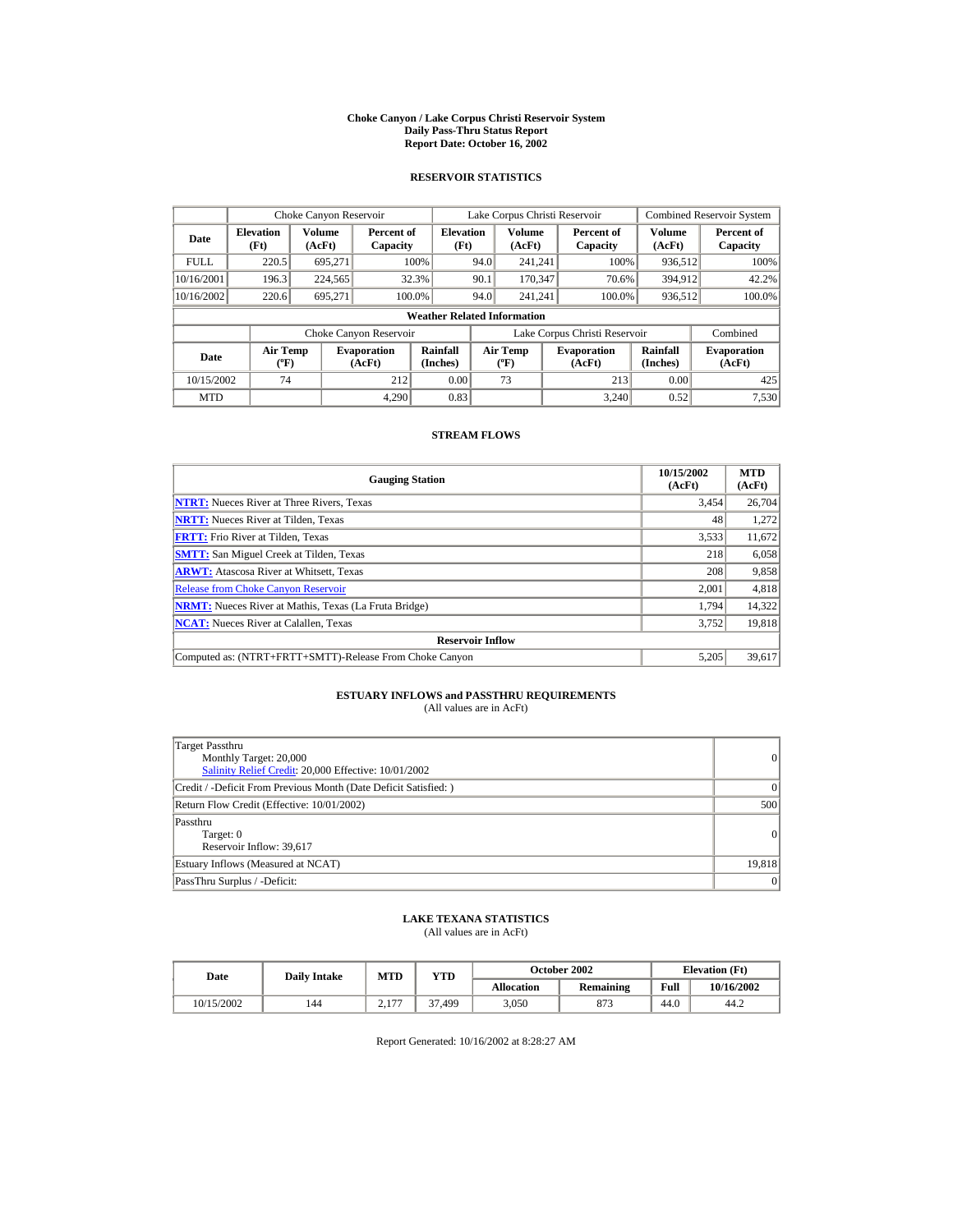#### **Choke Canyon / Lake Corpus Christi Reservoir System Daily Pass-Thru Status Report Report Date: October 17, 2002**

## **RESERVOIR STATISTICS**

|             | Choke Canyon Reservoir                      |                  |                              |                          | Lake Corpus Christi Reservoir |                                          |  |                               |                      | <b>Combined Reservoir System</b> |  |  |
|-------------|---------------------------------------------|------------------|------------------------------|--------------------------|-------------------------------|------------------------------------------|--|-------------------------------|----------------------|----------------------------------|--|--|
| Date        | <b>Elevation</b><br>(Ft)                    | Volume<br>(AcFt) | Percent of<br>Capacity       | <b>Elevation</b><br>(Ft) |                               | <b>Volume</b><br>(AcFt)                  |  | Percent of<br>Capacity        | Volume<br>(AcFt)     | Percent of<br>Capacity           |  |  |
| <b>FULL</b> | 220.5                                       | 695.271          |                              | 100%                     | 94.0                          | 241.241                                  |  | 100%                          | 936,512              | 100%                             |  |  |
| 10/17/2001  | 196.2                                       | 224,044          |                              | 32.2%                    | 90.0                          | 169,674                                  |  | 70.3%                         | 393,718              | 42.0%                            |  |  |
| 10/17/2002  | 220.6                                       | 695,271          | 100.0%                       |                          | 94.0                          | 241.241                                  |  | 100.0%                        | 936,512              | 100.0%                           |  |  |
|             | <b>Weather Related Information</b>          |                  |                              |                          |                               |                                          |  |                               |                      |                                  |  |  |
|             |                                             |                  | Choke Canyon Reservoir       |                          |                               |                                          |  | Lake Corpus Christi Reservoir |                      | Combined                         |  |  |
| Date        | <b>Air Temp</b><br>$({}^{\circ}\mathrm{F})$ |                  | <b>Evaporation</b><br>(AcFt) | Rainfall<br>(Inches)     |                               | <b>Air Temp</b><br>$({}^{\circ}{\rm F})$ |  | <b>Evaporation</b><br>(AcFt)  | Rainfall<br>(Inches) | <b>Evaporation</b><br>(AcFt)     |  |  |
| 10/16/2002  | 76                                          |                  | 288                          | 0.00                     |                               | 80                                       |  | 224                           | 0.00                 | 512                              |  |  |
| <b>MTD</b>  |                                             |                  | 4.578                        | 0.83                     |                               |                                          |  | 3.464                         | 0.52                 | 8.042                            |  |  |

## **STREAM FLOWS**

| <b>Gauging Station</b>                                       | 10/16/2002<br>(AcFt) | <b>MTD</b><br>(AcFt) |
|--------------------------------------------------------------|----------------------|----------------------|
| <b>NTRT:</b> Nueces River at Three Rivers, Texas             | 3,454                | 30,158               |
| <b>NRTT:</b> Nueces River at Tilden, Texas                   | 95                   | 1,368                |
| <b>FRTT:</b> Frio River at Tilden, Texas                     | 3,017                | 14,689               |
| <b>SMTT:</b> San Miguel Creek at Tilden, Texas               | 177                  | 6,235                |
| <b>ARWT:</b> Atascosa River at Whitsett, Texas               | 151                  | 10,008               |
| <b>Release from Choke Canvon Reservoir</b>                   | 2.001                | 6,818                |
| <b>NRMT:</b> Nueces River at Mathis, Texas (La Fruta Bridge) | 2,958                | 17.279               |
| <b>NCAT:</b> Nueces River at Calallen, Texas                 | 3,375                | 23,193               |
| <b>Reservoir Inflow</b>                                      |                      |                      |
| Computed as: (NTRT+FRTT+SMTT)-Release From Choke Canyon      | 4.647                | 44.264               |

## **ESTUARY INFLOWS and PASSTHRU REQUIREMENTS**<br>(All values are in AcFt)

| Target Passthru<br>Monthly Target: 20,000<br>Salinity Relief Credit: 20,000 Effective: 10/01/2002 | 0               |
|---------------------------------------------------------------------------------------------------|-----------------|
| Credit / -Deficit From Previous Month (Date Deficit Satisfied: )                                  | $\vert$ 0       |
| Return Flow Credit (Effective: 10/01/2002)                                                        | 500             |
| Passthru<br>Target: 0<br>Reservoir Inflow: 44.264                                                 | 0               |
| Estuary Inflows (Measured at NCAT)                                                                | 23,193          |
| PassThru Surplus / -Deficit:                                                                      | $\vert 0 \vert$ |

## **LAKE TEXANA STATISTICS**

(All values are in AcFt)

| Date       | <b>Daily Intake</b> | <b>MTD</b>         | YTD    |                   | October 2002 | <b>Elevation</b> (Ft) |            |
|------------|---------------------|--------------------|--------|-------------------|--------------|-----------------------|------------|
|            |                     |                    |        | <b>Allocation</b> | Remaining    | Full                  | 10/17/2002 |
| 10/16/2002 | 145                 | າ 200<br>ے کے قدمت | 37.644 | 3.050             | 728          | 44.0                  | 44.2       |

Report Generated: 10/17/2002 at 10:17:53 AM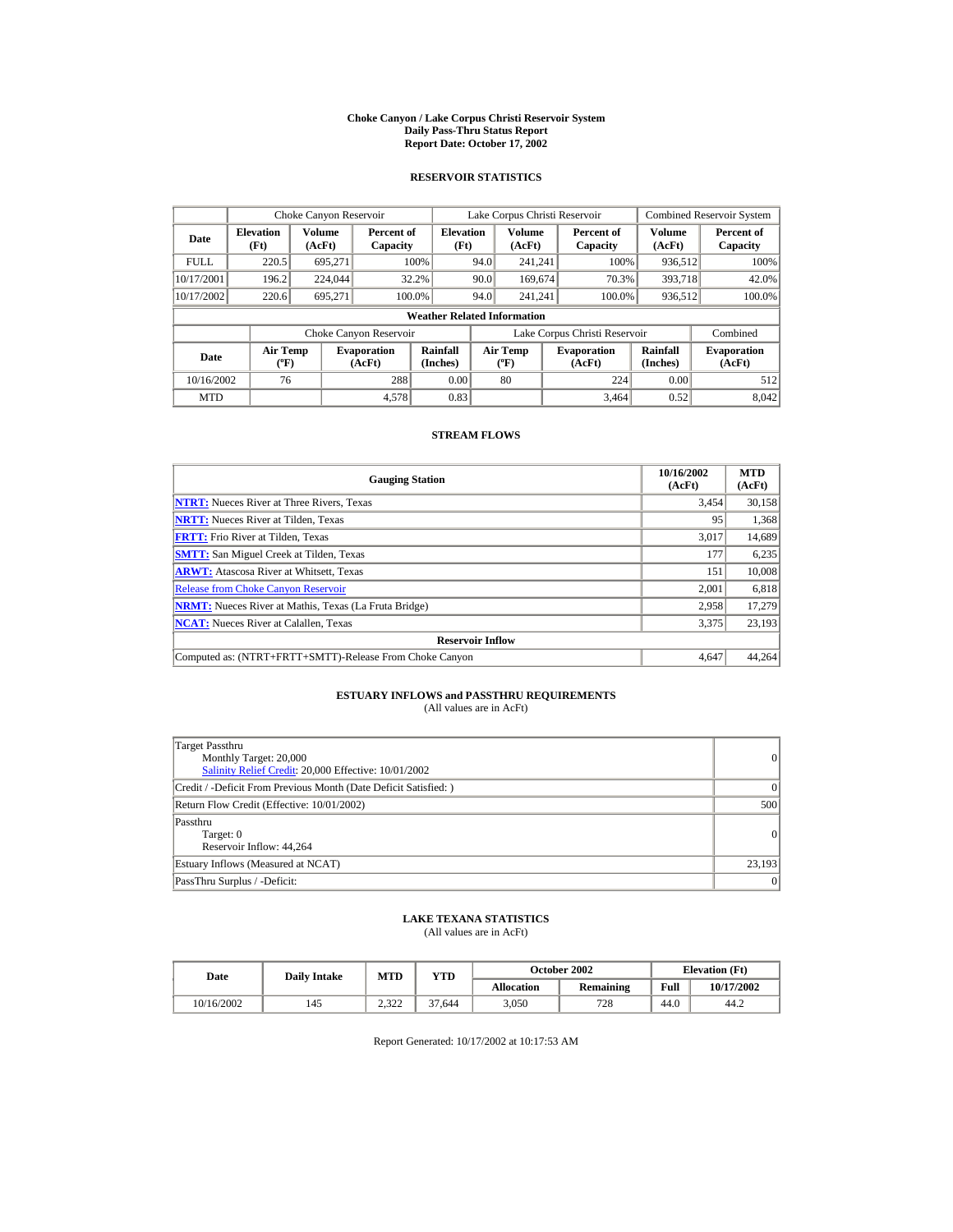#### **Choke Canyon / Lake Corpus Christi Reservoir System Daily Pass-Thru Status Report Report Date: October 18, 2002**

## **RESERVOIR STATISTICS**

|             | Choke Canyon Reservoir                      |                  |                              |                          | Lake Corpus Christi Reservoir             |                  |  |                               |                      | <b>Combined Reservoir System</b> |  |  |
|-------------|---------------------------------------------|------------------|------------------------------|--------------------------|-------------------------------------------|------------------|--|-------------------------------|----------------------|----------------------------------|--|--|
| Date        | <b>Elevation</b><br>(Ft)                    | Volume<br>(AcFt) | Percent of<br>Capacity       | <b>Elevation</b><br>(Ft) |                                           | Volume<br>(AcFt) |  | Percent of<br>Capacity        | Volume<br>(AcFt)     | Percent of<br>Capacity           |  |  |
| <b>FULL</b> | 220.5                                       | 695.271          |                              | 100%                     | 94.0                                      | 241.241          |  | 100%                          | 936,512              | 100%                             |  |  |
| 10/18/2001  | 196.2                                       | 223,783          |                              | 32.2%                    | 90.0                                      | 168,835          |  | 70.0%                         | 392,618              | 41.9%                            |  |  |
| 10/18/2002  | 220.6                                       | 695.271          | 100.0%                       |                          | 94.0                                      | 241.241          |  | 100.0%                        | 936,512              | 100.0%                           |  |  |
|             | <b>Weather Related Information</b>          |                  |                              |                          |                                           |                  |  |                               |                      |                                  |  |  |
|             |                                             |                  | Choke Canyon Reservoir       |                          |                                           |                  |  | Lake Corpus Christi Reservoir |                      | Combined                         |  |  |
| Date        | <b>Air Temp</b><br>$({}^{\circ}\mathrm{F})$ |                  | <b>Evaporation</b><br>(AcFt) | Rainfall<br>(Inches)     | <b>Air Temp</b><br>$({}^{\circ}\text{F})$ |                  |  | <b>Evaporation</b><br>(AcFt)  | Rainfall<br>(Inches) | <b>Evaporation</b><br>(AcFt)     |  |  |
| 10/17/2002  | 82                                          |                  | 273                          | 0.00                     |                                           | 85               |  | 236                           | 0.00                 | 509                              |  |  |
| <b>MTD</b>  |                                             |                  | 4,851                        | 0.83                     |                                           |                  |  | 3.700                         | 0.52                 | 8,551                            |  |  |

## **STREAM FLOWS**

| <b>Gauging Station</b>                                       | 10/17/2002<br>(AcFt) | <b>MTD</b><br>(AcFt) |
|--------------------------------------------------------------|----------------------|----------------------|
| <b>NTRT:</b> Nueces River at Three Rivers, Texas             | 3,375                | 33,533               |
| <b>NRTT:</b> Nueces River at Tilden, Texas                   | 466                  | 1,834                |
| <b>FRTT:</b> Frio River at Tilden, Texas                     | 2,283                | 16,972               |
| <b>SMTT:</b> San Miguel Creek at Tilden, Texas               | 159                  | 6,394                |
| <b>ARWT:</b> Atascosa River at Whitsett, Texas               | 121                  | 10,129               |
| <b>Release from Choke Canyon Reservoir</b>                   | 1.751                | 8,569                |
| <b>NRMT:</b> Nueces River at Mathis, Texas (La Fruta Bridge) | 2.858                | 20.138               |
| <b>NCAT:</b> Nueces River at Calallen, Texas                 | 4,784                | 27,977               |
| <b>Reservoir Inflow</b>                                      |                      |                      |
| Computed as: (NTRT+FRTT+SMTT)-Release From Choke Canyon      | 4.065                | 48,329               |

# **ESTUARY INFLOWS and PASSTHRU REQUIREMENTS**<br>(All values are in AcFt)

| Target Passthru<br>Monthly Target: 20,000<br>Salinity Relief Credit: 20,000 Effective: 10/01/2002 | 0        |
|---------------------------------------------------------------------------------------------------|----------|
| Credit / -Deficit From Previous Month (Date Deficit Satisfied: )                                  | $\Omega$ |
| Return Flow Credit (Effective: 10/01/2002)                                                        | 500      |
| Passthru<br>Target: 0<br>Reservoir Inflow: 48,329                                                 | 0        |
| Estuary Inflows (Measured at NCAT)                                                                | 27,977   |
| PassThru Surplus / -Deficit:                                                                      | 0        |

## **LAKE TEXANA STATISTICS**

(All values are in AcFt)

| Date       | <b>Daily Intake</b> | <b>MTD</b> | YTD    |                   | October 2002 | <b>Elevation</b> (Ft) |            |
|------------|---------------------|------------|--------|-------------------|--------------|-----------------------|------------|
|            |                     |            |        | <b>Allocation</b> | Remaining    | Full                  | 10/18/2002 |
| 10/17/2002 | 144                 | 2.466      | 37.788 | 3.050             | 584          | 44.0                  | 44.2       |

Report Generated: 10/18/2002 at 9:21:42 AM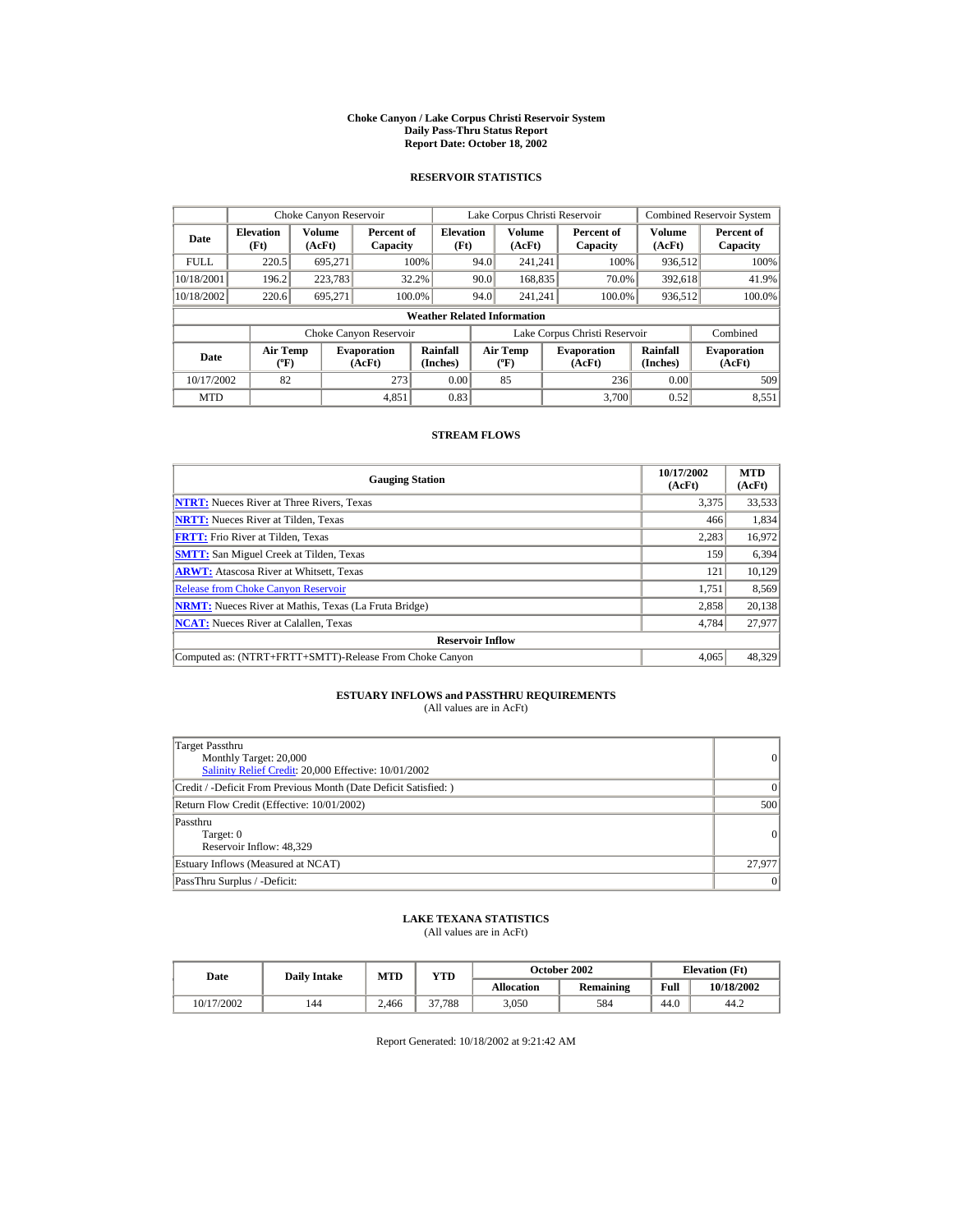#### **Choke Canyon / Lake Corpus Christi Reservoir System Daily Pass-Thru Status Report Report Date: October 19, 2002**

## **RESERVOIR STATISTICS**

|             | Choke Canyon Reservoir                      |                  |                              |                          | Lake Corpus Christi Reservoir |                                           |  |                               |                      | <b>Combined Reservoir System</b> |  |  |
|-------------|---------------------------------------------|------------------|------------------------------|--------------------------|-------------------------------|-------------------------------------------|--|-------------------------------|----------------------|----------------------------------|--|--|
| Date        | <b>Elevation</b><br>(Ft)                    | Volume<br>(AcFt) | Percent of<br>Capacity       | <b>Elevation</b><br>(Ft) |                               | Volume<br>(AcFt)                          |  | Percent of<br>Capacity        | Volume<br>(AcFt)     | Percent of<br>Capacity           |  |  |
| <b>FULL</b> | 220.5                                       | 695.271          |                              | 100%                     | 94.0                          | 241.241                                   |  | 100%                          | 936,512              | 100%                             |  |  |
| 10/19/2001  | 196.2                                       | 223,523          |                              | 32.1%                    | 90.0                          | 168,332                                   |  | 69.8%                         | 391,855              | 41.8%                            |  |  |
| 10/19/2002  | 220.6                                       | 695.271          | 100.0%                       |                          | 94.0                          | 241.241                                   |  | 100.0%                        | 936,512              | 100.0%                           |  |  |
|             | <b>Weather Related Information</b>          |                  |                              |                          |                               |                                           |  |                               |                      |                                  |  |  |
|             |                                             |                  | Choke Canyon Reservoir       |                          |                               |                                           |  | Lake Corpus Christi Reservoir |                      | Combined                         |  |  |
| Date        | <b>Air Temp</b><br>$({}^{\circ}\mathrm{F})$ |                  | <b>Evaporation</b><br>(AcFt) | Rainfall<br>(Inches)     |                               | <b>Air Temp</b><br>$({}^{\circ}\text{F})$ |  | <b>Evaporation</b><br>(AcFt)  | Rainfall<br>(Inches) | <b>Evaporation</b><br>(AcFt)     |  |  |
| 10/18/2002  | 83                                          |                  | 227                          | 0.00                     |                               | 85                                        |  | 168                           | 0.01                 | 395                              |  |  |
| <b>MTD</b>  |                                             |                  | 5.078                        | 0.83                     |                               |                                           |  | 3.868                         | 0.53                 | 8.946                            |  |  |

## **STREAM FLOWS**

| <b>Gauging Station</b>                                       | 10/18/2002<br>(AcFt) | <b>MTD</b><br>(AcFt) |
|--------------------------------------------------------------|----------------------|----------------------|
| <b>NTRT:</b> Nueces River at Three Rivers, Texas             | 3,295                | 36,828               |
| <b>NRTT:</b> Nueces River at Tilden, Texas                   | 776                  | 2,610                |
| <b>FRTT:</b> Frio River at Tilden, Texas                     | 1,491                | 18,462               |
| <b>SMTT:</b> San Miguel Creek at Tilden, Texas               | 135                  | 6,529                |
| <b>ARWT:</b> Atascosa River at Whitsett, Texas               | 101                  | 10,231               |
| <b>Release from Choke Canyon Reservoir</b>                   | 1.501                | 10,070               |
| <b>NRMT:</b> Nueces River at Mathis, Texas (La Fruta Bridge) | 1,437                | 21,575               |
| <b>NCAT:</b> Nueces River at Calallen, Texas                 | 5,260                | 33,237               |
| <b>Reservoir Inflow</b>                                      |                      |                      |
| Computed as: (NTRT+FRTT+SMTT)-Release From Choke Canyon      | 3.420                | 51,749               |

## **ESTUARY INFLOWS and PASSTHRU REQUIREMENTS**<br>(All values are in AcFt)

| Target Passthru<br>Monthly Target: 20,000<br>Salinity Relief Credit: 20,000 Effective: 10/01/2002 | 0               |
|---------------------------------------------------------------------------------------------------|-----------------|
| Credit / -Deficit From Previous Month (Date Deficit Satisfied: )                                  | $\vert$ 0       |
| Return Flow Credit (Effective: 10/01/2002)                                                        | 500             |
| Passthru<br>Target: 0<br>Reservoir Inflow: 51.749                                                 | 0               |
| Estuary Inflows (Measured at NCAT)                                                                | 33,237          |
| PassThru Surplus / -Deficit:                                                                      | $\vert 0 \vert$ |

## **LAKE TEXANA STATISTICS**

(All values are in AcFt)

| Date       | <b>Daily Intake</b> | <b>MTD</b> | YTD    |                   | <b>October 2002</b> | <b>Elevation</b> (Ft) |            |
|------------|---------------------|------------|--------|-------------------|---------------------|-----------------------|------------|
|            |                     |            |        | <b>Allocation</b> | Remaining           | Full                  | 10/19/2002 |
| 10/18/2002 | 144                 | 2.610      | 37.932 | 3.050             | 440                 | 44.0                  | 44.1       |

Report Generated: 10/21/2002 at 10:17:30 AM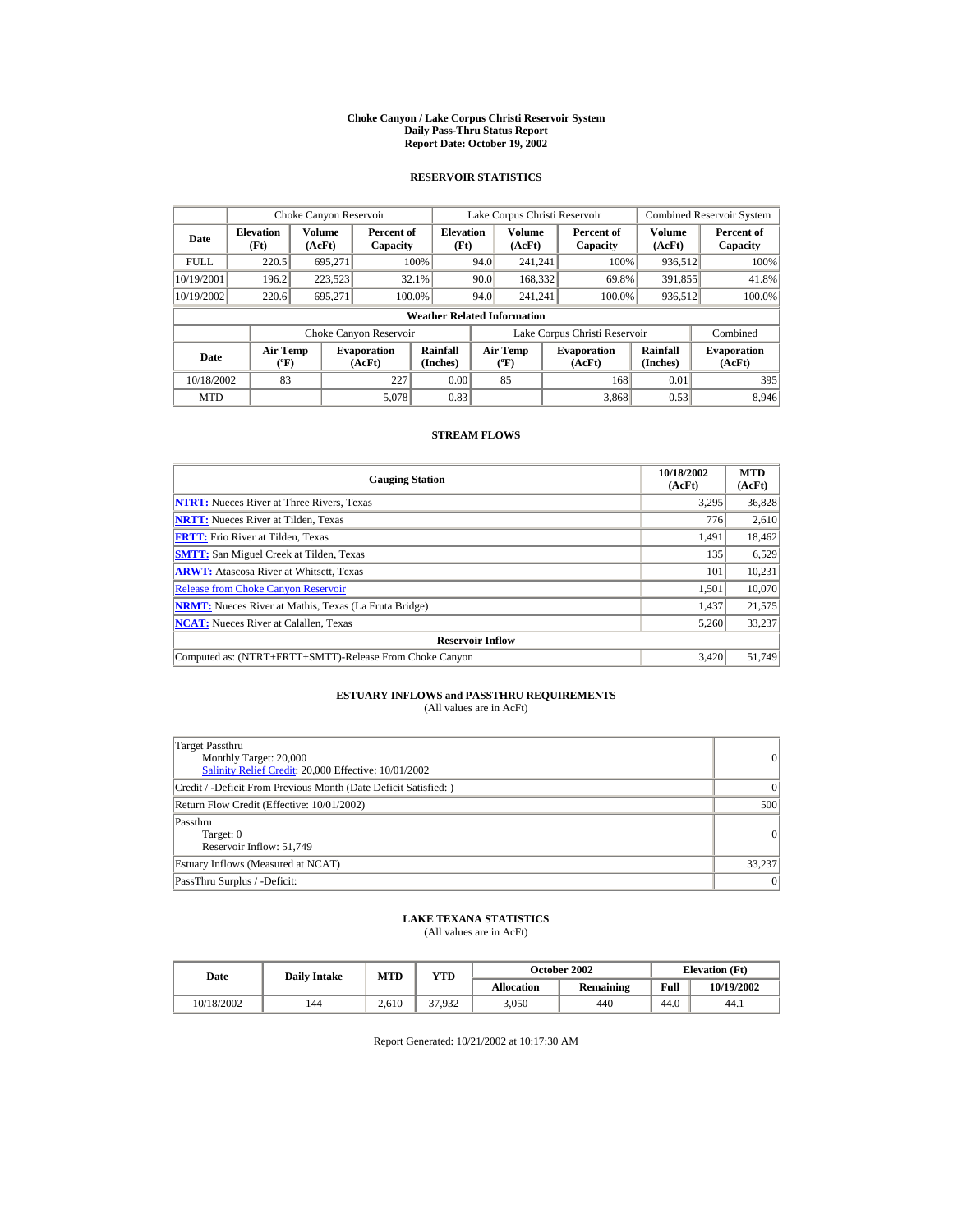#### **Choke Canyon / Lake Corpus Christi Reservoir System Daily Pass-Thru Status Report Report Date: October 20, 2002**

## **RESERVOIR STATISTICS**

|             | Choke Canyon Reservoir                      |                  |                              |                          | Lake Corpus Christi Reservoir |                                           |  |                               |                      | <b>Combined Reservoir System</b> |  |  |
|-------------|---------------------------------------------|------------------|------------------------------|--------------------------|-------------------------------|-------------------------------------------|--|-------------------------------|----------------------|----------------------------------|--|--|
| Date        | <b>Elevation</b><br>(Ft)                    | Volume<br>(AcFt) | Percent of<br>Capacity       | <b>Elevation</b><br>(Ft) |                               | Volume<br>(AcFt)                          |  | Percent of<br>Capacity        | Volume<br>(AcFt)     | Percent of<br>Capacity           |  |  |
| <b>FULL</b> | 220.5                                       | 695.271          |                              | 100%                     | 94.0                          | 241.241                                   |  | 100%                          | 936,512              | 100%                             |  |  |
| 10/20/2001  | 196.2                                       | 223,133          |                              | 32.1%                    | 89.9                          | 167,997                                   |  | 69.6%                         | 391,130              | 41.8%                            |  |  |
| 10/20/2002  | 220.6                                       | 695.271          | 100.0%                       |                          | 94.0                          | 241.241                                   |  | 100.0%                        | 936,512              | 100.0%                           |  |  |
|             | <b>Weather Related Information</b>          |                  |                              |                          |                               |                                           |  |                               |                      |                                  |  |  |
|             |                                             |                  | Choke Canyon Reservoir       |                          |                               |                                           |  | Lake Corpus Christi Reservoir |                      | Combined                         |  |  |
| Date        | <b>Air Temp</b><br>$({}^{\circ}\mathrm{F})$ |                  | <b>Evaporation</b><br>(AcFt) | Rainfall<br>(Inches)     |                               | <b>Air Temp</b><br>$({}^{\circ}\text{F})$ |  | <b>Evaporation</b><br>(AcFt)  | Rainfall<br>(Inches) | <b>Evaporation</b><br>(AcFt)     |  |  |
| 10/19/2002  | 80                                          |                  | 121                          | 0.44                     |                               | 89                                        |  | 11                            | 0.05                 | 132                              |  |  |
| <b>MTD</b>  |                                             |                  | 5.199                        | 1.27                     |                               |                                           |  | 3.879                         | 0.58                 | 9.078                            |  |  |

## **STREAM FLOWS**

| <b>Gauging Station</b>                                       | 10/19/2002<br>(AcFt) | <b>MTD</b><br>(AcFt) |
|--------------------------------------------------------------|----------------------|----------------------|
| <b>NTRT:</b> Nueces River at Three Rivers, Texas             |                      | 33,533               |
| <b>NRTT:</b> Nueces River at Tilden, Texas                   |                      | 1,834                |
| <b>FRTT:</b> Frio River at Tilden, Texas                     |                      | 16,972               |
| <b>SMTT:</b> San Miguel Creek at Tilden, Texas               | $\theta$             | 6,394                |
| <b>ARWT:</b> Atascosa River at Whitsett, Texas               | $\Omega$             | 10,129               |
| <b>Release from Choke Canyon Reservoir</b>                   | 1.501                | 11,571               |
| <b>NRMT:</b> Nueces River at Mathis, Texas (La Fruta Bridge) |                      | 20.138               |
| <b>NCAT:</b> Nueces River at Calallen, Texas                 | $\Omega$             | 27.977               |
| <b>Reservoir Inflow</b>                                      |                      |                      |
| Computed as: NRTT+FRTT+SMTT+ARWT                             | $\Omega$             | 48,329               |

# **ESTUARY INFLOWS and PASSTHRU REQUIREMENTS**<br>(All values are in AcFt)

| Target Passthru<br>Monthly Target: 20,000<br>Salinity Relief Credit: 20,000 Effective: 10/01/2002 | $\overline{0}$ |
|---------------------------------------------------------------------------------------------------|----------------|
| Credit / -Deficit From Previous Month (Date Deficit Satisfied: )                                  | $\Omega$       |
| Return Flow Credit (Effective: 10/01/2002)                                                        | 500            |
| Passthru<br>Target: 0<br>Reservoir Inflow: 48,329                                                 | 0              |
| Estuary Inflows (Measured at NCAT)                                                                | 27,977         |
| PassThru Surplus / -Deficit:                                                                      | 0              |

## **LAKE TEXANA STATISTICS**

(All values are in AcFt)

| Date       | <b>Daily Intake</b> | <b>MTD</b> | YTD    |                   | <b>October 2002</b> | <b>Elevation</b> (Ft) |            |
|------------|---------------------|------------|--------|-------------------|---------------------|-----------------------|------------|
|            |                     |            |        | <b>Allocation</b> | Remaining           | Full                  | 10/20/2002 |
| 10/19/2002 | 144                 | 2.754      | 38.076 | 3.050             | 296                 | 44.0                  | 44.1       |

Report Generated: 10/20/2002 at 8:53:31 AM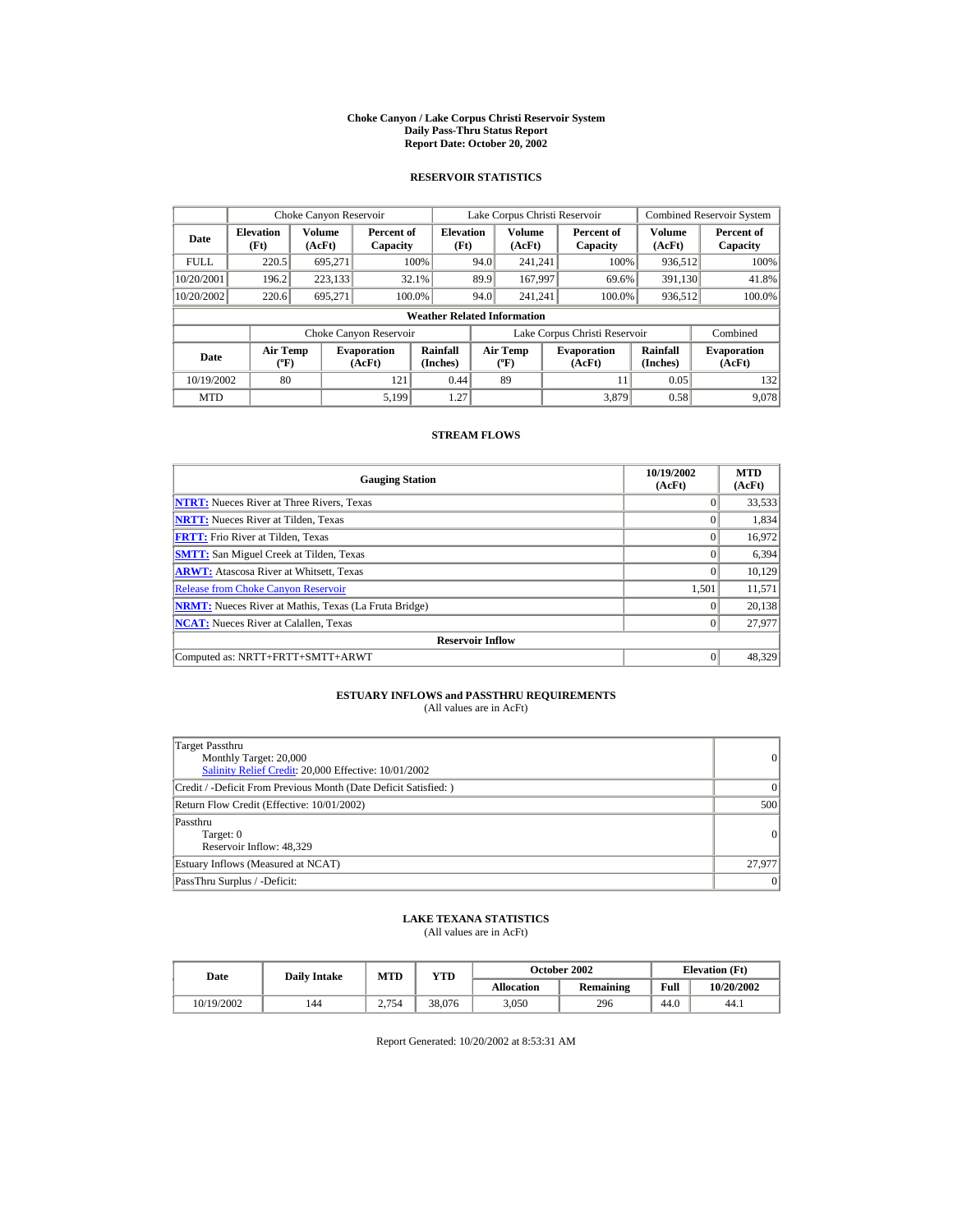#### **Choke Canyon / Lake Corpus Christi Reservoir System Daily Pass-Thru Status Report Report Date: October 21, 2002**

## **RESERVOIR STATISTICS**

|             | Choke Canyon Reservoir                      |                  |                              |                          | Lake Corpus Christi Reservoir |                                             |  |                               |                      | <b>Combined Reservoir System</b> |  |  |
|-------------|---------------------------------------------|------------------|------------------------------|--------------------------|-------------------------------|---------------------------------------------|--|-------------------------------|----------------------|----------------------------------|--|--|
| Date        | <b>Elevation</b><br>(Ft)                    | Volume<br>(AcFt) | Percent of<br>Capacity       | <b>Elevation</b><br>(Ft) |                               | Volume<br>(AcFt)                            |  | Percent of<br>Capacity        | Volume<br>(AcFt)     | Percent of<br>Capacity           |  |  |
| <b>FULL</b> | 220.5                                       | 695.271          |                              | 100%                     | 94.0                          | 241.241                                     |  | 100%                          | 936,512              | 100%                             |  |  |
| 10/21/2001  | 196.2                                       | 223,133          |                              | 32.1%                    | 89.9                          | 167,663                                     |  | 69.5%                         | 390,796              | 41.7%                            |  |  |
| 10/21/2002  | 220.5                                       | 695.271          |                              | 100.0%                   | 94.0                          | 241.241                                     |  | 100.0%                        | 936,512              | 100.0%                           |  |  |
|             | <b>Weather Related Information</b>          |                  |                              |                          |                               |                                             |  |                               |                      |                                  |  |  |
|             |                                             |                  | Choke Canyon Reservoir       |                          |                               |                                             |  | Lake Corpus Christi Reservoir |                      | Combined                         |  |  |
| Date        | <b>Air Temp</b><br>$({}^{\circ}\mathrm{F})$ |                  | <b>Evaporation</b><br>(AcFt) | Rainfall<br>(Inches)     |                               | <b>Air Temp</b><br>$({}^{\circ}\mathbf{F})$ |  | <b>Evaporation</b><br>(AcFt)  | Rainfall<br>(Inches) | <b>Evaporation</b><br>(AcFt)     |  |  |
| 10/20/2002  | 78                                          |                  | 167                          | 0.05                     |                               | 76                                          |  | 90                            | 0.00                 | 257                              |  |  |
| <b>MTD</b>  |                                             |                  | 5.366                        | 1.32                     |                               |                                             |  | 4.070                         | 0.58                 | 9,436                            |  |  |

## **STREAM FLOWS**

| <b>Gauging Station</b>                                       | 10/20/2002<br>(AcFt) | <b>MTD</b><br>(AcFt) |
|--------------------------------------------------------------|----------------------|----------------------|
| <b>NTRT:</b> Nueces River at Three Rivers, Texas             | 3,692                | 44,113               |
| <b>NRTT:</b> Nueces River at Tilden, Texas                   | 1,036                | 4,587                |
| <b>FRTT:</b> Frio River at Tilden, Texas                     | 623                  | 19,927               |
| <b>SMTT:</b> San Miguel Creek at Tilden, Texas               | 109                  | 6,759                |
| <b>ARWT:</b> Atascosa River at Whitsett, Texas               | 81                   | 10,401               |
| <b>Release from Choke Canyon Reservoir</b>                   | 1.251                | 12,821               |
| <b>NRMT:</b> Nueces River at Mathis, Texas (La Fruta Bridge) | 1,163                | 23,542               |
| <b>NCAT:</b> Nueces River at Calallen, Texas                 | 2,025                | 38,815               |
| <b>Reservoir Inflow</b>                                      |                      |                      |
| Computed as: (NTRT+FRTT+SMTT)-Release From Choke Canyon      | 3.174                | 57,978               |

# **ESTUARY INFLOWS and PASSTHRU REQUIREMENTS**<br>(All values are in AcFt)

| Target Passthru<br>Monthly Target: 20,000<br>Salinity Relief Credit: 20,000 Effective: 10/01/2002 | $\overline{0}$ |
|---------------------------------------------------------------------------------------------------|----------------|
| Credit / -Deficit From Previous Month (Date Deficit Satisfied: )                                  | $\Omega$       |
| Return Flow Credit (Effective: 10/01/2002)                                                        | 500            |
| Passthru<br>Target: 0<br>Reservoir Inflow: 57,978                                                 | 0              |
| Estuary Inflows (Measured at NCAT)                                                                | 38,815         |
| PassThru Surplus / -Deficit:                                                                      | 0              |

## **LAKE TEXANA STATISTICS**

(All values are in AcFt)

| Date       | <b>Daily Intake</b> | <b>MTD</b> | YTD    |                   | October 2002 | <b>Elevation</b> (Ft) |            |
|------------|---------------------|------------|--------|-------------------|--------------|-----------------------|------------|
|            |                     |            |        | <b>Allocation</b> | Remaining    | Full                  | 10/21/2002 |
| 10/20/2002 | 144                 | 2,898      | 38.220 | 3.050             | 152          | 44.0                  | 44.1       |

Report Generated: 10/21/2002 at 10:40:08 AM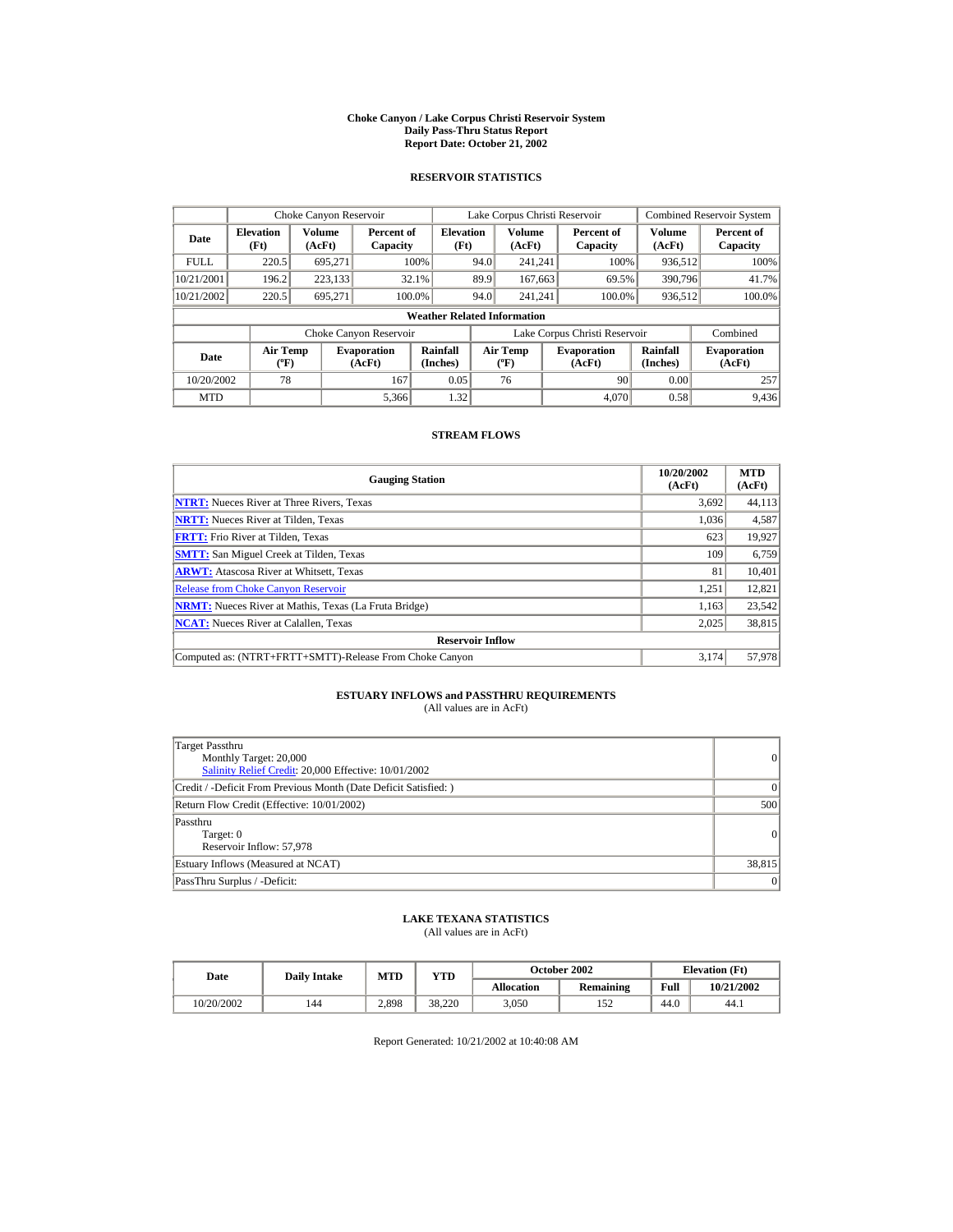#### **Choke Canyon / Lake Corpus Christi Reservoir System Daily Pass-Thru Status Report Report Date: October 22, 2002**

## **RESERVOIR STATISTICS**

|             | Choke Canyon Reservoir                      |                  |                              |                          | Lake Corpus Christi Reservoir |                                           |  |                               |                      | <b>Combined Reservoir System</b> |  |  |
|-------------|---------------------------------------------|------------------|------------------------------|--------------------------|-------------------------------|-------------------------------------------|--|-------------------------------|----------------------|----------------------------------|--|--|
| Date        | <b>Elevation</b><br>(Ft)                    | Volume<br>(AcFt) | Percent of<br>Capacity       | <b>Elevation</b><br>(Ft) |                               | Volume<br>(AcFt)                          |  | Percent of<br>Capacity        | Volume<br>(AcFt)     | Percent of<br>Capacity           |  |  |
| <b>FULL</b> | 220.5                                       | 695.271          |                              | 100%                     | 94.0                          | 241.241                                   |  | 100%                          | 936,512              | 100%                             |  |  |
| 10/22/2001  | 196.2                                       | 223,003          |                              | 32.1%                    | 89.9                          | 167.329                                   |  | 69.4%                         | 390,332              | 41.7%                            |  |  |
| 10/22/2002  | 220.5                                       | 695.271          |                              | 100.0%                   | 94.0                          | 241.241                                   |  | 100.0%                        | 936,512              | 100.0%                           |  |  |
|             | <b>Weather Related Information</b>          |                  |                              |                          |                               |                                           |  |                               |                      |                                  |  |  |
|             |                                             |                  | Choke Canyon Reservoir       |                          |                               |                                           |  | Lake Corpus Christi Reservoir |                      | Combined                         |  |  |
| Date        | <b>Air Temp</b><br>$({}^{\circ}\mathrm{F})$ |                  | <b>Evaporation</b><br>(AcFt) | Rainfall<br>(Inches)     |                               | <b>Air Temp</b><br>$({}^{\circ}\text{F})$ |  | <b>Evaporation</b><br>(AcFt)  | Rainfall<br>(Inches) | <b>Evaporation</b><br>(AcFt)     |  |  |
| 10/21/2002  | 82                                          |                  | 273                          | 0.13                     |                               | 88                                        |  | 179                           | 0.05                 | 452                              |  |  |
| <b>MTD</b>  |                                             |                  | 5,639                        | 1.45                     |                               |                                           |  | 4.249                         | 0.63                 | 9,888                            |  |  |

## **STREAM FLOWS**

| <b>Gauging Station</b>                                       | 10/21/2002<br>(AcFt) | <b>MTD</b><br>(AcFt) |
|--------------------------------------------------------------|----------------------|----------------------|
| <b>NTRT:</b> Nueces River at Three Rivers, Texas             | 3.692                | 47,805               |
| <b>NRTT:</b> Nueces River at Tilden, Texas                   | 1,036                | 5,624                |
| <b>FRTT:</b> Frio River at Tilden, Texas                     | 623                  | 20,551               |
| <b>SMTT:</b> San Miguel Creek at Tilden, Texas               | 109                  | 6,868                |
| <b>ARWT:</b> Atascosa River at Whitsett, Texas               | 81                   | 10,483               |
| <b>Release from Choke Canyon Reservoir</b>                   | 687                  | 13,508               |
| <b>NRMT:</b> Nueces River at Mathis, Texas (La Fruta Bridge) | 1,163                | 24,705               |
| <b>NCAT:</b> Nueces River at Calallen, Texas                 | 2,025                | 40,839               |
| <b>Reservoir Inflow</b>                                      |                      |                      |
| Computed as: (NTRT+FRTT+SMTT)-Release From Choke Canyon      | 3.738                | 61,716               |

# **ESTUARY INFLOWS and PASSTHRU REQUIREMENTS**<br>(All values are in AcFt)

| Target Passthru<br>Monthly Target: 20,000<br>Salinity Relief Credit: 20,000 Effective: 10/01/2002 | $\overline{0}$ |
|---------------------------------------------------------------------------------------------------|----------------|
| Credit / -Deficit From Previous Month (Date Deficit Satisfied: )                                  | $\Omega$       |
| Return Flow Credit (Effective: 10/01/2002)                                                        | 500            |
| Passthru<br>Target: 0<br>Reservoir Inflow: 61,716                                                 | 0              |
| Estuary Inflows (Measured at NCAT)                                                                | 40,839         |
| PassThru Surplus / -Deficit:                                                                      | 0              |

## **LAKE TEXANA STATISTICS**

(All values are in AcFt)

| Date       | <b>Daily Intake</b> | <b>MTD</b> | YTD    |                   | <b>October 2002</b> | <b>Elevation</b> (Ft) |            |
|------------|---------------------|------------|--------|-------------------|---------------------|-----------------------|------------|
|            |                     |            |        | <b>Allocation</b> | Remaining           | Full                  | 10/22/2002 |
| 10/21/2002 | 144                 | 3.042      | 38.364 | 3.050             |                     | 44.0                  | 44.3       |

Report Generated: 10/22/2002 at 9:55:15 AM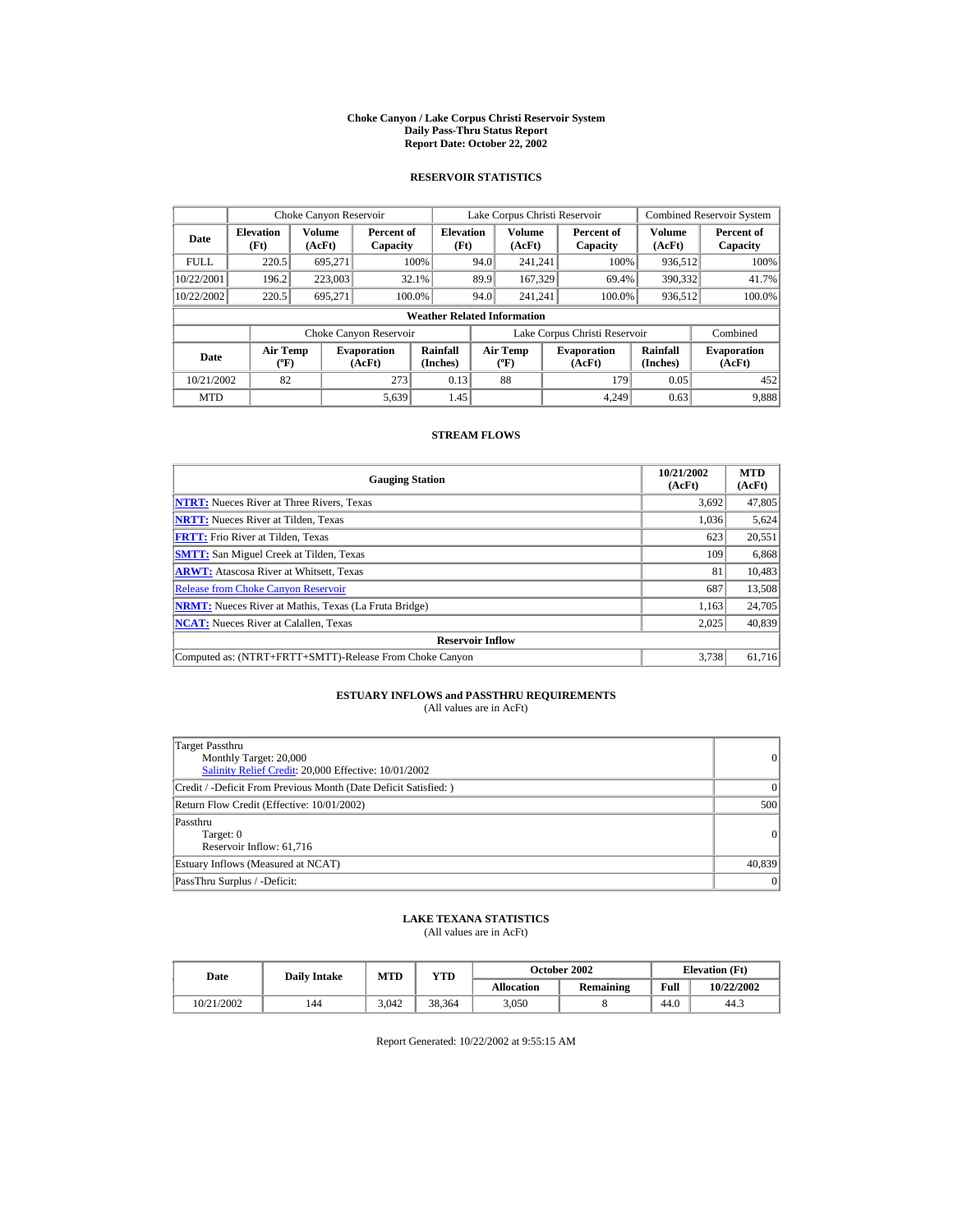#### **Choke Canyon / Lake Corpus Christi Reservoir System Daily Pass-Thru Status Report Report Date: October 23, 2002**

## **RESERVOIR STATISTICS**

|             | Choke Canyon Reservoir                      |                  |                              |                          | Lake Corpus Christi Reservoir               |                  |  |                               |                      | <b>Combined Reservoir System</b> |  |  |
|-------------|---------------------------------------------|------------------|------------------------------|--------------------------|---------------------------------------------|------------------|--|-------------------------------|----------------------|----------------------------------|--|--|
| Date        | <b>Elevation</b><br>(Ft)                    | Volume<br>(AcFt) | Percent of<br>Capacity       | <b>Elevation</b><br>(Ft) |                                             | Volume<br>(AcFt) |  | Percent of<br>Capacity        | Volume<br>(AcFt)     | Percent of<br>Capacity           |  |  |
| <b>FULL</b> | 220.5                                       | 695.271          |                              | 100%                     | 94.0                                        | 241.241          |  | 100%                          | 936,512              | 100%                             |  |  |
| 10/23/2001  | 196.1                                       | 222,873          |                              | 32.1%                    | 89.9                                        | 166,661          |  | 69.1%                         | 389,534              | 41.6%                            |  |  |
| 10/23/2002  | 220.6                                       | 695.271          |                              | 100.0%                   | 94.0                                        | 241.241          |  | 100.0%                        | 936,512              | 100.0%                           |  |  |
|             | <b>Weather Related Information</b>          |                  |                              |                          |                                             |                  |  |                               |                      |                                  |  |  |
|             |                                             |                  | Choke Canyon Reservoir       |                          |                                             |                  |  | Lake Corpus Christi Reservoir |                      | Combined                         |  |  |
| Date        | <b>Air Temp</b><br>$({}^{\circ}\mathrm{F})$ |                  | <b>Evaporation</b><br>(AcFt) | Rainfall<br>(Inches)     | <b>Air Temp</b><br>$({}^{\circ}\mathbf{F})$ |                  |  | <b>Evaporation</b><br>(AcFt)  | Rainfall<br>(Inches) | <b>Evaporation</b><br>(AcFt)     |  |  |
| 10/22/2002  | 84                                          |                  | 303                          | 1.75                     |                                             | 86               |  | 415                           | 0.95                 | 718                              |  |  |
| <b>MTD</b>  |                                             |                  | 5,942                        | 3.20                     |                                             |                  |  | 4.664                         | 1.58                 | 10.606                           |  |  |

## **STREAM FLOWS**

| <b>Gauging Station</b>                                       | 10/22/2002<br>(AcFt) | <b>MTD</b><br>(AcFt) |
|--------------------------------------------------------------|----------------------|----------------------|
| <b>NTRT:</b> Nueces River at Three Rivers, Texas             | 2,680                | 50,485               |
| <b>NRTT:</b> Nueces River at Tilden, Texas                   | 723                  | 6,346                |
| <b>FRTT:</b> Frio River at Tilden, Texas                     | 540                  | 21,091               |
| <b>SMTT:</b> San Miguel Creek at Tilden, Texas               | 89                   | 6,957                |
| <b>ARWT:</b> Atascosa River at Whitsett, Texas               | 67                   | 10,550               |
| <b>Release from Choke Canyon Reservoir</b>                   | 284                  | 13,792               |
| <b>NRMT:</b> Nueces River at Mathis, Texas (La Fruta Bridge) | 1.386                | 26,091               |
| <b>NCAT:</b> Nueces River at Calallen, Texas                 | 2,263                | 43,102               |
| <b>Reservoir Inflow</b>                                      |                      |                      |
| Computed as: (NTRT+FRTT+SMTT)-Release From Choke Canyon      | 3.025                | 64,741               |

# **ESTUARY INFLOWS and PASSTHRU REQUIREMENTS**<br>(All values are in AcFt)

| Target Passthru<br>Monthly Target: 20,000<br>Salinity Relief Credit: 20,000 Effective: 10/01/2002 | 0               |
|---------------------------------------------------------------------------------------------------|-----------------|
| Credit / -Deficit From Previous Month (Date Deficit Satisfied: )                                  | 0               |
| Return Flow Credit (Effective: 10/01/2002)                                                        | 500             |
| Passthru<br>Target: 0<br>Reservoir Inflow: 64,741                                                 | 0               |
| Estuary Inflows (Measured at NCAT)                                                                | 43,102          |
| PassThru Surplus / -Deficit:                                                                      | $\vert 0 \vert$ |

## **LAKE TEXANA STATISTICS**

(All values are in AcFt)

| Date       | <b>Daily Intake</b> | MTD   | $_{\rm VTD}$ |            | October 2002 | <b>Elevation</b> (Ft) |            |
|------------|---------------------|-------|--------------|------------|--------------|-----------------------|------------|
|            |                     |       |              | Allocation | Remaining    | Full                  | 10/23/2002 |
| 10/22/2002 | 144                 | 3.185 | 38.507       | 3.050      | $-135$       | 44.0                  | 44.3       |

Report Generated: 10/23/2002 at 8:44:53 AM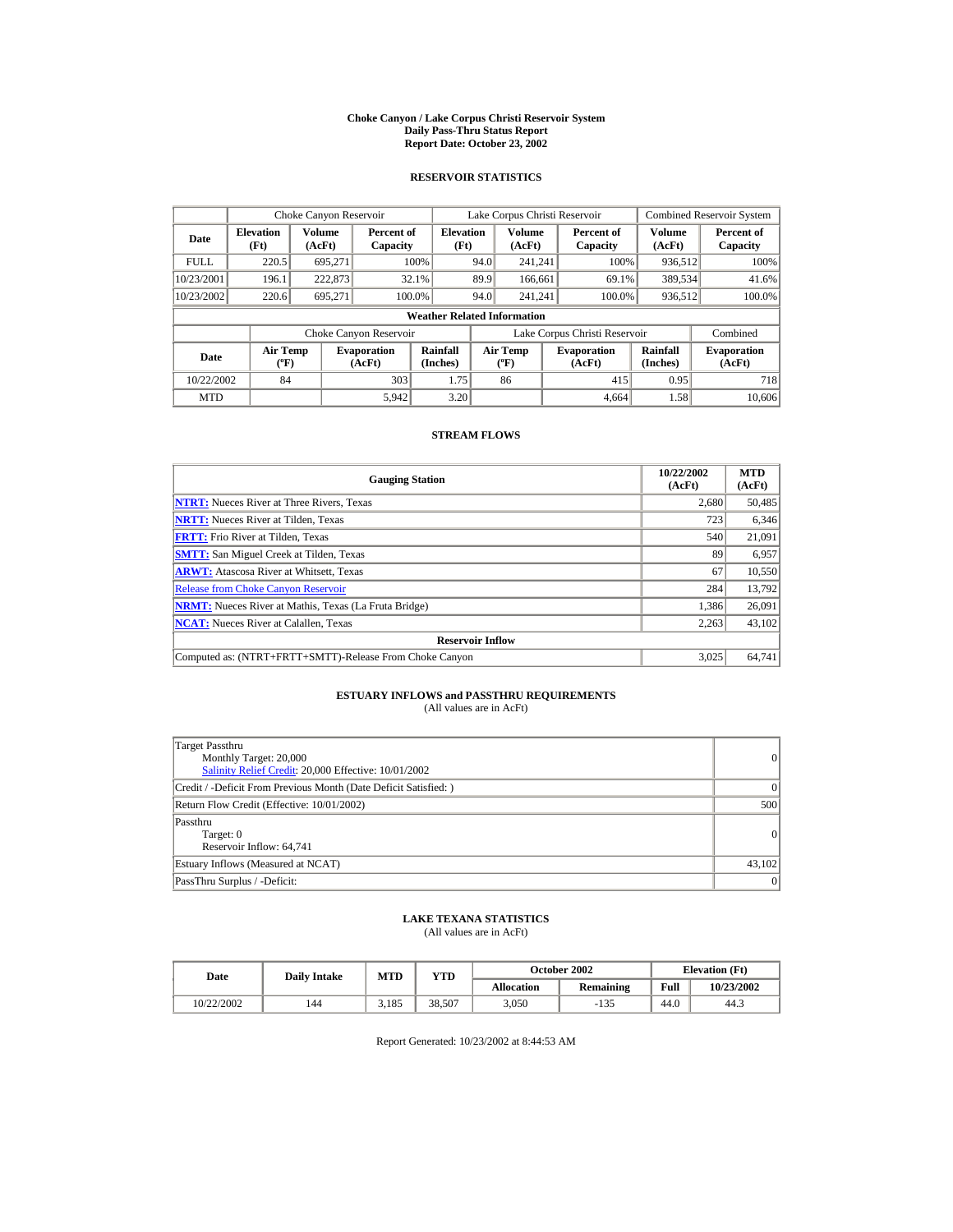#### **Choke Canyon / Lake Corpus Christi Reservoir System Daily Pass-Thru Status Report Report Date: October 24, 2002**

## **RESERVOIR STATISTICS**

|             | Choke Canyon Reservoir                      |                  |                              |                          | Lake Corpus Christi Reservoir             |                  |  |                               |                      | <b>Combined Reservoir System</b> |  |  |
|-------------|---------------------------------------------|------------------|------------------------------|--------------------------|-------------------------------------------|------------------|--|-------------------------------|----------------------|----------------------------------|--|--|
| Date        | <b>Elevation</b><br>(Ft)                    | Volume<br>(AcFt) | Percent of<br>Capacity       | <b>Elevation</b><br>(Ft) |                                           | Volume<br>(AcFt) |  | Percent of<br>Capacity        | Volume<br>(AcFt)     | Percent of<br>Capacity           |  |  |
| <b>FULL</b> | 220.5                                       | 695.271          |                              | 100%                     | 94.0                                      | 241.241          |  | 100%                          | 936,512              | 100%                             |  |  |
| 10/24/2001  | 196.1                                       | 222,614          |                              | 32.0%                    | 89.9                                      | 166,828          |  | 69.2%                         | 389,442              | 41.6%                            |  |  |
| 10/24/2002  | 220.6                                       | 695.271          |                              | 100.0%                   | 94.0                                      | 241.241          |  | 100.0%                        | 936,512              | 100.0%                           |  |  |
|             | <b>Weather Related Information</b>          |                  |                              |                          |                                           |                  |  |                               |                      |                                  |  |  |
|             |                                             |                  | Choke Canyon Reservoir       |                          |                                           |                  |  | Lake Corpus Christi Reservoir |                      | Combined                         |  |  |
| Date        | <b>Air Temp</b><br>$({}^{\circ}\mathrm{F})$ |                  | <b>Evaporation</b><br>(AcFt) | Rainfall<br>(Inches)     | <b>Air Temp</b><br>$({}^{\circ}\text{F})$ |                  |  | <b>Evaporation</b><br>(AcFt)  | Rainfall<br>(Inches) | <b>Evaporation</b><br>(AcFt)     |  |  |
| 10/23/2002  | 75                                          |                  | 121                          | 0.08                     |                                           | 82               |  | 112                           | 0.02                 | 233                              |  |  |
| <b>MTD</b>  |                                             |                  | 6.063                        | 3.28                     |                                           |                  |  | 4.776                         | 1.60                 | 10.839                           |  |  |

## **STREAM FLOWS**

| <b>Gauging Station</b>                                       | 10/23/2002<br>(AcFt) | <b>MTD</b><br>(AcFt) |
|--------------------------------------------------------------|----------------------|----------------------|
| <b>NTRT:</b> Nueces River at Three Rivers, Texas             | 2,878                | 53,363               |
| <b>NRTT:</b> Nueces River at Tilden, Texas                   | 629                  | 6,975                |
| <b>FRTT:</b> Frio River at Tilden, Texas                     | 540                  | 21,631               |
| <b>SMTT:</b> San Miguel Creek at Tilden, Texas               | 109                  | 7,067                |
| <b>ARWT:</b> Atascosa River at Whitsett, Texas               | 123                  | 10,673               |
| <b>Release from Choke Canyon Reservoir</b>                   | 588                  | 14,379               |
| <b>NRMT:</b> Nueces River at Mathis, Texas (La Fruta Bridge) | 2,303                | 28,393               |
| <b>NCAT:</b> Nueces River at Calallen, Texas                 | 3,434                | 46,536               |
| <b>Reservoir Inflow</b>                                      |                      |                      |
| Computed as: (NTRT+FRTT+SMTT)-Release From Choke Canyon      | 2.940                | 67,681               |

# **ESTUARY INFLOWS and PASSTHRU REQUIREMENTS**<br>(All values are in AcFt)

| Target Passthru<br>Monthly Target: 20,000<br>Salinity Relief Credit: 20,000 Effective: 10/01/2002 | $\overline{0}$ |
|---------------------------------------------------------------------------------------------------|----------------|
| Credit / -Deficit From Previous Month (Date Deficit Satisfied: )                                  | $\Omega$       |
| Return Flow Credit (Effective: 10/01/2002)                                                        | 500            |
| Passthru<br>Target: 0<br>Reservoir Inflow: 67,681                                                 | 0              |
| Estuary Inflows (Measured at NCAT)                                                                | 46,536         |
| PassThru Surplus / -Deficit:                                                                      | 0              |

## **LAKE TEXANA STATISTICS**

(All values are in AcFt)

| Date       | <b>Daily Intake</b> | MTD   | $_{\rm VTD}$ |            | October 2002 |      | <b>Elevation</b> (Ft) |
|------------|---------------------|-------|--------------|------------|--------------|------|-----------------------|
|            |                     |       |              | Allocation | Remaining    | Full | 10/24/2002            |
| 10/23/2002 | 141                 | 3.326 | 38.648       | 3.050      | $-276$       | 44.0 | 44.3                  |

Report Generated: 10/24/2002 at 8:26:18 AM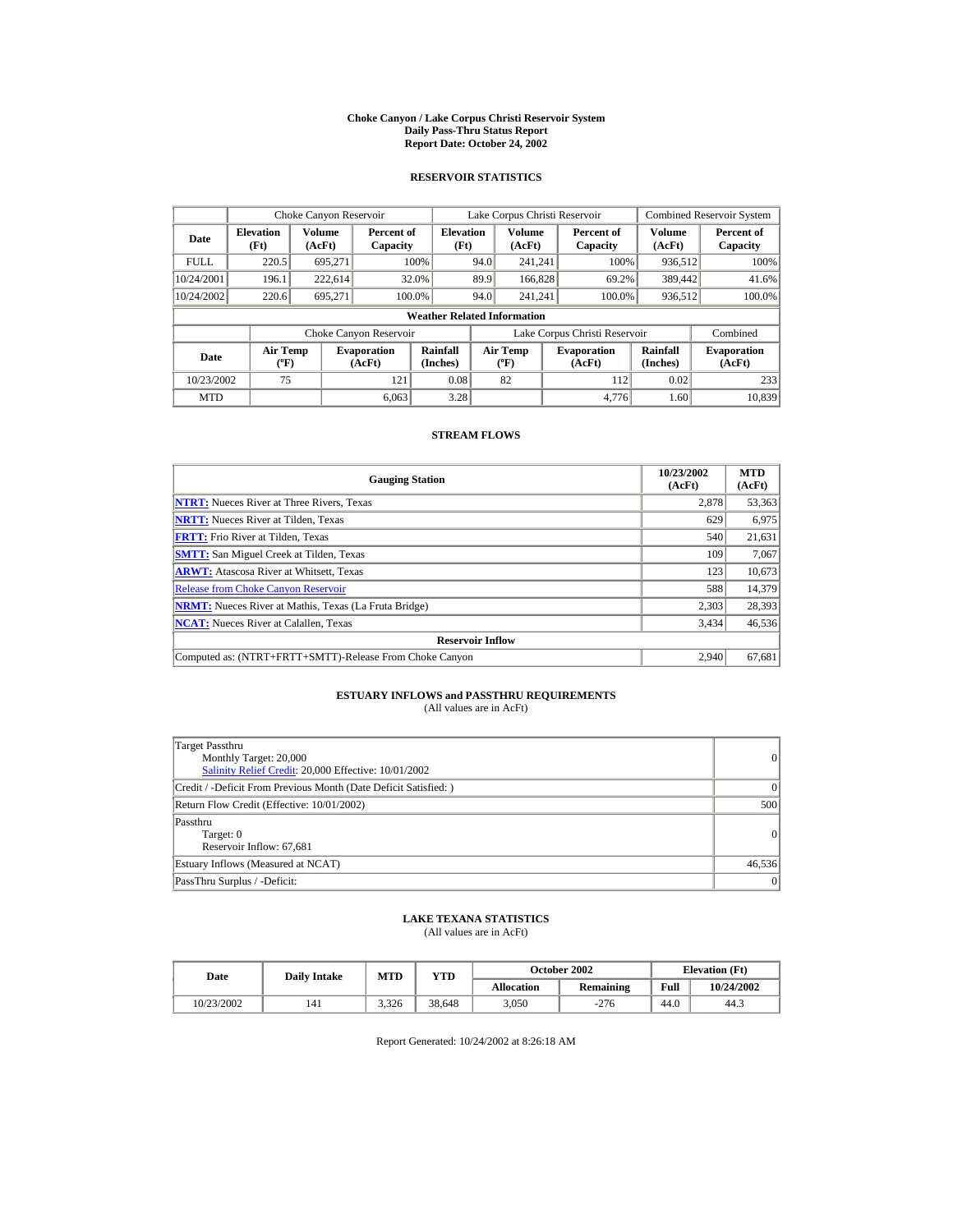#### **Choke Canyon / Lake Corpus Christi Reservoir System Daily Pass-Thru Status Report Report Date: October 25, 2002**

## **RESERVOIR STATISTICS**

|             | Choke Canyon Reservoir                      |                  |                              |                          | Lake Corpus Christi Reservoir |                                          |  |                               |                      | <b>Combined Reservoir System</b> |  |  |
|-------------|---------------------------------------------|------------------|------------------------------|--------------------------|-------------------------------|------------------------------------------|--|-------------------------------|----------------------|----------------------------------|--|--|
| Date        | <b>Elevation</b><br>(Ft)                    | Volume<br>(AcFt) | Percent of<br>Capacity       | <b>Elevation</b><br>(Ft) |                               | <b>Volume</b><br>(AcFt)                  |  | Percent of<br>Capacity        | Volume<br>(AcFt)     | Percent of<br>Capacity           |  |  |
| <b>FULL</b> | 220.5                                       | 695.271          |                              | 100%                     | 94.0                          | 241.241                                  |  | 100%                          | 936,512              | 100%                             |  |  |
| 10/25/2001  | 196.1                                       | 221,966          |                              | 31.9%                    | 89.9                          | 167,329                                  |  | 69.4%                         | 389,295              | 41.6%                            |  |  |
| 10/25/2002  | 221.0                                       | 695,271          | 100.0%                       |                          | 94.0                          | 241.241                                  |  | 100.0%                        | 936,512              | 100.0%                           |  |  |
|             | <b>Weather Related Information</b>          |                  |                              |                          |                               |                                          |  |                               |                      |                                  |  |  |
|             |                                             |                  | Choke Canyon Reservoir       |                          |                               |                                          |  | Lake Corpus Christi Reservoir |                      | Combined                         |  |  |
| Date        | <b>Air Temp</b><br>$({}^{\circ}\mathrm{F})$ |                  | <b>Evaporation</b><br>(AcFt) | Rainfall<br>(Inches)     |                               | <b>Air Temp</b><br>$({}^{\circ}{\rm F})$ |  | <b>Evaporation</b><br>(AcFt)  | Rainfall<br>(Inches) | <b>Evaporation</b><br>(AcFt)     |  |  |
| 10/24/2002  | 73                                          |                  | 91                           | 4.00                     |                               | 82                                       |  | -1                            | 1.96                 | 90                               |  |  |
| <b>MTD</b>  |                                             |                  | 6.154                        | 7.28                     |                               |                                          |  | 4.775                         | 3.56                 | 10.929                           |  |  |

## **STREAM FLOWS**

| <b>Gauging Station</b>                                       | 10/24/2002<br>(AcFt) | <b>MTD</b><br>(AcFt) |
|--------------------------------------------------------------|----------------------|----------------------|
| <b>NTRT:</b> Nueces River at Three Rivers, Texas             | 6,312                | 59,675               |
| <b>NRTT:</b> Nueces River at Tilden, Texas                   | 861                  | 7,837                |
| <b>FRTT:</b> Frio River at Tilden, Texas                     | 689                  | 22,319               |
| <b>SMTT:</b> San Miguel Creek at Tilden, Texas               | 1.032                | 8,099                |
| <b>ARWT:</b> Atascosa River at Whitsett, Texas               | 1,683                | 12,357               |
| <b>Release from Choke Canyon Reservoir</b>                   | 1.475                | 15,854               |
| <b>NRMT:</b> Nueces River at Mathis, Texas (La Fruta Bridge) | 3,910                | 32,304               |
| <b>NCAT:</b> Nueces River at Calallen, Texas                 | 5,538                | 52,074               |
| <b>Reservoir Inflow</b>                                      |                      |                      |
| Computed as: (NTRT+FRTT+SMTT)-Release From Choke Canyon      | 6,558                | 74,239               |

## **ESTUARY INFLOWS and PASSTHRU REQUIREMENTS**<br>(All values are in AcFt)

| Target Passthru<br>Monthly Target: 20,000<br>Salinity Relief Credit: 20,000 Effective: 10/01/2002 | 0               |
|---------------------------------------------------------------------------------------------------|-----------------|
| Credit / -Deficit From Previous Month (Date Deficit Satisfied: )                                  | $\vert$ 0       |
| Return Flow Credit (Effective: 10/01/2002)                                                        | 500             |
| Passthru<br>Target: 0<br>Reservoir Inflow: 74.239                                                 | 0               |
| Estuary Inflows (Measured at NCAT)                                                                | 52,074          |
| PassThru Surplus / -Deficit:                                                                      | $\vert 0 \vert$ |

## **LAKE TEXANA STATISTICS**

(All values are in AcFt)

| Date       | <b>Daily Intake</b> | MTD   | $_{\rm VTD}$ |            | October 2002 | <b>Elevation</b> (Ft) |            |
|------------|---------------------|-------|--------------|------------|--------------|-----------------------|------------|
|            |                     |       |              | Allocation | Remaining    | Full                  | 10/25/2002 |
| 10/24/2002 | 143                 | 3.469 | 38,791       | 3.050      | $-419$       | 44.0                  | 44.2       |

Report Generated: 10/25/2002 at 9:01:43 AM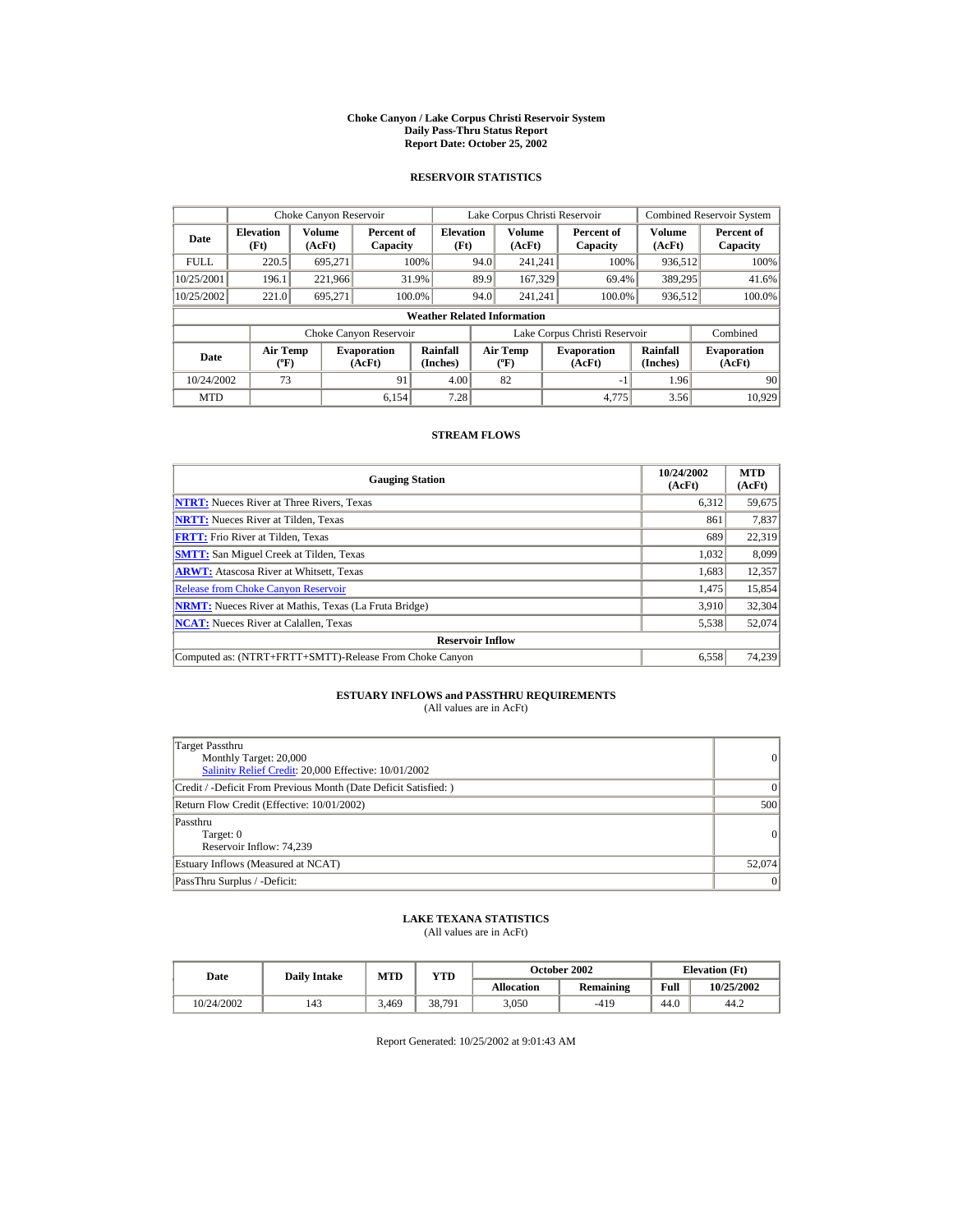#### **Choke Canyon / Lake Corpus Christi Reservoir System Daily Pass-Thru Status Report Report Date: October 26, 2002**

## **RESERVOIR STATISTICS**

|             | Choke Canyon Reservoir                      |                  |                              |                          | Lake Corpus Christi Reservoir |                                           |  |                               |                         | <b>Combined Reservoir System</b> |  |  |
|-------------|---------------------------------------------|------------------|------------------------------|--------------------------|-------------------------------|-------------------------------------------|--|-------------------------------|-------------------------|----------------------------------|--|--|
| Date        | <b>Elevation</b><br>(Ft)                    | Volume<br>(AcFt) | Percent of<br>Capacity       | <b>Elevation</b><br>(Ft) |                               | Volume<br>(AcFt)                          |  | Percent of<br>Capacity        | <b>Volume</b><br>(AcFt) | Percent of<br>Capacity           |  |  |
| <b>FULL</b> | 220.5                                       | 695,271          |                              | 100%                     | 94.0                          | 241.241                                   |  | 100%                          | 936,512                 | 100%                             |  |  |
| 10/26/2001  | 196.0                                       | 221,319          |                              | 31.8%                    | 89.9                          | 166,661                                   |  | 69.1%                         | 387,980                 | 41.4%                            |  |  |
| 10/26/2002  | 221.0                                       | 695.271          |                              | 100.0%                   | 94.0                          | 241.241                                   |  | 100.0%                        | 936,512                 | 100.0%                           |  |  |
|             | <b>Weather Related Information</b>          |                  |                              |                          |                               |                                           |  |                               |                         |                                  |  |  |
|             |                                             |                  | Choke Canyon Reservoir       |                          |                               |                                           |  | Lake Corpus Christi Reservoir |                         | Combined                         |  |  |
| Date        | <b>Air Temp</b><br>$({}^{\circ}\mathrm{F})$ |                  | <b>Evaporation</b><br>(AcFt) | Rainfall<br>(Inches)     |                               | <b>Air Temp</b><br>$({}^{\circ}\text{F})$ |  | <b>Evaporation</b><br>(AcFt)  | Rainfall<br>(Inches)    | <b>Evaporation</b><br>(AcFt)     |  |  |
| 10/25/2002  | 69                                          |                  | 167                          | 0.35                     |                               | 77                                        |  | $-1$                          | 0.10                    | 166                              |  |  |
| <b>MTD</b>  |                                             |                  | 6.321                        | 7.63                     |                               |                                           |  | 4.774                         | 3.66                    | 11.095                           |  |  |

## **STREAM FLOWS**

| <b>Gauging Station</b>                                       | 10/25/2002<br>(AcFt) | <b>MTD</b><br>(AcFt) |
|--------------------------------------------------------------|----------------------|----------------------|
| <b>NTRT:</b> Nueces River at Three Rivers, Texas             | 14.888               | 74,563               |
| <b>NRTT:</b> Nueces River at Tilden, Texas                   | 1,765                | 9,601                |
| <b>FRTT:</b> Frio River at Tilden, Texas                     | 1,707                | 24,026               |
| <b>SMTT:</b> San Miguel Creek at Tilden, Texas               | 4,129                | 12,228               |
| <b>ARWT:</b> Atascosa River at Whitsett, Texas               | 7,166                | 19,522               |
| <b>Release from Choke Canyon Reservoir</b>                   | 4,212                | 20,066               |
| <b>NRMT:</b> Nueces River at Mathis, Texas (La Fruta Bridge) | 13.677               | 45,981               |
| <b>NCAT:</b> Nueces River at Calallen, Texas                 | 8,496                | 60,570               |
| <b>Reservoir Inflow</b>                                      |                      |                      |
| Computed as: (NTRT+FRTT+SMTT)-Release From Choke Canyon      | 16.511               | 90,750               |

## **ESTUARY INFLOWS and PASSTHRU REQUIREMENTS**<br>(All values are in AcFt)

| Target Passthru<br>Monthly Target: 20,000<br>Salinity Relief Credit: 20,000 Effective: 10/01/2002 | $\overline{0}$ |
|---------------------------------------------------------------------------------------------------|----------------|
| Credit / -Deficit From Previous Month (Date Deficit Satisfied: )                                  | $\Omega$       |
| Return Flow Credit (Effective: 10/01/2002)                                                        | 500            |
| Passthru<br>Target: 0<br>Reservoir Inflow: 90,750                                                 | 0              |
| Estuary Inflows (Measured at NCAT)                                                                | 60,570         |
| PassThru Surplus / -Deficit:                                                                      | 0              |

## **LAKE TEXANA STATISTICS**

(All values are in AcFt)

| Date       | <b>Daily Intake</b> | MTD   | VTD    |            | October 2002 | <b>Elevation</b> (Ft) |            |
|------------|---------------------|-------|--------|------------|--------------|-----------------------|------------|
|            |                     |       |        | Allocation | Remaining    | Full                  | 10/26/2002 |
| 10/25/2002 | 42ء                 | 3.611 | 38.933 | 3.050      | -561         | 44.0                  | 44.2       |

Report Generated: 10/26/2002 at 8:05:00 AM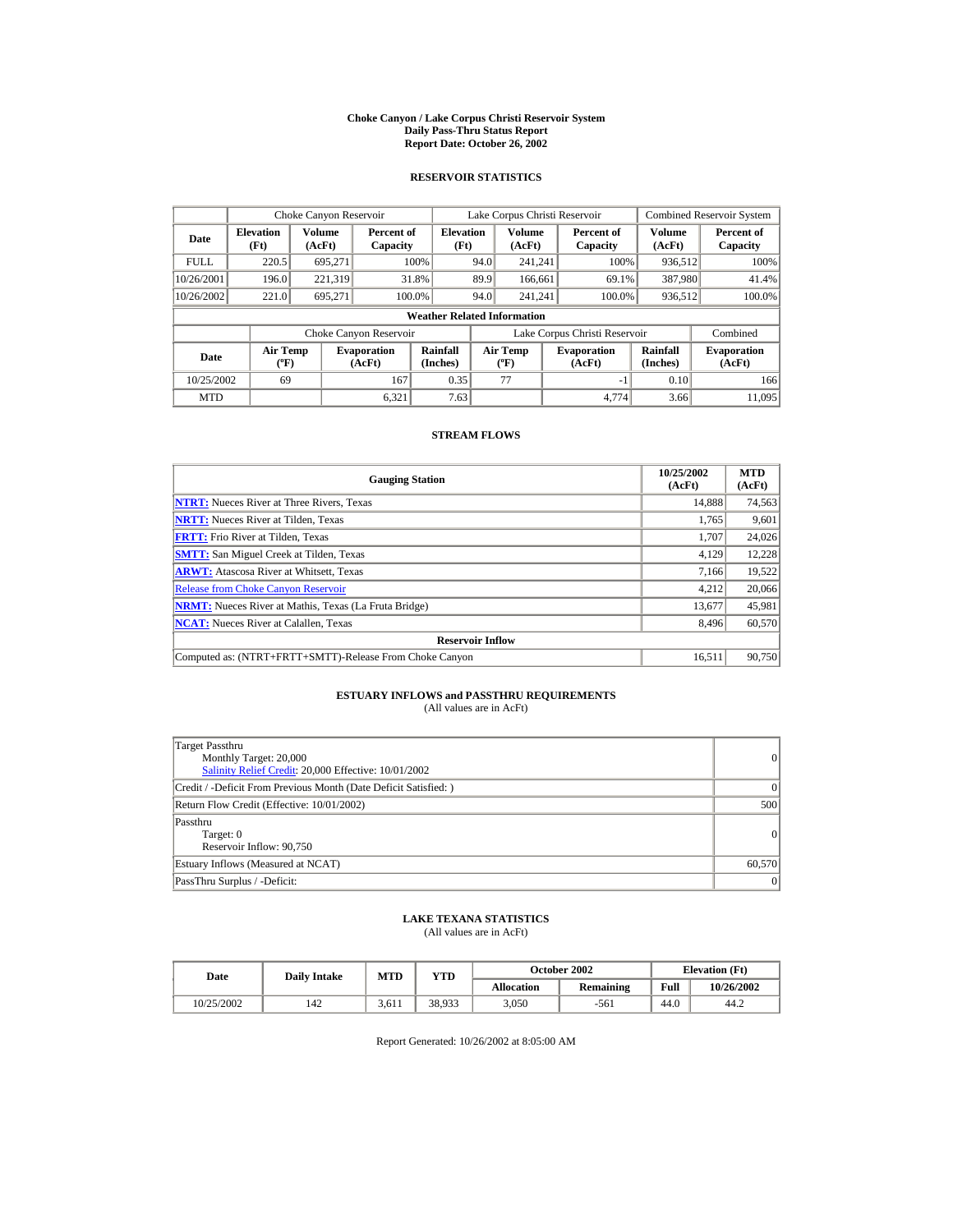#### **Choke Canyon / Lake Corpus Christi Reservoir System Daily Pass-Thru Status Report Report Date: October 27, 2002**

## **RESERVOIR STATISTICS**

|             | Choke Canyon Reservoir                      |                  |                              |                          | Lake Corpus Christi Reservoir |                                           |  |                               |                         | <b>Combined Reservoir System</b> |  |  |
|-------------|---------------------------------------------|------------------|------------------------------|--------------------------|-------------------------------|-------------------------------------------|--|-------------------------------|-------------------------|----------------------------------|--|--|
| Date        | <b>Elevation</b><br>(Ft)                    | Volume<br>(AcFt) | Percent of<br>Capacity       | <b>Elevation</b><br>(Ft) |                               | Volume<br>(AcFt)                          |  | Percent of<br>Capacity        | <b>Volume</b><br>(AcFt) | Percent of<br>Capacity           |  |  |
| <b>FULL</b> | 220.5                                       | 695,271          |                              | 100%                     | 94.0                          | 241.241                                   |  | 100%                          | 936,512                 | 100%                             |  |  |
| 10/27/2001  | 196.0                                       | 221.061          |                              | 31.8%                    | 89.8                          | 165,828                                   |  | 68.7%                         | 386,889                 | 41.3%                            |  |  |
| 10/27/2002  | 221.1                                       | 695.271          |                              | 100.0%                   | 94.0                          | 241.241                                   |  | 100.0%                        | 936,512                 | 100.0%                           |  |  |
|             | <b>Weather Related Information</b>          |                  |                              |                          |                               |                                           |  |                               |                         |                                  |  |  |
|             |                                             |                  | Choke Canyon Reservoir       |                          |                               |                                           |  | Lake Corpus Christi Reservoir |                         | Combined                         |  |  |
| Date        | <b>Air Temp</b><br>$({}^{\circ}\mathrm{F})$ |                  | <b>Evaporation</b><br>(AcFt) | Rainfall<br>(Inches)     |                               | <b>Air Temp</b><br>$({}^{\circ}\text{F})$ |  | <b>Evaporation</b><br>(AcFt)  | Rainfall<br>(Inches)    | <b>Evaporation</b><br>(AcFt)     |  |  |
| 10/26/2002  | 65                                          |                  | 76                           | 0.03                     |                               | 65                                        |  | 269                           | 0.51                    | 345                              |  |  |
| <b>MTD</b>  |                                             |                  | 6.397                        | 7.66                     |                               |                                           |  | 5.043                         | 4.17                    | 11.440                           |  |  |

## **STREAM FLOWS**

| <b>Gauging Station</b>                                       | 10/26/2002<br>(AcFt) | <b>MTD</b><br>(AcFt) |
|--------------------------------------------------------------|----------------------|----------------------|
| <b>NTRT:</b> Nueces River at Three Rivers, Texas             | 19,572               | 94,135               |
| <b>NRTT:</b> Nueces River at Tilden, Texas                   | 2.164                | 11,765               |
| <b>FRTT:</b> Frio River at Tilden, Texas                     | 1,564                | 25,591               |
| <b>SMTT:</b> San Miguel Creek at Tilden, Texas               | 11,315               | 23,542               |
| <b>ARWT:</b> Atascosa River at Whitsett, Texas               | 16.039               | 35,561               |
| <b>Release from Choke Canyon Reservoir</b>                   | 6,626                | 26,692               |
| <b>NRMT:</b> Nueces River at Mathis, Texas (La Fruta Bridge) | 19.056               | 65,037               |
| <b>NCAT:</b> Nueces River at Calallen, Texas                 | 11,930               | 72,500               |
| <b>Reservoir Inflow</b>                                      |                      |                      |
| Computed as: (NTRT+FRTT+SMTT)-Release From Choke Canyon      | 25.825               | 116,575              |

## **ESTUARY INFLOWS and PASSTHRU REQUIREMENTS**<br>(All values are in AcFt)

| Target Passthru<br>Monthly Target: 20,000<br>Salinity Relief Credit: 20,000 Effective: 10/01/2002 | 0               |
|---------------------------------------------------------------------------------------------------|-----------------|
| Credit / -Deficit From Previous Month (Date Deficit Satisfied: )                                  | $\vert$ 0       |
| Return Flow Credit (Effective: 10/01/2002)                                                        | 500             |
| Passthru<br>Target: 0<br>Reservoir Inflow: 116,575                                                | 0               |
| Estuary Inflows (Measured at NCAT)                                                                | 72,500          |
| PassThru Surplus / -Deficit:                                                                      | $\vert 0 \vert$ |

## **LAKE TEXANA STATISTICS**

(All values are in AcFt)

| Date       | <b>Daily Intake</b> | <b>MTD</b>       | YTD    |                   | October 2002 | <b>Elevation</b> (Ft) |            |
|------------|---------------------|------------------|--------|-------------------|--------------|-----------------------|------------|
|            |                     |                  |        | <b>Allocation</b> | Remaining    | Full                  | 10/27/2002 |
| 10/26/2002 | 142                 | 3753<br><u>.</u> | 39.075 | 3.050             | $-703$       | 44.0                  | 44.2       |

Report Generated: 10/27/2002 at 8:04:28 AM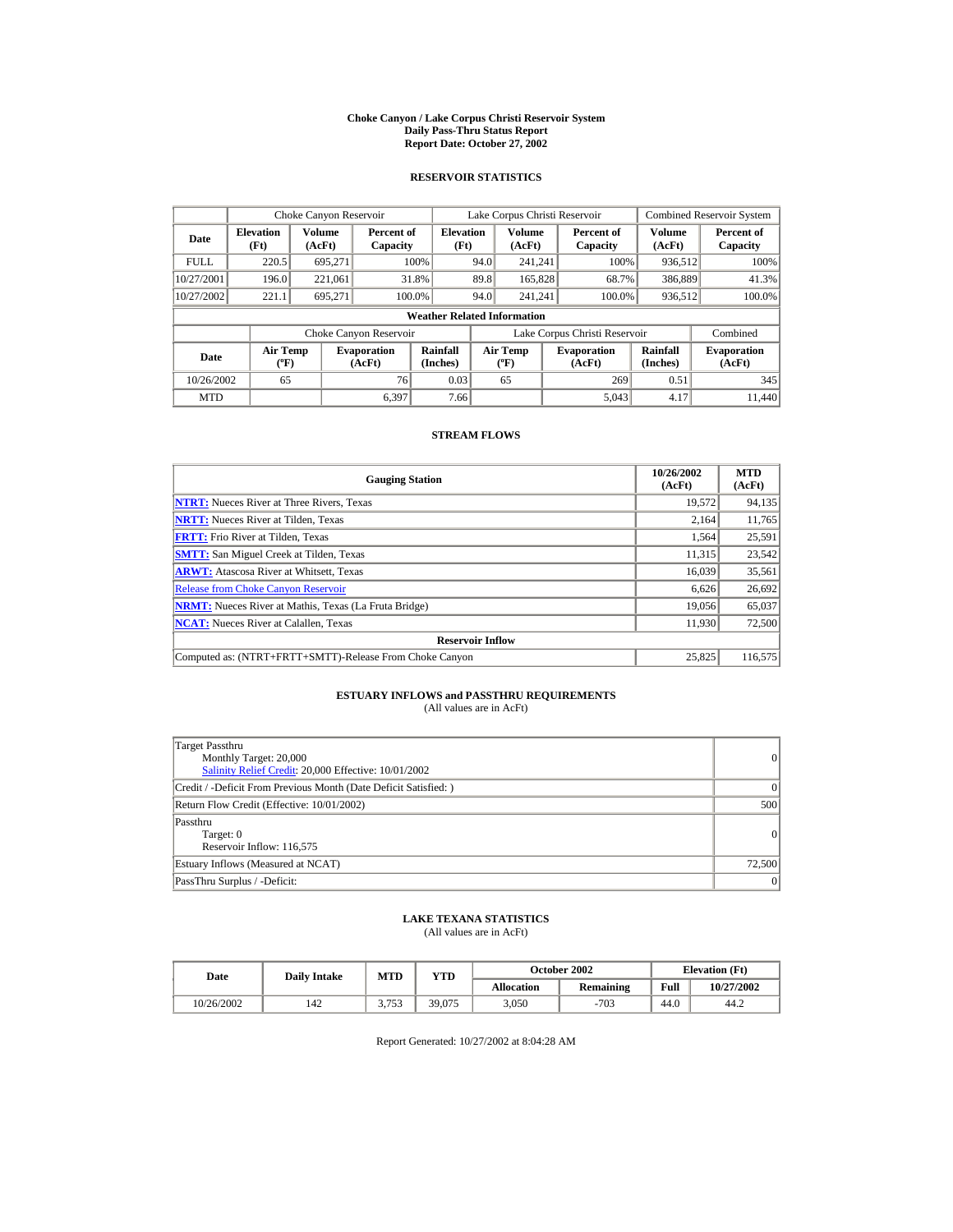#### **Choke Canyon / Lake Corpus Christi Reservoir System Daily Pass-Thru Status Report Report Date: October 28, 2002**

## **RESERVOIR STATISTICS**

|             | Choke Canyon Reservoir                      |                  |                              |                          | Lake Corpus Christi Reservoir |                                          |  |                               |                      | <b>Combined Reservoir System</b> |  |  |
|-------------|---------------------------------------------|------------------|------------------------------|--------------------------|-------------------------------|------------------------------------------|--|-------------------------------|----------------------|----------------------------------|--|--|
| Date        | <b>Elevation</b><br>(Ft)                    | Volume<br>(AcFt) | Percent of<br>Capacity       | <b>Elevation</b><br>(Ft) |                               | <b>Volume</b><br>(AcFt)                  |  | Percent of<br>Capacity        | Volume<br>(AcFt)     | Percent of<br>Capacity           |  |  |
| <b>FULL</b> | 220.5                                       | 695.271          |                              | 100%                     | 94.0                          | 241.241                                  |  | 100%                          | 936,512              | 100%                             |  |  |
| 10/28/2001  | 196.0                                       | 220,803          |                              | 31.8%                    | 89.8                          | 164,998                                  |  | 68.4%                         | 385,801              | 41.2%                            |  |  |
| 10/28/2002  | 221.1                                       | 695,271          | 100.0%                       |                          | 94.0                          | 241.241                                  |  | 100.0%                        | 936,512              | 100.0%                           |  |  |
|             | <b>Weather Related Information</b>          |                  |                              |                          |                               |                                          |  |                               |                      |                                  |  |  |
|             |                                             |                  | Choke Canyon Reservoir       |                          |                               |                                          |  | Lake Corpus Christi Reservoir |                      | Combined                         |  |  |
| Date        | <b>Air Temp</b><br>$({}^{\circ}\mathrm{F})$ |                  | <b>Evaporation</b><br>(AcFt) | Rainfall<br>(Inches)     |                               | <b>Air Temp</b><br>$({}^{\circ}{\rm F})$ |  | <b>Evaporation</b><br>(AcFt)  | Rainfall<br>(Inches) | <b>Evaporation</b><br>(AcFt)     |  |  |
| 10/27/2002  | 73                                          |                  | 61                           | 0.12                     |                               | 77                                       |  | 303                           | 0.03                 | 364                              |  |  |
| <b>MTD</b>  |                                             |                  | 6.458                        | 7.78                     |                               |                                          |  | 5.346                         | 4.20                 | 11.804                           |  |  |

## **STREAM FLOWS**

| <b>Gauging Station</b>                                       | 10/27/2002<br>(AcFt) | <b>MTD</b><br>(AcFt) |
|--------------------------------------------------------------|----------------------|----------------------|
| <b>NTRT:</b> Nueces River at Three Rivers, Texas             | 24,019               | 118,153              |
| <b>NRTT:</b> Nueces River at Tilden, Texas                   | 2,799                | 14,564               |
| <b>FRTT:</b> Frio River at Tilden, Texas                     | 1,985                | 27,576               |
| <b>SMTT:</b> San Miguel Creek at Tilden, Texas               | 11.116               | 34,658               |
| <b>ARWT:</b> Atascosa River at Whitsett, Texas               | 12,386               | 47,948               |
| <b>Release from Choke Canyon Reservoir</b>                   | 8,000                | 34,692               |
| <b>NRMT:</b> Nueces River at Mathis, Texas (La Fruta Bridge) | 19.711               | 84,748               |
| <b>NCAT:</b> Nueces River at Calallen, Texas                 | 16,972               | 89,472               |
| <b>Reservoir Inflow</b>                                      |                      |                      |
| Computed as: (NTRT+FRTT+SMTT)-Release From Choke Canyon      | 29.120               | 145,695              |

## **ESTUARY INFLOWS and PASSTHRU REQUIREMENTS**<br>(All values are in AcFt)

| Target Passthru<br>Monthly Target: 20,000<br>Salinity Relief Credit: 20,000 Effective: 10/01/2002 | 0               |
|---------------------------------------------------------------------------------------------------|-----------------|
| Credit / -Deficit From Previous Month (Date Deficit Satisfied: )                                  | $\vert$ 0       |
| Return Flow Credit (Effective: 10/01/2002)                                                        | 500             |
| Passthru<br>Target: 0<br>Reservoir Inflow: 145,695                                                | 0               |
| Estuary Inflows (Measured at NCAT)                                                                | 89,472          |
| PassThru Surplus / -Deficit:                                                                      | $\vert 0 \vert$ |

## **LAKE TEXANA STATISTICS**

(All values are in AcFt)

| Date       | <b>Daily Intake</b> | MTD   | VTD    |            | October 2002 | <b>Elevation</b> (Ft) |            |
|------------|---------------------|-------|--------|------------|--------------|-----------------------|------------|
|            |                     |       |        | Allocation | Remaining    | Full                  | 10/28/2002 |
| 10/27/2002 | 42ء                 | 3,895 | 39.217 | 3.050      | -845         | 44.0                  | 44.2       |

Report Generated: 10/28/2002 at 8:19:48 AM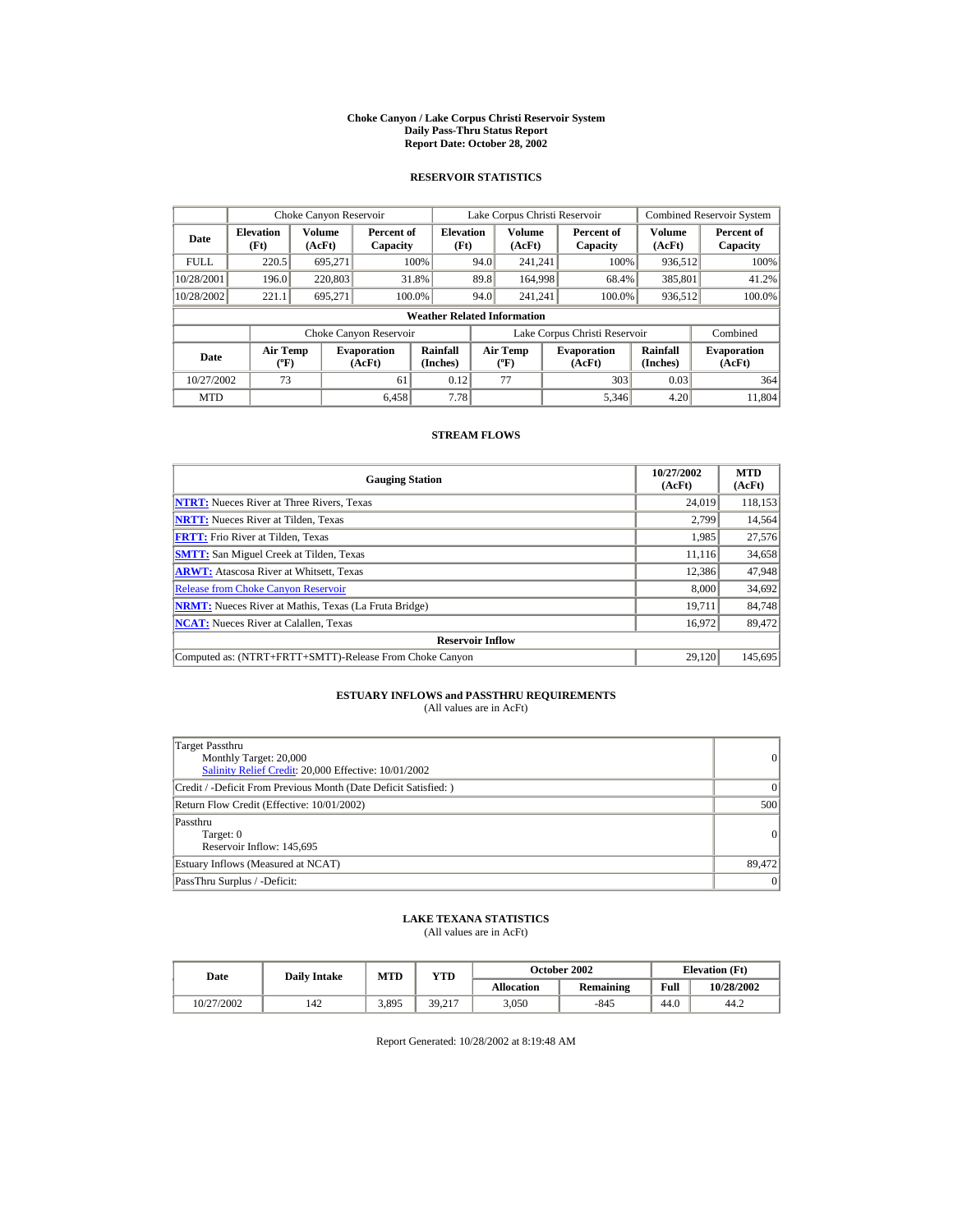#### **Choke Canyon / Lake Corpus Christi Reservoir System Daily Pass-Thru Status Report Report Date: October 29, 2002**

## **RESERVOIR STATISTICS**

|             | Choke Canyon Reservoir                      |                  |                              |                          | Lake Corpus Christi Reservoir |                                             |  |                               |                      | <b>Combined Reservoir System</b> |  |  |
|-------------|---------------------------------------------|------------------|------------------------------|--------------------------|-------------------------------|---------------------------------------------|--|-------------------------------|----------------------|----------------------------------|--|--|
| Date        | <b>Elevation</b><br>(Ft)                    | Volume<br>(AcFt) | Percent of<br>Capacity       | <b>Elevation</b><br>(Ft) |                               | Volume<br>(AcFt)                            |  | Percent of<br>Capacity        | Volume<br>(AcFt)     | Percent of<br>Capacity           |  |  |
| <b>FULL</b> | 220.5                                       | 695.271          |                              | 100%                     | 94.0                          | 241.241                                     |  | 100%                          | 936,512              | 100%                             |  |  |
| 10/29/2001  | 196.0                                       | 220,416          |                              | 31.7%                    | 89.7                          | 164,500                                     |  | 68.2%                         | 384,916              | 41.1%                            |  |  |
| 10/29/2002  | 221.0                                       | 695.271          |                              | 100.0%                   | 94.0                          | 241.241                                     |  | 100.0%                        | 936,512              | 100.0%                           |  |  |
|             | <b>Weather Related Information</b>          |                  |                              |                          |                               |                                             |  |                               |                      |                                  |  |  |
|             |                                             |                  | Choke Canyon Reservoir       |                          |                               |                                             |  | Lake Corpus Christi Reservoir |                      | Combined                         |  |  |
| Date        | <b>Air Temp</b><br>$({}^{\circ}\mathrm{F})$ |                  | <b>Evaporation</b><br>(AcFt) | Rainfall<br>(Inches)     |                               | <b>Air Temp</b><br>$({}^{\circ}\mathbf{F})$ |  | <b>Evaporation</b><br>(AcFt)  | Rainfall<br>(Inches) | <b>Evaporation</b><br>(AcFt)     |  |  |
| 10/28/2002  | 73                                          |                  | 45                           | 0.04                     |                               | 77                                          |  | 123                           | 0.00                 | 168                              |  |  |
| <b>MTD</b>  |                                             |                  | 6.503                        | 7.82                     |                               |                                             |  | 5.469                         | 4.20                 | 11.972                           |  |  |

## **STREAM FLOWS**

| <b>Gauging Station</b>                                       | 10/28/2002<br>(AcFt) | <b>MTD</b><br>(AcFt) |
|--------------------------------------------------------------|----------------------|----------------------|
| <b>NTRT:</b> Nueces River at Three Rivers, Texas             | 25,805               | 143,958              |
| <b>NRTT:</b> Nueces River at Tilden, Texas                   | 4,387                | 18,951               |
| <b>FRTT:</b> Frio River at Tilden, Texas                     | 3,573                | 31,149               |
| <b>SMTT:</b> San Miguel Creek at Tilden, Texas               | 2,600                | 37,258               |
| <b>ARWT:</b> Atascosa River at Whitsett, Texas               | 5,439                | 53,387               |
| <b>Release from Choke Canyon Reservoir</b>                   | 8,000                | 42,691               |
| <b>NRMT:</b> Nueces River at Mathis, Texas (La Fruta Bridge) | 21.438               | 106,186              |
| <b>NCAT:</b> Nueces River at Calallen, Texas                 | 23,622               | 113,093              |
| <b>Reservoir Inflow</b>                                      |                      |                      |
| Computed as: (NTRT+FRTT+SMTT)-Release From Choke Canyon      | 23.979               | 169,674              |

## **ESTUARY INFLOWS and PASSTHRU REQUIREMENTS**<br>(All values are in AcFt)

| Target Passthru<br>Monthly Target: 20,000<br>Salinity Relief Credit: 20,000 Effective: 10/01/2002 | 0               |
|---------------------------------------------------------------------------------------------------|-----------------|
| Credit / -Deficit From Previous Month (Date Deficit Satisfied:)                                   | $\Omega$        |
| Return Flow Credit (Effective: 10/01/2002)                                                        | 500             |
| Passthru<br>Target: 0<br>Reservoir Inflow: 169,674                                                | $\vert$ 0       |
| Estuary Inflows (Measured at NCAT)                                                                | 113,093         |
| PassThru Surplus / -Deficit:                                                                      | $\vert 0 \vert$ |

## **LAKE TEXANA STATISTICS**

(All values are in AcFt)

| Date       | <b>Daily Intake</b> | MTD   | $_{\rm VTD}$ |                   | October 2002 | <b>Elevation</b> (Ft) |            |
|------------|---------------------|-------|--------------|-------------------|--------------|-----------------------|------------|
|            |                     |       |              | <b>Allocation</b> | Remaining    | Full                  | 10/29/2002 |
| 10/28/2002 | 142                 | 4.037 | 39.359       | 3.050             | $-987$       | 44.0                  | 44.2       |

Report Generated: 10/29/2002 at 8:11:31 AM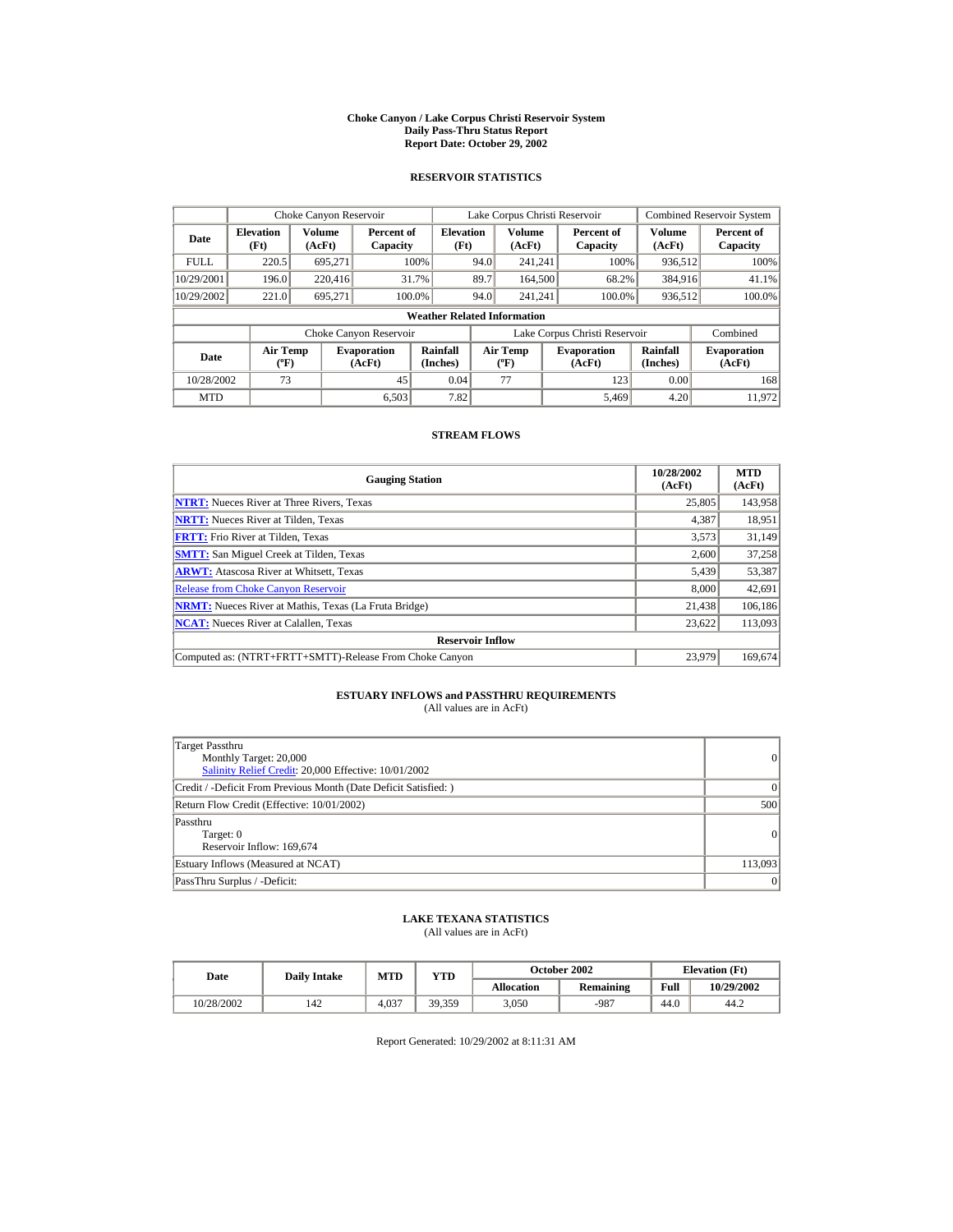#### **Choke Canyon / Lake Corpus Christi Reservoir System Daily Pass-Thru Status Report Report Date: October 30, 2002**

## **RESERVOIR STATISTICS**

|             | Choke Canyon Reservoir                      |                  |                              |                          | Lake Corpus Christi Reservoir |                                           |  |                               |                      | <b>Combined Reservoir System</b> |  |  |
|-------------|---------------------------------------------|------------------|------------------------------|--------------------------|-------------------------------|-------------------------------------------|--|-------------------------------|----------------------|----------------------------------|--|--|
| Date        | <b>Elevation</b><br>(Ft)                    | Volume<br>(AcFt) | Percent of<br>Capacity       | <b>Elevation</b><br>(Ft) |                               | Volume<br>(AcFt)                          |  | Percent of<br>Capacity        | Volume<br>(AcFt)     | Percent of<br>Capacity           |  |  |
| <b>FULL</b> | 220.5                                       | 695.271          |                              | 100%                     | 94.0                          | 241.241                                   |  | 100%                          | 936,512              | 100%                             |  |  |
| 10/30/2001  | 195.9                                       | 220,030          |                              | 31.6%                    | 89.7                          | 164,003                                   |  | 68.0%                         | 384,033              | 41.0%                            |  |  |
| 10/30/2002  | 220.9                                       | 695.271          |                              | 100.0%                   | 94.0                          | 241.241                                   |  | 100.0%                        | 936,512              | 100.0%                           |  |  |
|             | <b>Weather Related Information</b>          |                  |                              |                          |                               |                                           |  |                               |                      |                                  |  |  |
|             |                                             |                  | Choke Canyon Reservoir       |                          |                               |                                           |  | Lake Corpus Christi Reservoir |                      | Combined                         |  |  |
| Date        | <b>Air Temp</b><br>$({}^{\circ}\mathrm{F})$ |                  | <b>Evaporation</b><br>(AcFt) | Rainfall<br>(Inches)     |                               | <b>Air Temp</b><br>$({}^{\circ}\text{F})$ |  | <b>Evaporation</b><br>(AcFt)  | Rainfall<br>(Inches) | <b>Evaporation</b><br>(AcFt)     |  |  |
| 10/29/2002  | 75                                          |                  | 151                          | 0.00                     |                               | 78                                        |  | 191                           | 0.00                 | 342                              |  |  |
| <b>MTD</b>  |                                             |                  | 6.654                        | 7.82                     |                               |                                           |  | 5,662                         | 4.20                 | 12,316                           |  |  |

## **STREAM FLOWS**

| <b>Gauging Station</b>                                       | 10/29/2002<br>(AcFt) | <b>MTD</b><br>(AcFt) |
|--------------------------------------------------------------|----------------------|----------------------|
| <b>NTRT:</b> Nueces River at Three Rivers, Texas             | 22,828               | 166,786              |
| <b>NRTT:</b> Nueces River at Tilden, Texas                   | 6.312                | 25,263               |
| <b>FRTT:</b> Frio River at Tilden, Texas                     | 7,642                | 38,791               |
| <b>SMTT:</b> San Miguel Creek at Tilden, Texas               | 496                  | 37,755               |
| <b>ARWT:</b> Atascosa River at Whitsett, Texas               | 1,584                | 54,971               |
| <b>Release from Choke Canvon Reservoir</b>                   | 8,000                | 50.691               |
| <b>NRMT:</b> Nueces River at Mathis, Texas (La Fruta Bridge) | 22.629               | 128,815              |
| <b>NCAT:</b> Nueces River at Calallen, Texas                 | 27,393               | 140,486              |
| <b>Reservoir Inflow</b>                                      |                      |                      |
| Computed as: (NTRT+FRTT+SMTT)-Release From Choke Canyon      | 22.966               | 192,640              |

## **ESTUARY INFLOWS and PASSTHRU REQUIREMENTS**<br>(All values are in AcFt)

| Target Passthru<br>Monthly Target: 20,000<br>Salinity Relief Credit: 20,000 Effective: 10/01/2002 | 0               |
|---------------------------------------------------------------------------------------------------|-----------------|
| Credit / -Deficit From Previous Month (Date Deficit Satisfied:)                                   | $\Omega$        |
| Return Flow Credit (Effective: 10/01/2002)                                                        | 500             |
| Passthru<br>Target: 0<br>Reservoir Inflow: 192.640                                                | $\vert$ 0       |
| Estuary Inflows (Measured at NCAT)                                                                | 140,486         |
| PassThru Surplus / -Deficit:                                                                      | $\vert 0 \vert$ |

## **LAKE TEXANA STATISTICS**

(All values are in AcFt)

| Date       | <b>Daily Intake</b> | MTD   | $_{\rm VTD}$ |                   | October 2002 | <b>Elevation</b> (Ft) |            |
|------------|---------------------|-------|--------------|-------------------|--------------|-----------------------|------------|
|            |                     |       |              | <b>Allocation</b> | Remaining    | Full                  | 10/30/2002 |
| 10/29/2002 | 142                 | 4.179 | 39.501       | 3.050             | $-1.129$     | 44.0                  | 44.3       |

Report Generated: 10/30/2002 at 8:40:31 AM